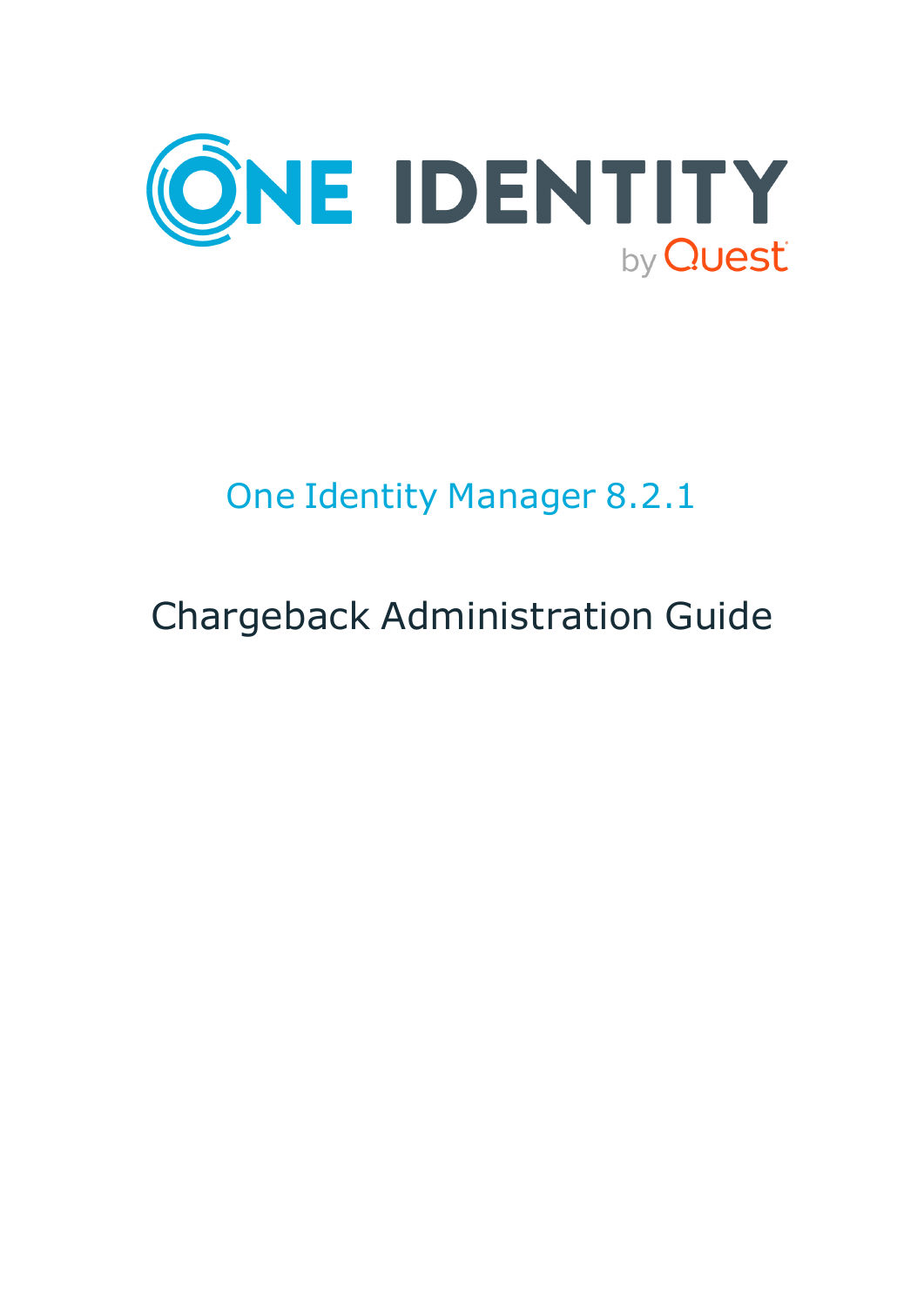#### **Copyright 2022 One Identity LLC.**

#### **ALL RIGHTS RESERVED.**

This guide contains proprietary information protected by copyright. The software described in this guide is furnished under a software license or nondisclosure agreement. This software may be used or copied only in accordance with the terms of the applicable agreement. No part of this guide may be reproduced or transmitted in any form or by any means, electronic or mechanical, including photocopying and recording for any purpose other than the purchaser's personal use without the written permission of One Identity LLC .

The information in this document is provided in connection with One Identity products. No license, express or implied, by estoppel or otherwise, to any intellectual property right is granted by this document or in connection with the sale of One Identity LLC products. EXCEPT AS SET FORTH IN THE TERMS AND CONDITIONS AS SPECIFIED IN THE LICENSE AGREEMENT FOR THIS PRODUCT, ONE IDENTITY ASSUMES NO LIABILITY WHATSOEVER AND DISCLAIMS ANY EXPRESS, IMPLIED OR STATUTORY WARRANTY RELATING TO ITS PRODUCTS INCLUDING, BUT NOT LIMITED TO, THE IMPLIED WARRANTY OF MERCHANTABILITY, FITNESS FOR A PARTICULAR PURPOSE, OR NON-INFRINGEMENT. IN NO EVENT SHALL ONE IDENTITY BE LIABLE FOR ANY DIRECT, INDIRECT, CONSEQUENTIAL, PUNITIVE, SPECIAL OR INCIDENTAL DAMAGES (INCLUDING, WITHOUT LIMITATION, DAMAGES FOR LOSS OF PROFITS, BUSINESS INTERRUPTION OR LOSS OF INFORMATION) ARISING OUT OF THE USE OR INABILITY TO USE THIS DOCUMENT, EVEN IF ONE IDENTITY HAS BEEN ADVISED OF THE POSSIBILITY OF SUCH DAMAGES. One Identity makes no representations or warranties with respect to the accuracy or completeness of the contents of this document and reserves the right to make changes to specifications and product descriptions at any time without notice. One Identity does not make any commitment to update the information contained in this document.

If you have any questions regarding your potential use of this material, contact:

One Identity LLC. Attn: LEGAL Dept 4 Polaris Way Aliso Viejo, CA 92656

Refer to our Web site ([http://www.OneIdentity.com](http://www.oneidentity.com/)) for regional and international office information.

#### **Patents**

One Identity is proud of our advanced technology. Patents and pending patents may apply to this product. For the most current information about applicable patents for this product, please visit our website at [http://www.OneIdentity.com/legal/patents.aspx](http://www.oneidentity.com/legal/patents.aspx).

#### **Trademarks**

One Identity and the One Identity logo are trademarks and registered trademarks of One Identity LLC. in the U.S.A. and other countries. For a complete list of One Identity trademarks, please visit our website at [www.OneIdentity.com/legal](http://www.oneidentity.com/legal). All other trademarks are the property of their respective owners.

#### **Legend**

**WARNING: A WARNING icon highlights a potential risk of bodily injury or property damage, for which industry-standard safety precautions are advised. This icon is often associated with electrical hazards related to hardware.**

**CAUTION: A CAUTION icon indicates potential damage to hardware or loss of data if** A **instructions are not followed.**

One Identity Manager Chargeback Administration Guide Updated - 27 April 2022, 00:24 Version - 8.2.1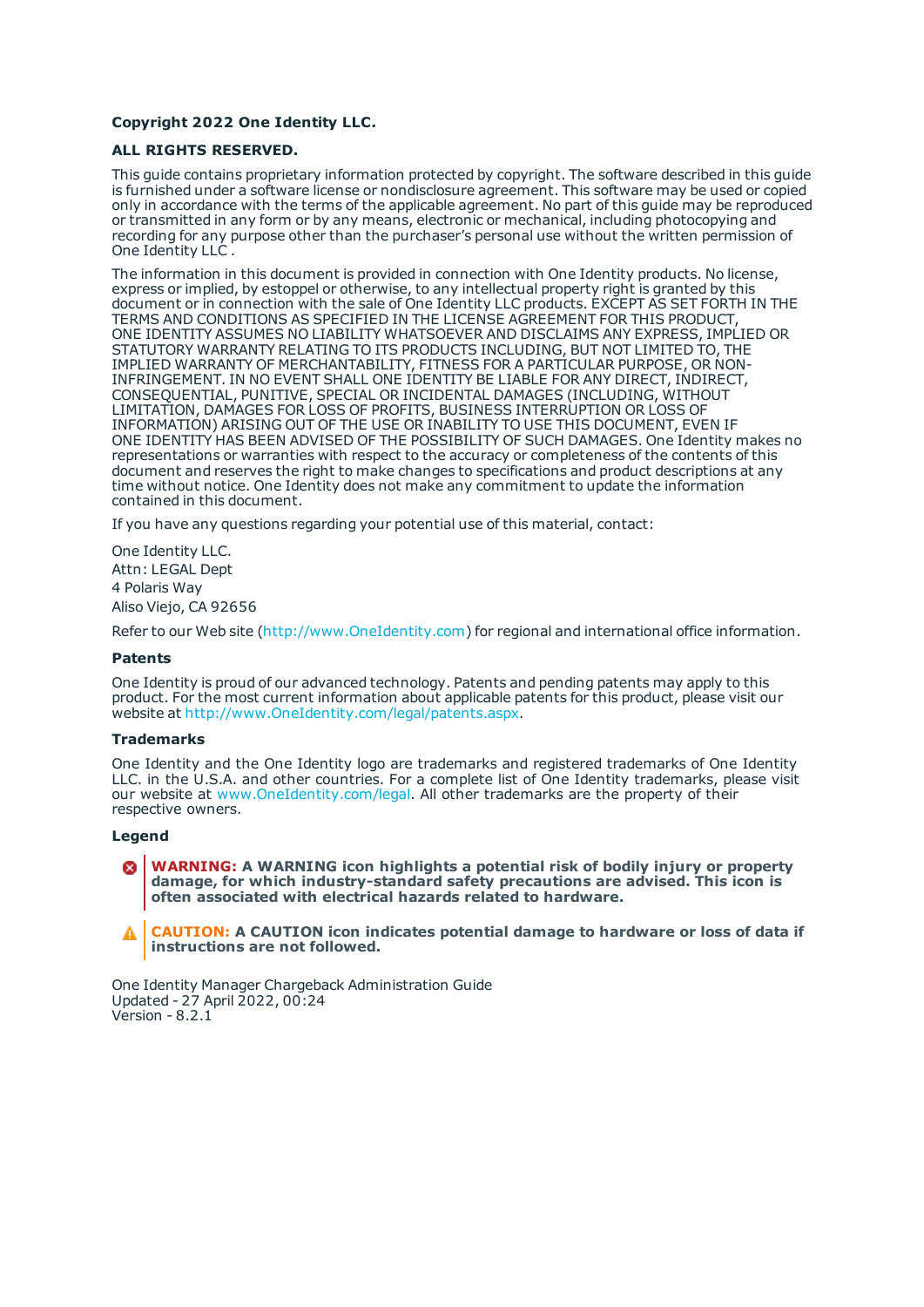# **Contents**

| Assigning service items to departments, cost centers and locations 25 |  |
|-----------------------------------------------------------------------|--|
|                                                                       |  |
|                                                                       |  |
|                                                                       |  |

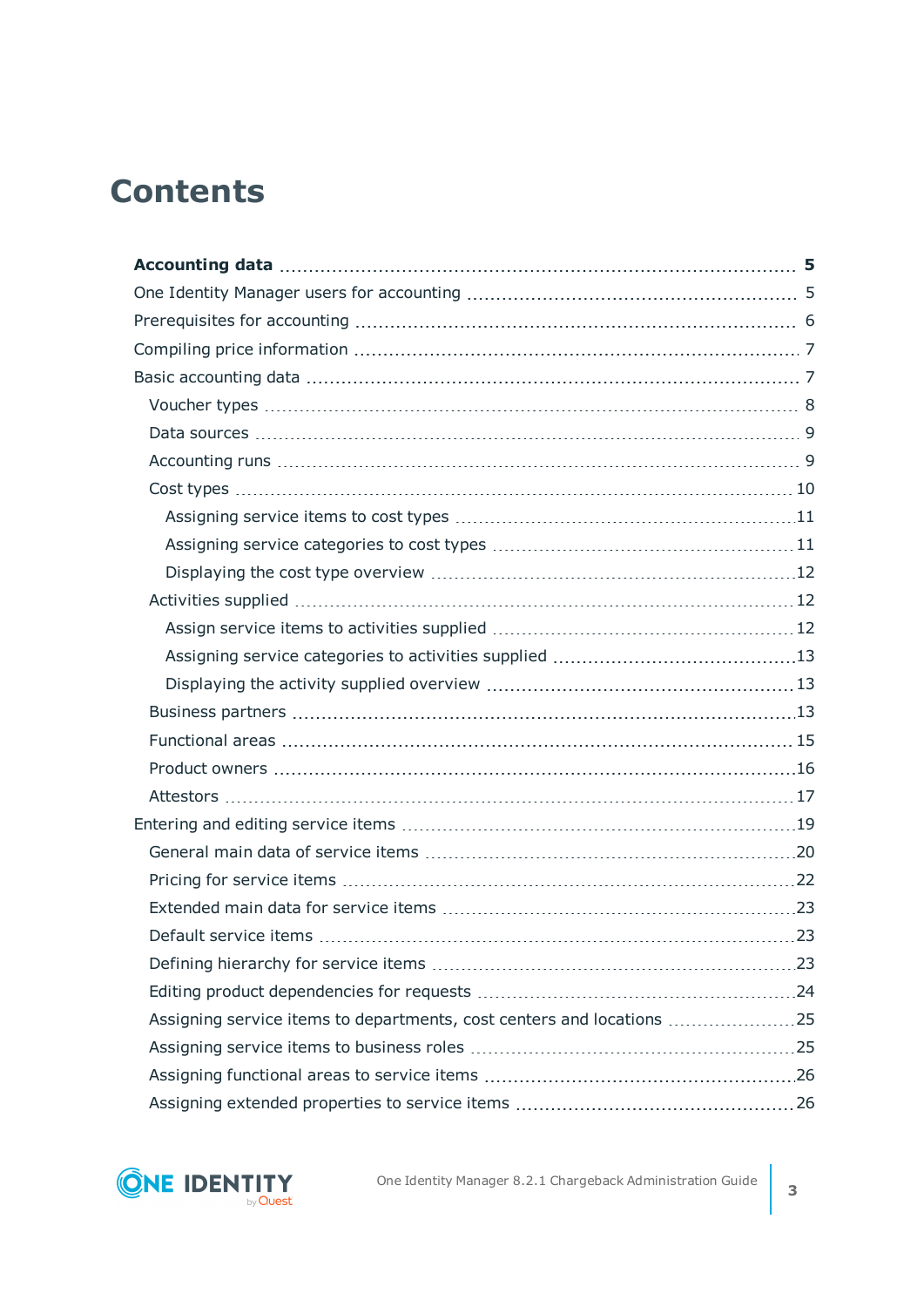| Assigning object-dependent references to a service category 32 |  |
|----------------------------------------------------------------|--|
|                                                                |  |
|                                                                |  |
|                                                                |  |
|                                                                |  |
|                                                                |  |
|                                                                |  |
|                                                                |  |
|                                                                |  |
|                                                                |  |
|                                                                |  |
|                                                                |  |
|                                                                |  |
|                                                                |  |
|                                                                |  |
|                                                                |  |
|                                                                |  |
|                                                                |  |
|                                                                |  |
|                                                                |  |
|                                                                |  |
|                                                                |  |
|                                                                |  |
|                                                                |  |

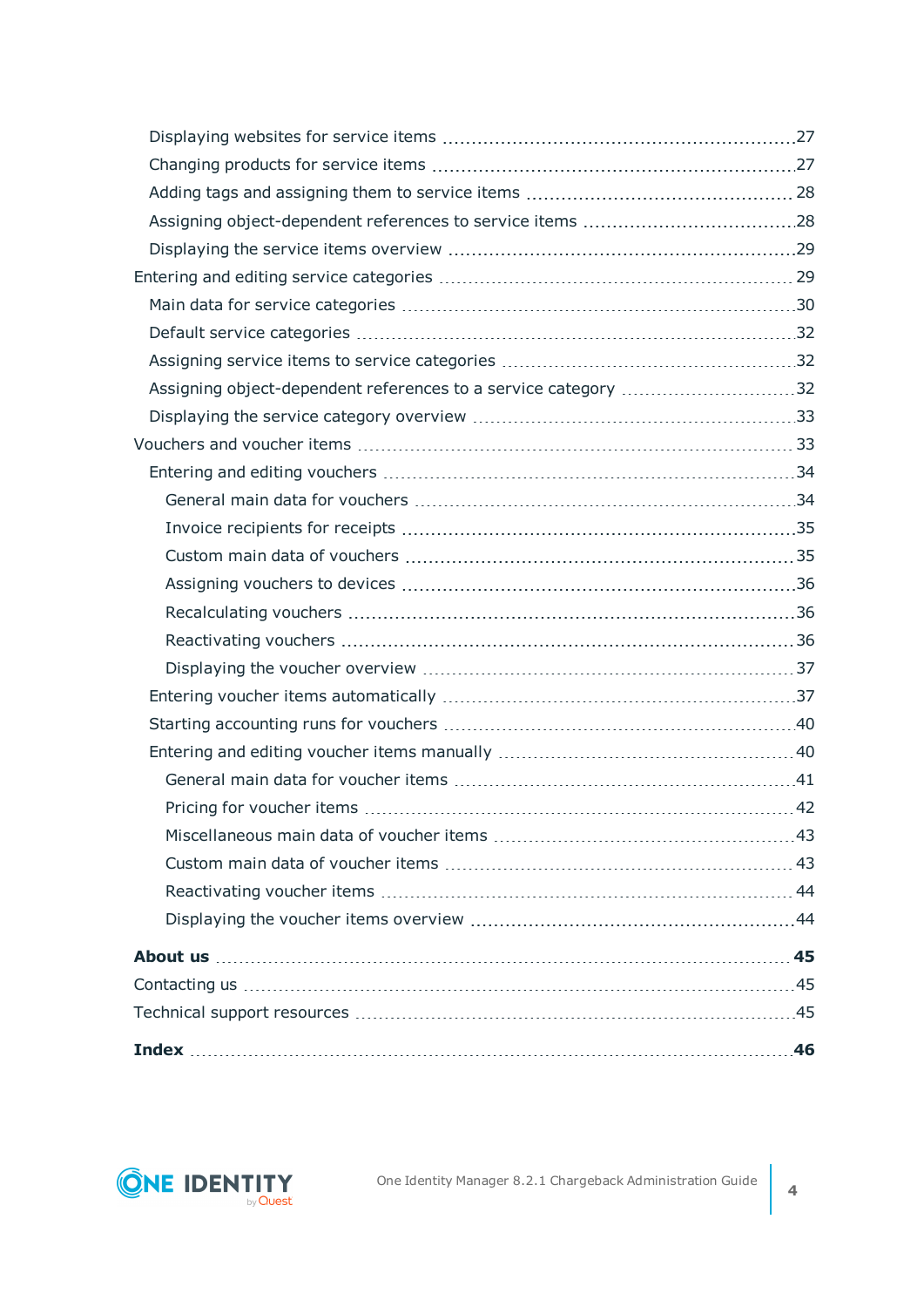# **Accounting data**

<span id="page-4-0"></span>One Identity Manager allows you to settle the costs incurred of all internal and external IT services rendered by a company. Not only physical devices and software, leasing, or rental, but also storage space for repositories and mailboxes or time related factors such as accrued help desk calls can be entered and invoiced.

Accounting of IT expenditure is a very company-specific procedure. Therefore, the One Identity Manager module for accounting provides a basic structure for entering, evaluating, and invoicing accrued costs. It is important to customize this to suit your the company's needs.

One Identity Manager supports you with your question:

Who, when, what, and how much to whom at which price?

NOTE: Prerequisite for using accounting in One Identity Manager is the installation of the accounting module. For more information about installing, see the *One Identity Manager Installation Guide*.

# <span id="page-4-1"></span>**One Identity Manager users for accounting**

The following users are used for setting up and administration of accounting.

#### **Table 1: Users**

| <b>User</b>             | <b>Tasks</b>                                                                                                                                 |
|-------------------------|----------------------------------------------------------------------------------------------------------------------------------------------|
| One Identity<br>Manager | One Identity Manager administrator and administrative system users<br>Administrative system users are not added to application roles.        |
| administrators          | One Identity Manager administrators:                                                                                                         |
|                         | • Create customized permissions groups for application roles for<br>role-based login to administration tools in the Designer as<br>required. |



**5**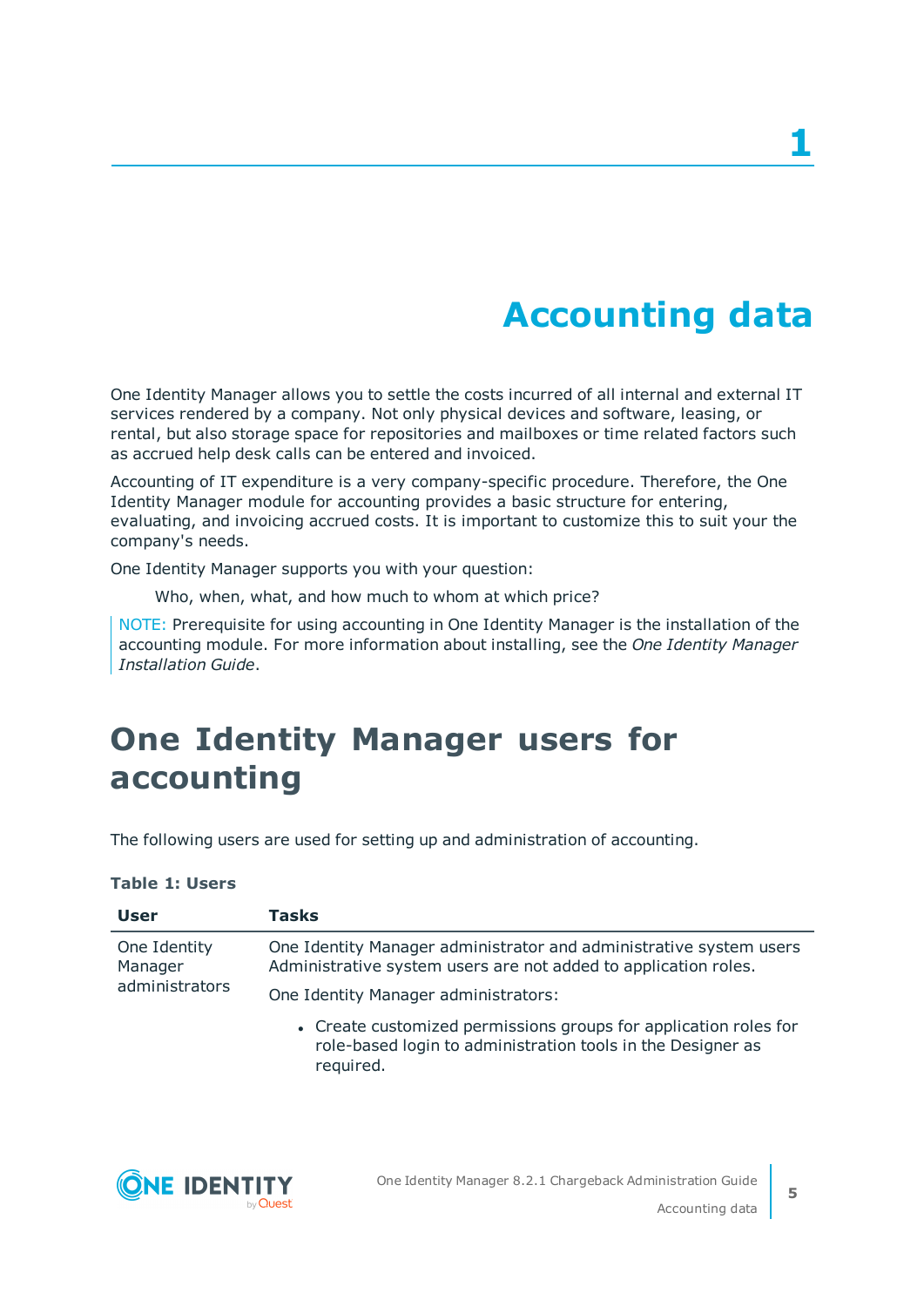| <b>User</b>                   | <b>Tasks</b>                                                                                                                                    |
|-------------------------------|-------------------------------------------------------------------------------------------------------------------------------------------------|
|                               | • Create system users and permissions groups for non role-based<br>login to administration tools in the Designer as required.                   |
|                               | • Enable or disable additional configuration parameters in the<br>Designer as required.                                                         |
|                               | • Create custom processes in the Designer as required.                                                                                          |
|                               | • Create and configure schedules as required.                                                                                                   |
| Attestors for<br>requests     | Attestors must be assigned to the Request & Fulfillment   IT Shop<br>  Attestors application role.                                              |
|                               | Users with this application role:                                                                                                               |
|                               | • Attest correct assignment of company resource to IT Shop<br>structures for which they are responsible.                                        |
|                               | • Attest objects that have service items assigned to them.                                                                                      |
|                               | • Can view main data for these IT Shop structures but not edit<br>them.                                                                         |
|                               | NOTE: This application role is available if the Attestation Module is<br>installed and the <b>QER   ITShop</b> configuration parameter is set.  |
| Product owner for<br>requests | Product owners must be assigned to the Request & Fulfillment   IT<br><b>Shop   Product owners</b> application role or a child application role. |
|                               | Users with this application role:                                                                                                               |
|                               | • Approve through requests.                                                                                                                     |
|                               | • Edit service items and service categories under their<br>management.                                                                          |
|                               | NOTE: This application role is available if the <b>QER   ITShop</b> config-<br>uration parameter is set.                                        |

# <span id="page-5-0"></span>**Prerequisites for accounting**

One Identity Manager components are available for accounting if the **Accounting** configuration parameter is set.

In the Designer, check if the configuration parameter is set. Otherwise, set the configuration parameter and compile the database.

NOTE: If you disable the configuration parameter at a later date, model components and scripts that are not longer required, are disabled. SQL procedures and triggers are still carried out. For more information about the behavior of preprocessor relevant configuration parameters and conditional compiling, see the *One Identity Manager Configuration Guide*.

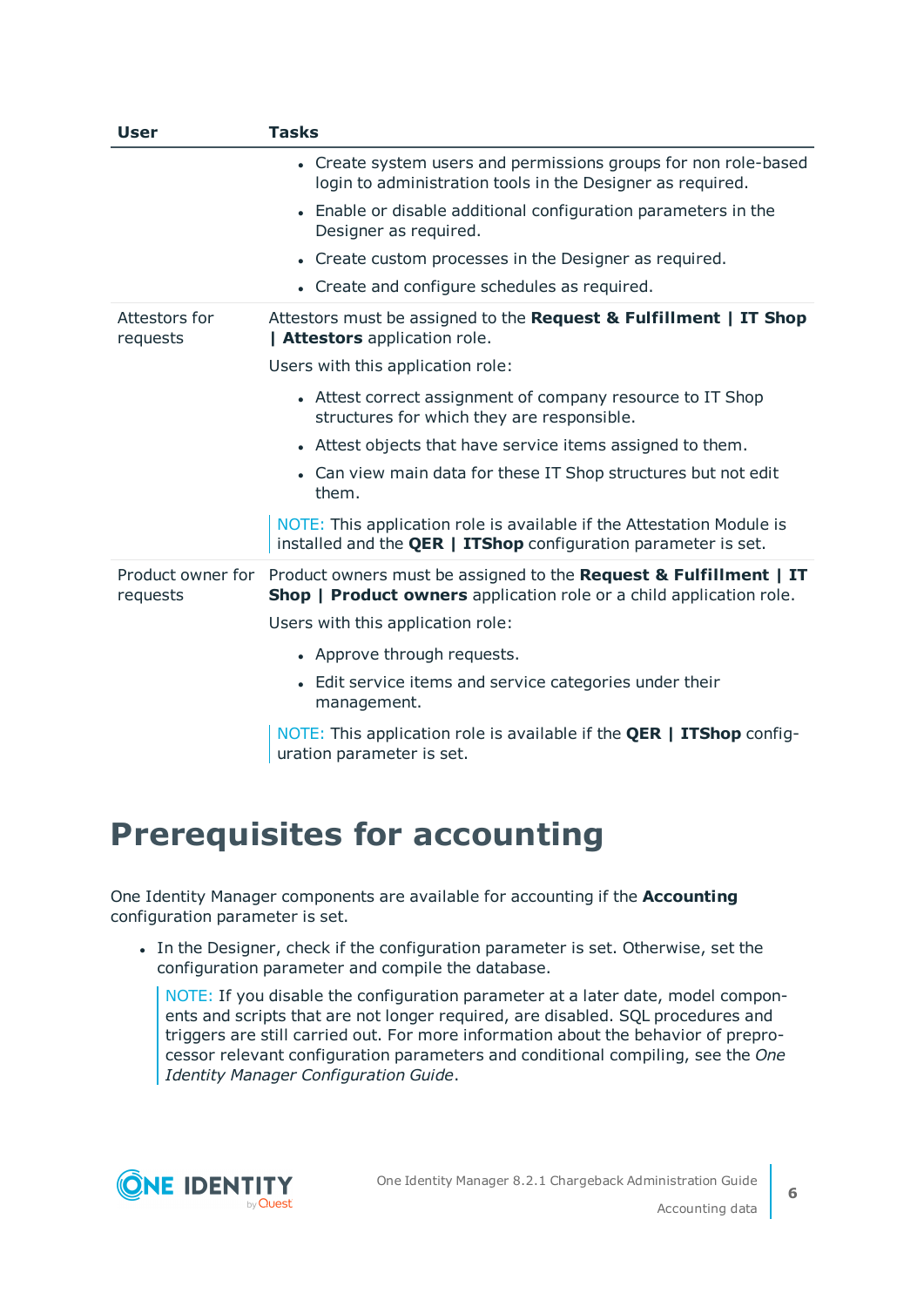Internal as well as external data sources can be used to invoice IT services supplies and their costs. All company resources stored in the One Identity Manager database and their assigned price information are available as internal data sources. You can use a CSV file as an external data source, for example.

Price information is entered in the One Identity Manager database for service items. Add a service item for every company resource to be invoiced. You can group individual service items into service categories.

The supplied services are grouped together in voucher for accounting. You can create voucher automatically or manually.

#### **Related topics**

- [Entering](#page-18-0) and editing service items on page 19
- Entering and editing service [categories](#page-28-1) on page 29
- [Vouchers](#page-32-1) and voucher items on page 33

# <span id="page-6-0"></span>**Compiling price information**

All price information, whether purchase price, sales price, or internal transfer price, relates to one unit of the given goods or services. This applies to service items, service categories, and voucher items. In the case of voucher items, item prices are also calculated from the amount and price. Item prices are rounded to 2 decimal places. The price supplies the voucher value for vouchers. This means they are the sum of the item prices of all the voucher's items.

Amounts are displayed by default to three decimal places, prices to two decimal places in the Manager. The number of decimal places to enter can be modified in the Designer. For more information, see the *One Identity Manager Configuration Guide*.

# <span id="page-6-1"></span>**Basic accounting data**

Various basic data are required for accounting.

• Voucher types

Voucher types are used to classify vouchers. The **Delivery** and **Receipt** voucher types are supplied by default. For more [information,](#page-7-0) see Voucher types on page 8.

• Data sources

Data sources are used to collect data for the accounting function. For [more](#page-8-0) [information,](#page-8-0) see Data sources on page 9.

• Accounting runs

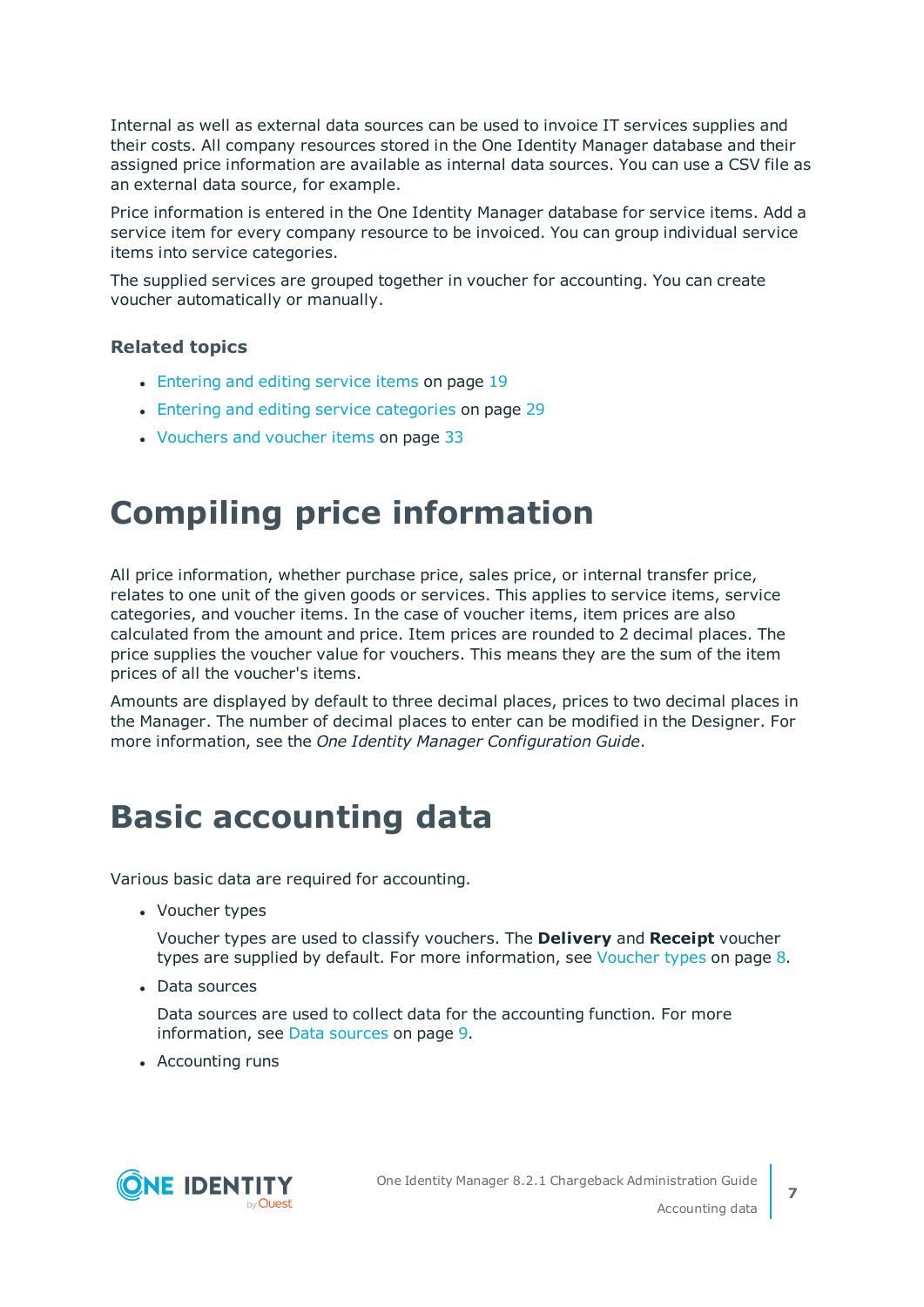Accounting runs require events for automatic accounting. For example, data collection or data importing. For more [information,](#page-8-1) see Accounting runs on page 9.

• Cost types

Enter cost types under which voucher items are booked. For example, infrastructure vouchers or service items. For more [information,](#page-9-0) see Cost types on page 10.

• Activities supplied

Activities supplied can be seen as cost units, for example, products, or projects. [For](#page-11-1) more [information,](#page-11-1) see Activities supplied on page 12.

• Business Partners

In One Identity Manager, you can enter the data for external businesses that could be act as manufacturers, suppliers, or partners. You assign a manufacturer to a service item. For more [information,](#page-12-2) see Business partners on page 13.

• Functional areas

To analyze rule checks for different areas of your company in the context of identity audit, you can set up functional areas.Moreover, functional areas can be replaced by peer group analysis during request approvals or attestation cases. Functional areas can be assigned to service items. For more [information,](#page-14-0) see [Functional](#page-14-0) areas on page 15.

• Service catalog

You can group individual service items into service categories to create a service catalog. For more [information,](#page-28-1) see Entering and editing service [categories](#page-28-1) on page 29.

• Product owners

A default application role for product owners is available in One Identity Manager. Assign the employees to this application role, who are authorized to approve requests and edit the main data of service items or service categories. For [more](#page-15-0) [information,](#page-15-0) see Product owners on page 16.

• Attestors

A default application role for attestors is available in One Identity Manager. Assign the employees to this application role, who are authorized to attest IT Shop structures. For more [information,](#page-16-0) see Attestors on page 17.

# <span id="page-7-0"></span>**Voucher types**

Voucher types are used to classify vouchers. The following voucher types are supplied as basic data:

- **.** Delivery: Delivery slip, voucher type with optional prices.
- **· Receipt**: Invoice, voucher with the prices.
- **. ITShopOrder: Request from the Web Portal**

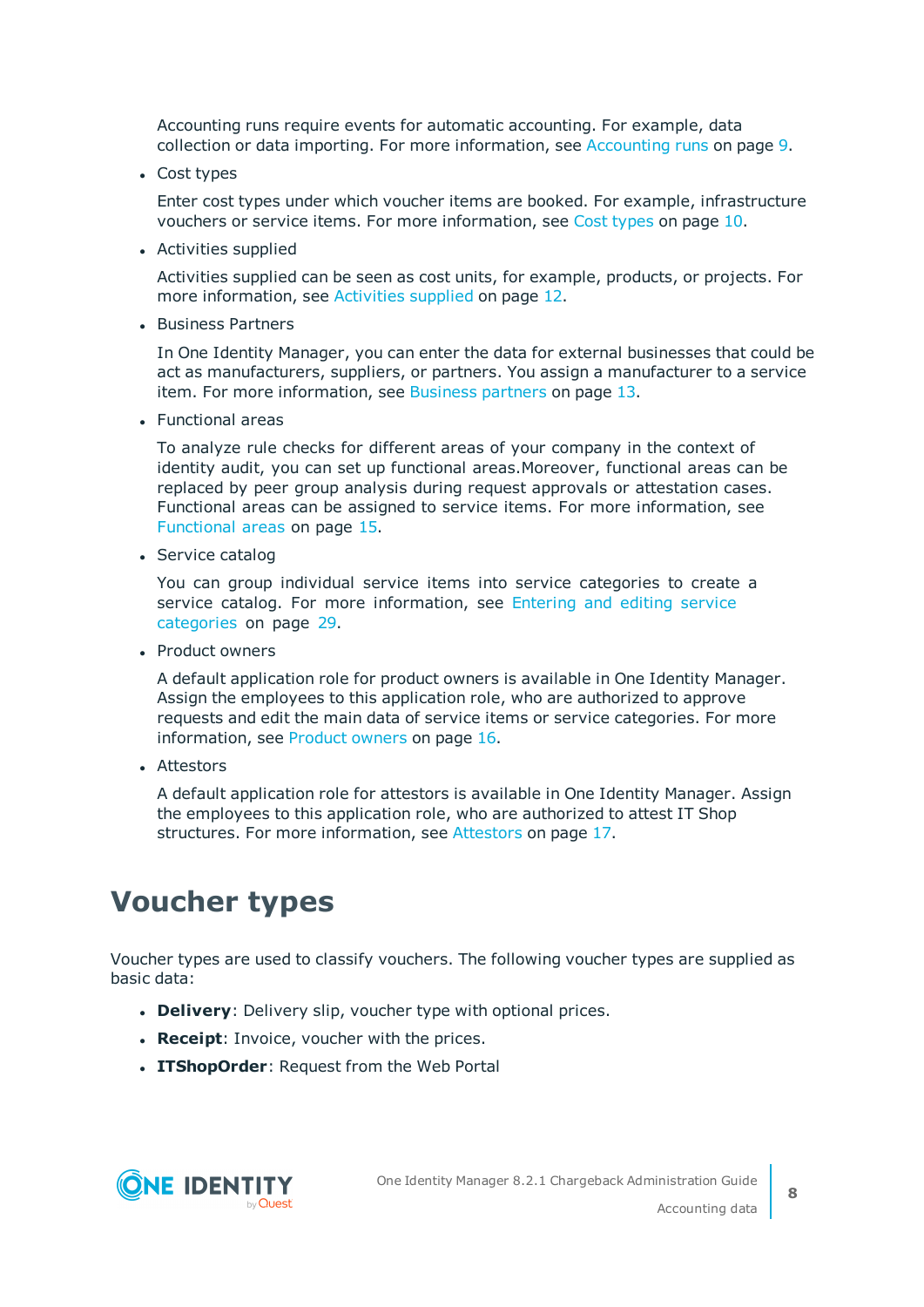#### *To edit or create a voucher type*

- 1. In the Manager, select the **Accounting > Basic configuration data > Voucher types** category.
- 2. In the result list, select the voucher type and run the **Change main data** task.

- OR -

Click  $\mathbf{t}$  in the result list.

- 3. Edit the voucher type's main data.
	- **.** Voucher type: Name of the voucher type.
	- **.** Description: (Optional) Text field for additional explanation.
- <span id="page-8-0"></span>4. Save the changes.

### **Data sources**

Data sources are used to collect data for the accounting function. Data sources can, for example, be copied into resulting voucher items to retain transparency of the data origin. For example, you can define an external data source if data is provided in a .csv file and transferred to the One Identity Manager database using CSV import. For example, if data is found in One Identity Manager using the One Identity Manager Service's collector function, you can define internal data sources for it.

#### *To edit or create a data source*

- 1. In the Manager, select the **Accounting > Basic configuration data > Data sources** category.
- 2. In the result list, select the data source and run the **Change main data** task.
	- $OR -$

Click  $\pm$  in the result list.

- 3. Edit the data source's main data.
	- **.** Data source: Name of the data source.
	- **.** Description: (Optional) Text field for additional explanation.
- <span id="page-8-1"></span>4. Save the changes.

### **Accounting runs**

Accounting runs require events for automatic accounting. For example, data collection or data importing. Add events to be run for each voucher type.

The events are summarized on a **Start accounting run** form and can be triggered from there. The order in which the events are displayed on the form is given by the sort order property.

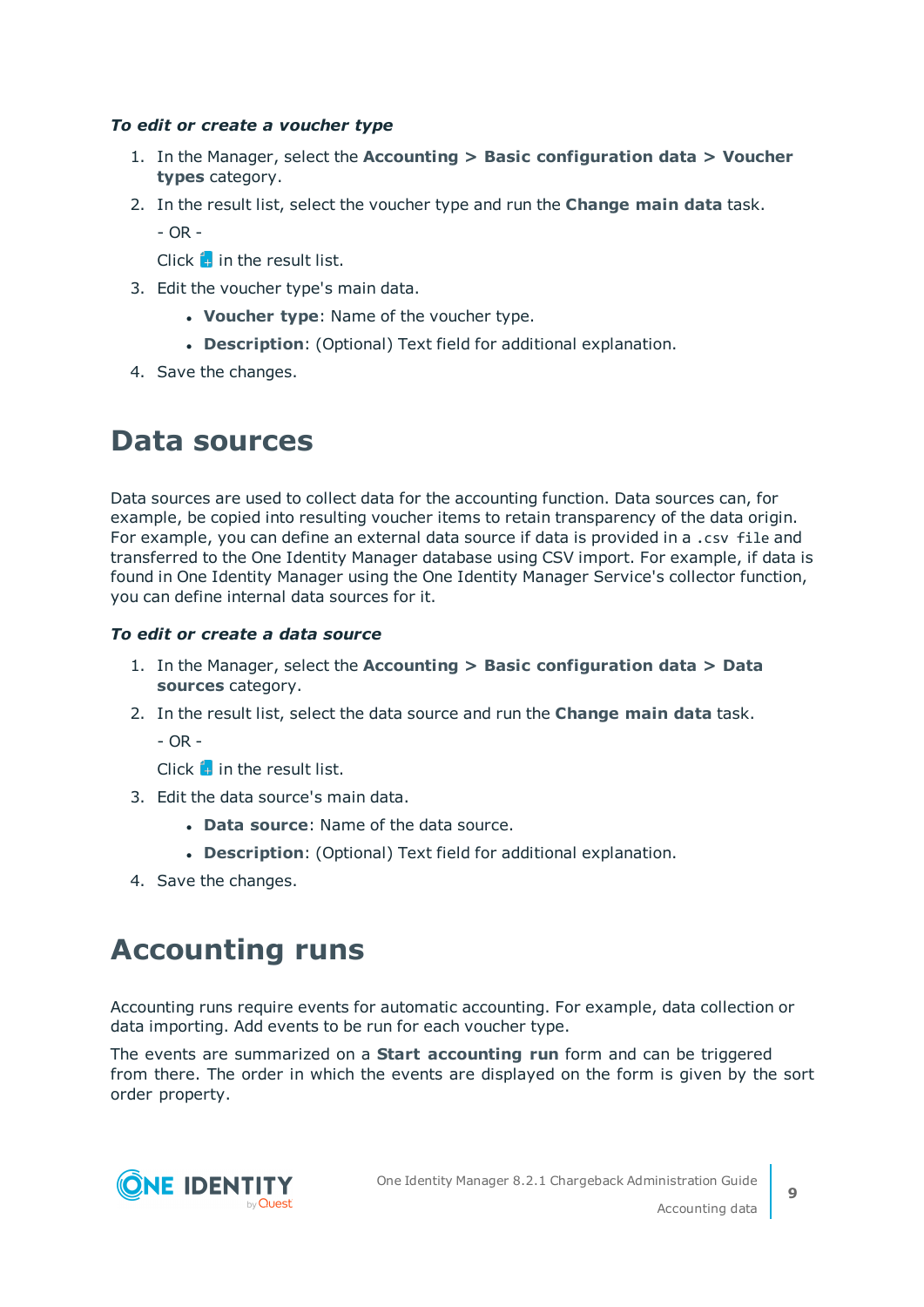#### *To create or edit accounting run events*

- 1. In the Manager, select the **Accounting > Basic configuration data > Accounting runs** category.
- 2. Select a processing status in the result list and run the **Change main data** task.

- OR -

Click  $\mathbf{t}$  in the result list.

- 3. Edit the accounting run's main data.
	- **Voucher type:** The accounting run is started for this voucher type.
	- **Accounting run: Name of the event to call.**
	- **.** Sort order: Position of the event in the accounting run.
	- **.** Description: Description of this accounting run event.
- 4. Save the changes.

#### **Related topics**

- Starting [accounting](#page-39-0) runs for vouchers on page 40
- Entering voucher items [automatically](#page-36-1) on page 37

# <span id="page-9-0"></span>**Cost types**

Enter cost types under which voucher items are booked. For example, infrastructure vouchers or service items.

#### *To create or edit a cost type*

- 1. In the Manager, select the **Accounting > Basic configuration data > Cost types** category.
- 2. In the result list, select a cost type and run the **Change main data** task.
	- $OR -$

Click  $\pm$  in the result list.

- 3. Edit the cost type's main data.
	- **.** Cost type: Name of the cost type.
	- <sup>l</sup> **Cost type (number)**: (Optional) Bookkeeping account number.
	- **.** Description: (Optional) Text field for additional explanation.
	- <sup>l</sup> **Spare field no. 01 ... Spare field no. 10**: Additional company-specific information. Use the Designer to customize display names, formats, and templates for the input fields.
- 4. Save the changes.

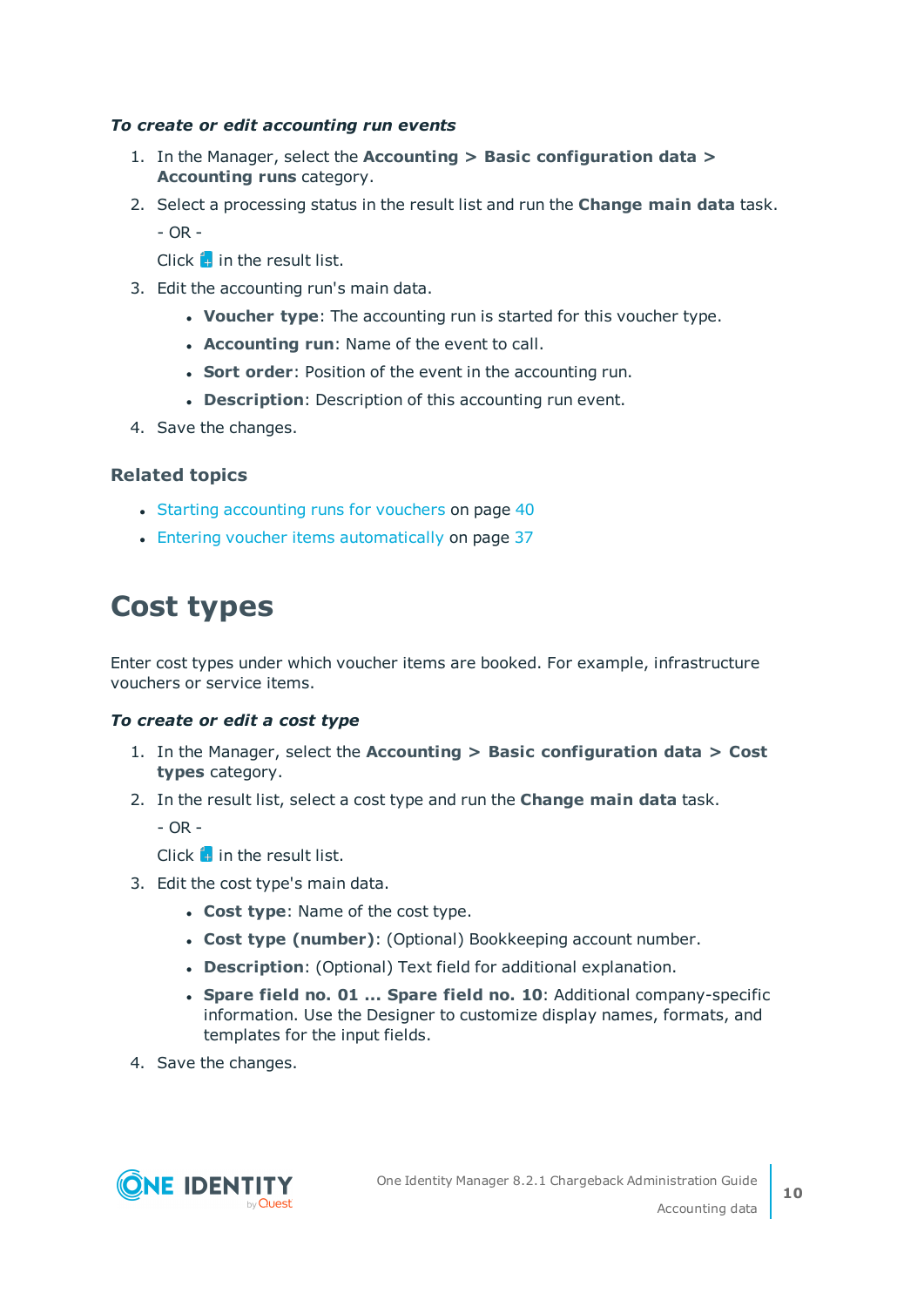#### **Related topics**

- [Assigning](#page-10-0) service items to cost types on page  $11$
- Assigning service [categories](#page-10-1) to cost types on page  $11$
- [Displaying](#page-11-0) the cost type overview on page 12

### <span id="page-10-0"></span>**Assigning service items to cost types**

Assign service items to cost types to be able to invoice them.

#### *To assign service items to a cost type*

- 1. In the Manager, select the **Accounting > Basic configuration data > Cost types** category.
- 2. Select the cost type in the result list.
- 3. Select the **Assign service items** task.
- 4. In the **Add assignments** pane, assign service items.

TIP: In the **Remove assignments** pane, you can remove service item assignments.

#### *To remove an assignment*

- **Select the service item and double-click**  $\odot$ **.**
- <span id="page-10-1"></span>5. Save the changes.

### **Assigning service categories to cost types**

Assign service categories to cost types to be able to invoice them.

#### *To assign service categories to a cost type*

- 1. In the Manager, select the **Accounting > Basic configuration data > Cost types** category.
- 2. Select the cost type in the result list.
- 3. Select the **Assign service categories** task.
- 4. In the **Add assignments** pane, assign the service categories.

TIP: In the **Remove assignments** pane, you can remove assigned service categories.

#### *To remove an assignment*

- **Select the service category and double-click**  $\odot$ **.**
- 5. Save the changes.

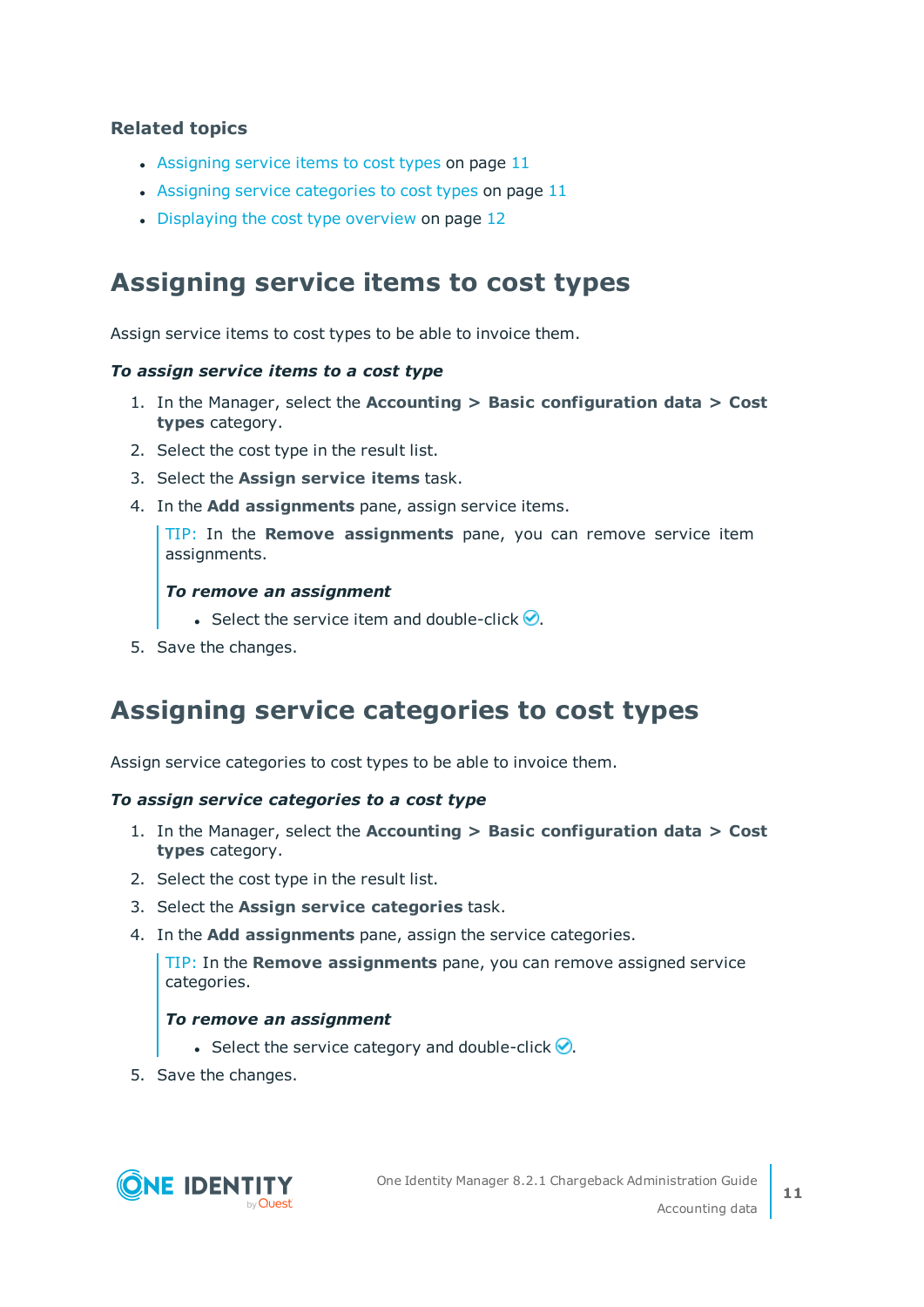### <span id="page-11-0"></span>**Displaying the cost type overview**

#### *To obtain an overview of a cost type*

- 1. In the Manager, select the **Accounting > Basic configuration data > Cost types** category.
- 2. Select the cost type in the result list.
- 3. Select the **Cost type overview** task.

# <span id="page-11-1"></span>**Activities supplied**

Activities supplied can be seen as cost units, for example, products, or projects.

#### *To create or edit an activity supplied*

- 1. In the Manager, select the **Accounting > Basic configuration data > Activities supplied** category.
- 2. In the result list, select an activity supplied and run the **Change main data** task.

 $-$  OR  $-$ 

Click  $\frac{1}{x}$  in the result list.

- 3. Edit the activity's main data.
	- **. Activity supplied**: Name of the activity supplied.
	- **.** Description: (Optional) Text field for additional explanation.
- 4. Save the changes.

#### **Related topics**

- Assign service items to [activities](#page-11-2) supplied on page 12
- Assigning service [categories](#page-12-0) to activities supplied on page 13
- [Displaying](#page-12-1) the activity supplied overview on page  $13$

### <span id="page-11-2"></span>**Assign service items to activities supplied**

Assign service items to activities supplied to be able to invoice them.

#### *To assign service items to an activity supplied*

- 1. In the Manager, select the **Accounting > Basic configuration data > Activities supplied** category.
- 2. Select the activity in the result list.

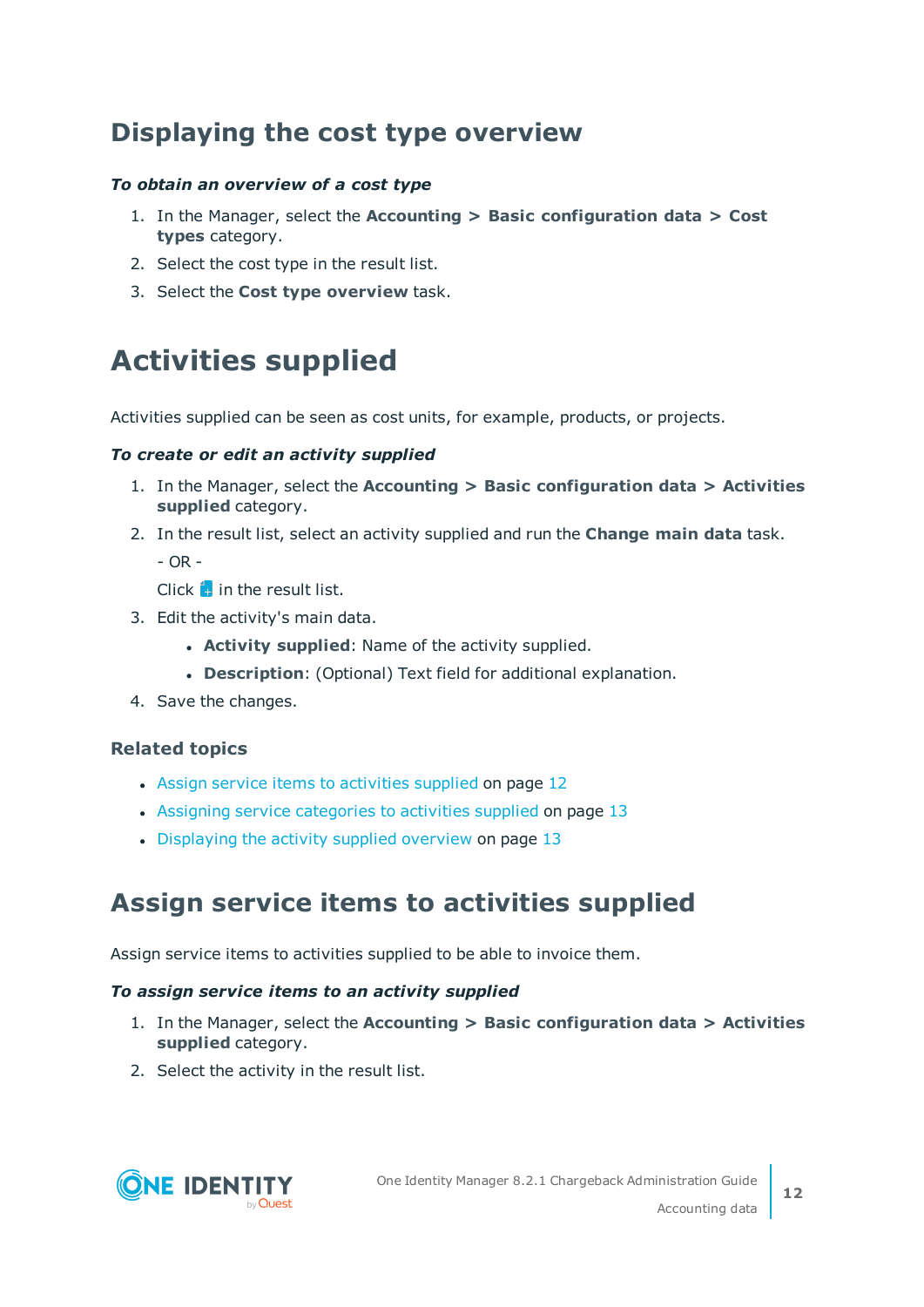- 3. Select the **Assign service items** task.
- 4. In the **Add assignments** pane, assign service items.

TIP: In the **Remove assignments** pane, you can remove service item assignments.

#### *To remove an assignment*

- **Select the service item and double-click**  $\odot$ **.**
- <span id="page-12-0"></span>5. Save the changes.

### **Assigning service categories to activities supplied**

Assign a service categories to activities supplied to be able to invoice them.

#### *To assign service categories to an activity supplied*

- 1. In the Manager, select the **Accounting > Basic configuration data > Activities supplied** category.
- 2. Select the activity supplied in the result list.
- 3. Select the **Assign service categories** task.
- 4. In the **Add assignments** pane, assign the service categories.

TIP: In the **Remove assignments** pane, you can remove assigned service categories.

#### *To remove an assignment*

- **Select the service category and double-click**  $\bigcirc$ **.**
- <span id="page-12-1"></span>5. Save the changes.

### **Displaying the activity supplied overview**

#### *To obtain an overview of a supplied activity.*

- 1. In the Manager, select the **Accounting > Basic configuration data > Activities supplied** category.
- 2. Select the activity in the result list.
- <span id="page-12-2"></span>3. Select the **Activity supplied overview** task.

# **Business partners**

In One Identity Manager, you can enter the data for external businesses that could be act as manufacturers, suppliers, or partners. You assign a manufacturer to a service item.

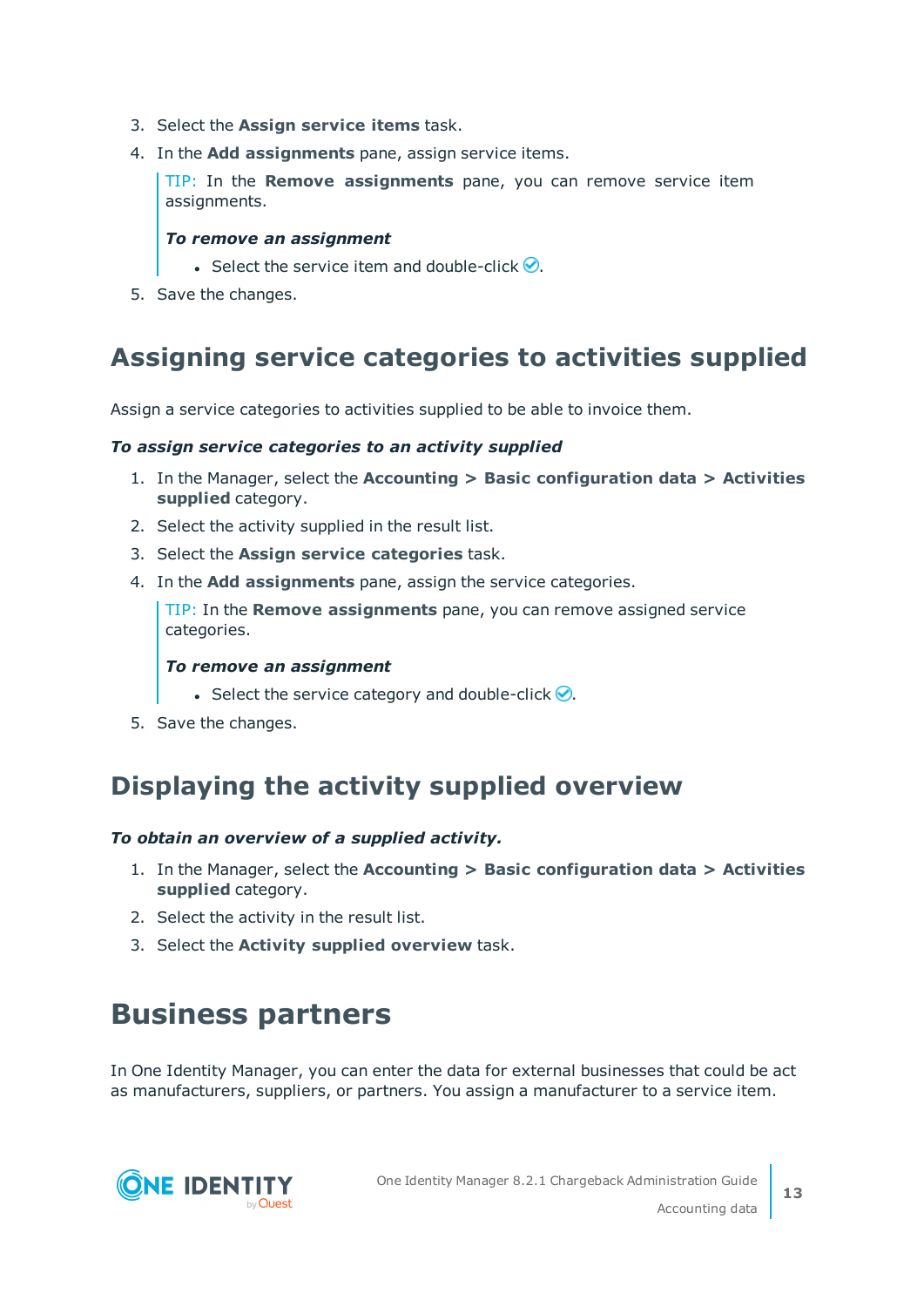#### *To create or edit business partners*

- 1. In the Manager, select the **Accounting > Basic configuration data > Business partners** category.
- 2. In the result list, select a business partner and run the **Change main data** task.
	- OR -

Click  $\mathbf{t}$  in the result list.

- 3. Edit the business partner's main data.
- 4. Save the changes.

Enter the following data for a company.

#### **Table 2: General main data of a company**

| <b>Property</b>    | <b>Description</b>                                                               |
|--------------------|----------------------------------------------------------------------------------|
| Company            | Short description of the company for the views in One Identity Manager<br>tools. |
| Name               | Full company name.                                                               |
| Surname prefix     | Additional company name.                                                         |
| Short name         | Company's short name.                                                            |
| Contact            | Contact person for the company.                                                  |
| Partner            | Specifies whether this is a partner company.                                     |
| Customer<br>number | Customer number at the partner company.                                          |
| Supplier           | Specifies whether this is a supplier.                                            |
| Customer<br>number | Customers number at supplier.                                                    |
| Leasing partner    | Specifies whether this is a leasing provider or rental firm.                     |
| Manufacturer       | Specifies whether this is a manufacturer.                                        |
| Remarks            | Text field for additional explanation.                                           |

#### **Table 3: Company address**

| <b>Property</b> | <b>Description</b> |
|-----------------|--------------------|
| Street          | Street or road.    |
| <b>Building</b> | <b>Building</b>    |
| Zip code        | Zip code.          |
| City            | City.              |

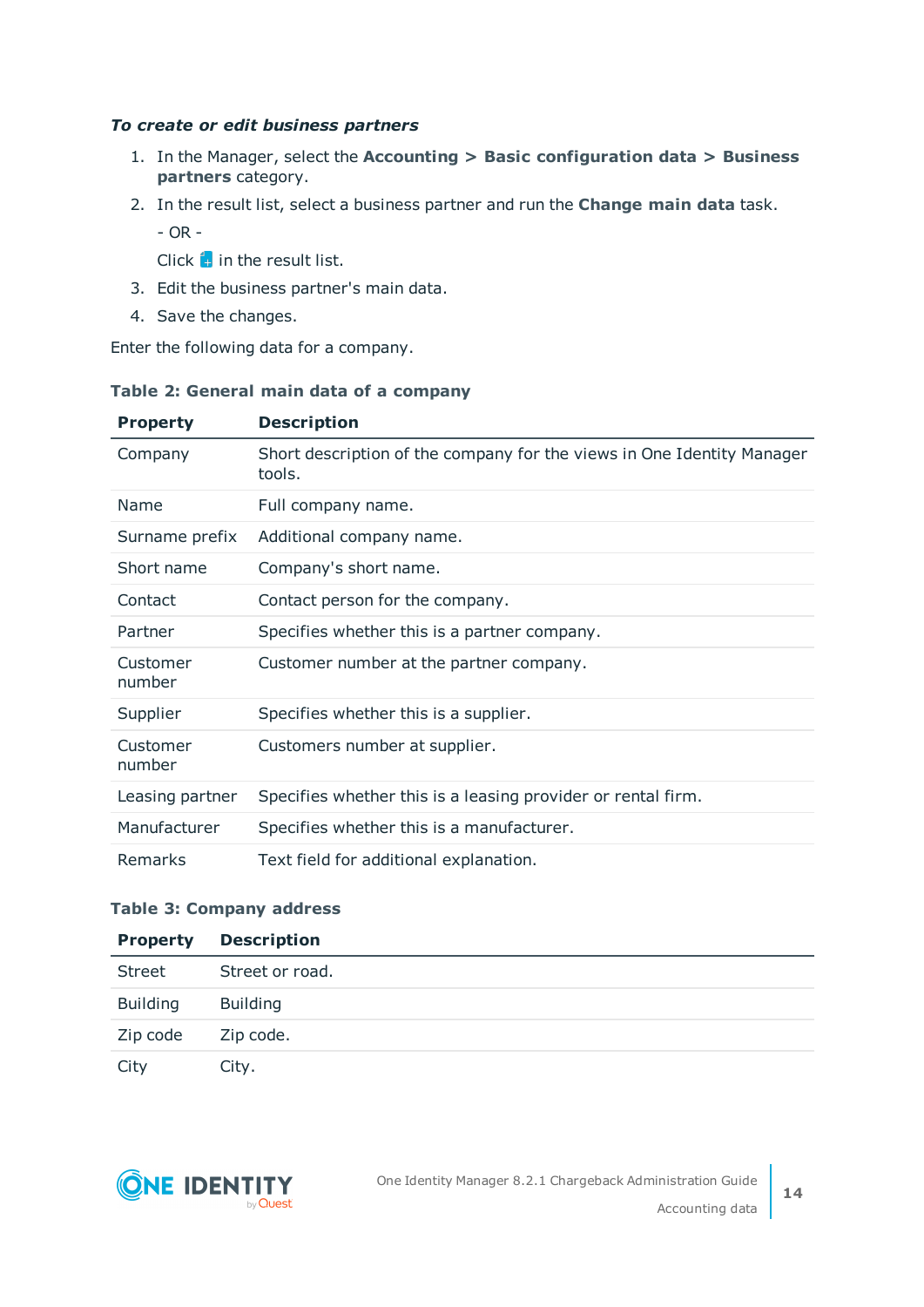| <b>Property</b>  | <b>Description</b>                                                                                   |
|------------------|------------------------------------------------------------------------------------------------------|
| <b>State</b>     | State.                                                                                               |
| Country          | Country.                                                                                             |
| Phone            | Company's telephone number.                                                                          |
| Fax              | Company's fax number.                                                                                |
| Email<br>address | Company's email address.                                                                             |
| Website          | Company's website. Click the $\bullet$ button to display the web page in the<br>default web browser. |

# <span id="page-14-0"></span>**Functional areas**

To analyze rule checks for different areas of your company in the context of identity audit, you can set up functional areas. Functional areas can be assigned to hierarchical roles and service items. You can enter criteria that provide information about risks from rule violations for functional areas and hierarchical roles. To do this, you specify how many rule violations are permitted in a functional area or a role. You can enter separate assessment criteria for each role, such as a risk index or transparency index.

Moreover, functional areas can be replaced by peer group analysis during request approvals or attestation cases.

#### **Example: Use of functional areas**

To assess the risk of rule violations for service items. Proceed as follows:

- 1. Set up functional areas.
- 2. Assign service items to the functional areas.
- 3. Specify the number of rule violations allowed for the functional area.
- 4. Assign compliance rules required for the analysis to the functional area.
- 5. Use the One Identity Manager report function to create a report that prepares the result of rule checking for the functional area by any criteria.

#### *To create or edit a functional area*

- 1. In the Manager, select the **Accounting > Basic configuration data > Functional areas** category.
- 2. In the result list, select a function area and run the **Change main data** task.

- OR -

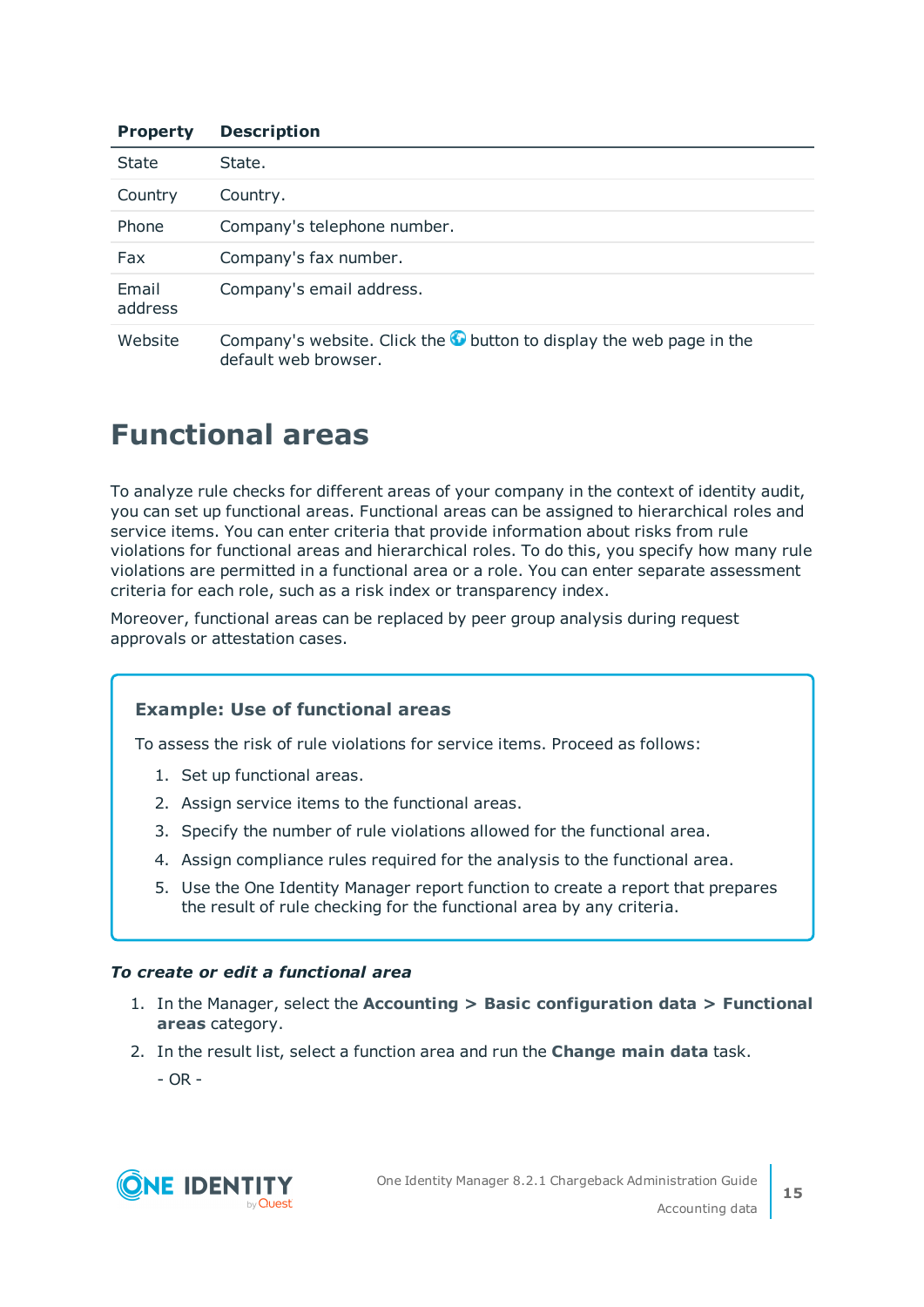Click  $\mathbf{r}$  in the result list.

- 3. Edit the function area main data.
- 4. Save the changes.

Enter the following data for a functional area.

| <b>Table 4: Functional area properties</b> |  |  |  |  |  |
|--------------------------------------------|--|--|--|--|--|
|--------------------------------------------|--|--|--|--|--|

| <b>Property</b>          | <b>Description</b>                                                                                                               |
|--------------------------|----------------------------------------------------------------------------------------------------------------------------------|
| <b>Functional area</b>   | Description of the functional area                                                                                               |
| <b>Parent Functional</b> | Parent functional area in a hierarchy.                                                                                           |
| area                     | Select a parent functional area from the list for organizing your<br>functional areas hierarchically.                            |
| violations               | Max, number of rule List of rule violation valid for this functional area. This value can be<br>evaluated during the rule check. |
|                          | NOTE: This property is available if the Compliance Rules Module<br>is installed.                                                 |
| Description              | Text field for additional explanation.                                                                                           |

For more information about peer group analysis, see the *One Identity Manager IT Shop Administration Guide* and the *One Identity Manager Attestation Administration Guide*.

### <span id="page-15-0"></span>**Product owners**

NOTE: This function is available if the **QER | ITShop** configuration parameter is set.

Employees who are approvers in approval processes for requesting service items can be assigned to these service items. To do this, assign a service item or a service category to an application for **Product owners**. Assign employees to this application role who are authorized to edit service item or service category main data.

A default application role for product owners is available in One Identity Manager. You may create other application roles as required. For detailed information about application roles, see the *One Identity Manager Authorization and Authentication Guide*.

#### **Table 5: Default application roles for product owners**

| User | <b>Tasks</b>                                                                                                                                                   |
|------|----------------------------------------------------------------------------------------------------------------------------------------------------------------|
|      | Product Product owners must be assigned to the Request & Fulfillment   IT Shop  <br>owners <b>Product owners</b> application role or a child application role. |
|      | Users with this application role:                                                                                                                              |

• Approve through requests.

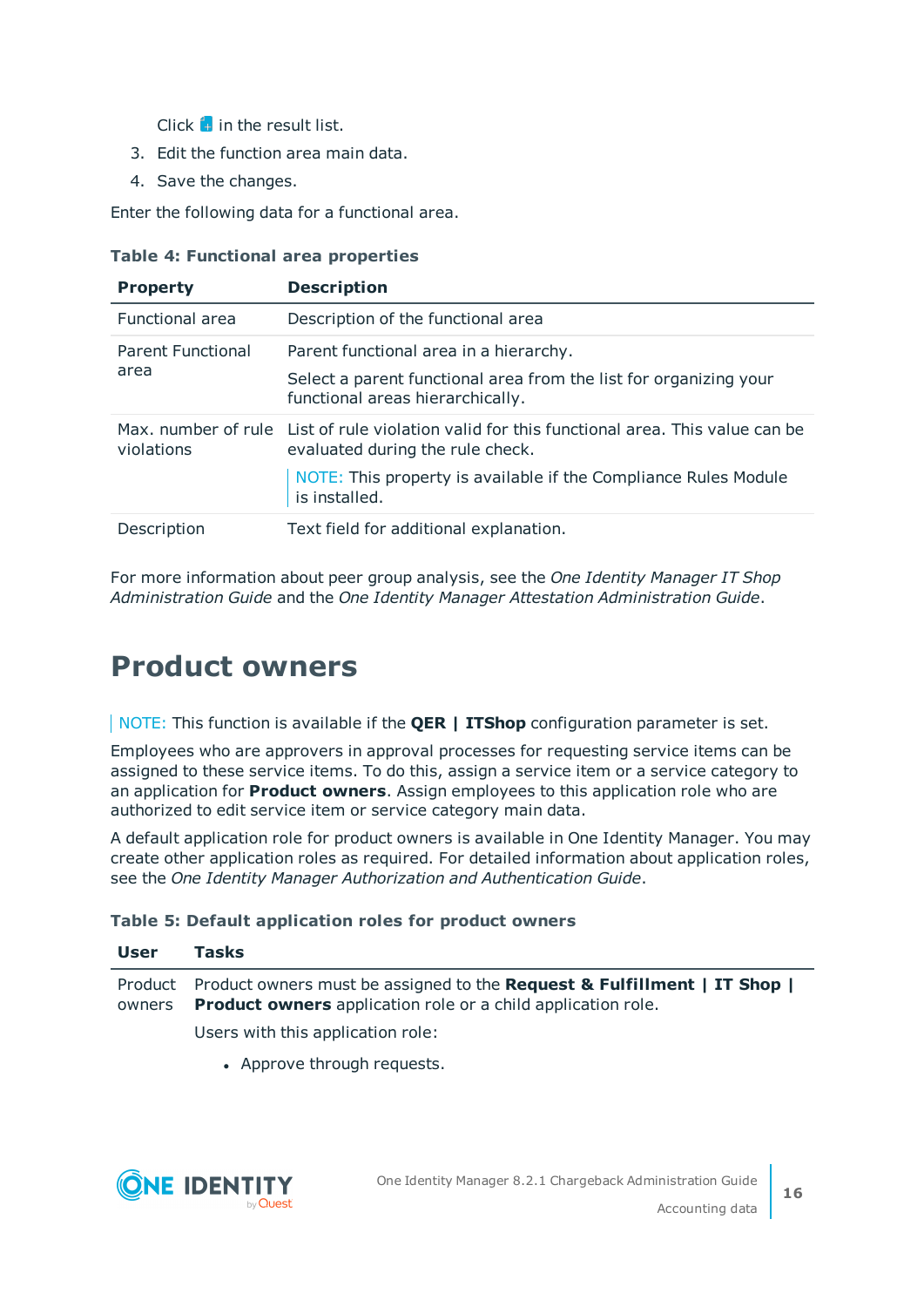#### **User Tasks**

<sup>l</sup> Edit service items and service categories under their management.

NOTE: This application role is available if the **QER | ITShop** configuration parameter is set.

#### *To add employees to the default application role for product owners*

- 1. In the Manager, select the **Accounting > Basic configuration data > Product owners** category.
- 2. Select the **Assign employees** task.

In the **Add assignments** pane, add employees.

TIP: In the **Remove assignments** pane, you can remove employee assignments.

#### *To remove an assignment*

- Select the employee and double-click  $\bigcirc$ .
- 3. Save the changes.

#### *To add another application role for product owners*

- 1. In the Manager, select the **Accounting > Basic configuration data > Product owners** category.
- 2. Click  $\mathbf{r}$  in the result list.
- 3. Enter at least the application role's name and, in the **Parent application role** menu, select the **Request & Fulfillment | IT Shop | Product owners** application role or a child role.
- 4. Save the changes.
- 5. Assign employees to the application role.

#### **Related topics**

- [General](#page-19-0) main data of service items on page 20
- Main data for service [categories](#page-29-0) on page 30

### <span id="page-16-0"></span>**Attestors**

NOTE: This function is available if the Attestation Module is installed and the **QER | ITShop** configuration parameter is set.

In One Identity Manager, you can specify which employees are used as attestors for service items and service categories in attestation cases if the approval workflow is set up accordingly. To do this, assign a service item or a service category to an attestor's application role. Assign employees that are authorized to attest accounting data to this application role.

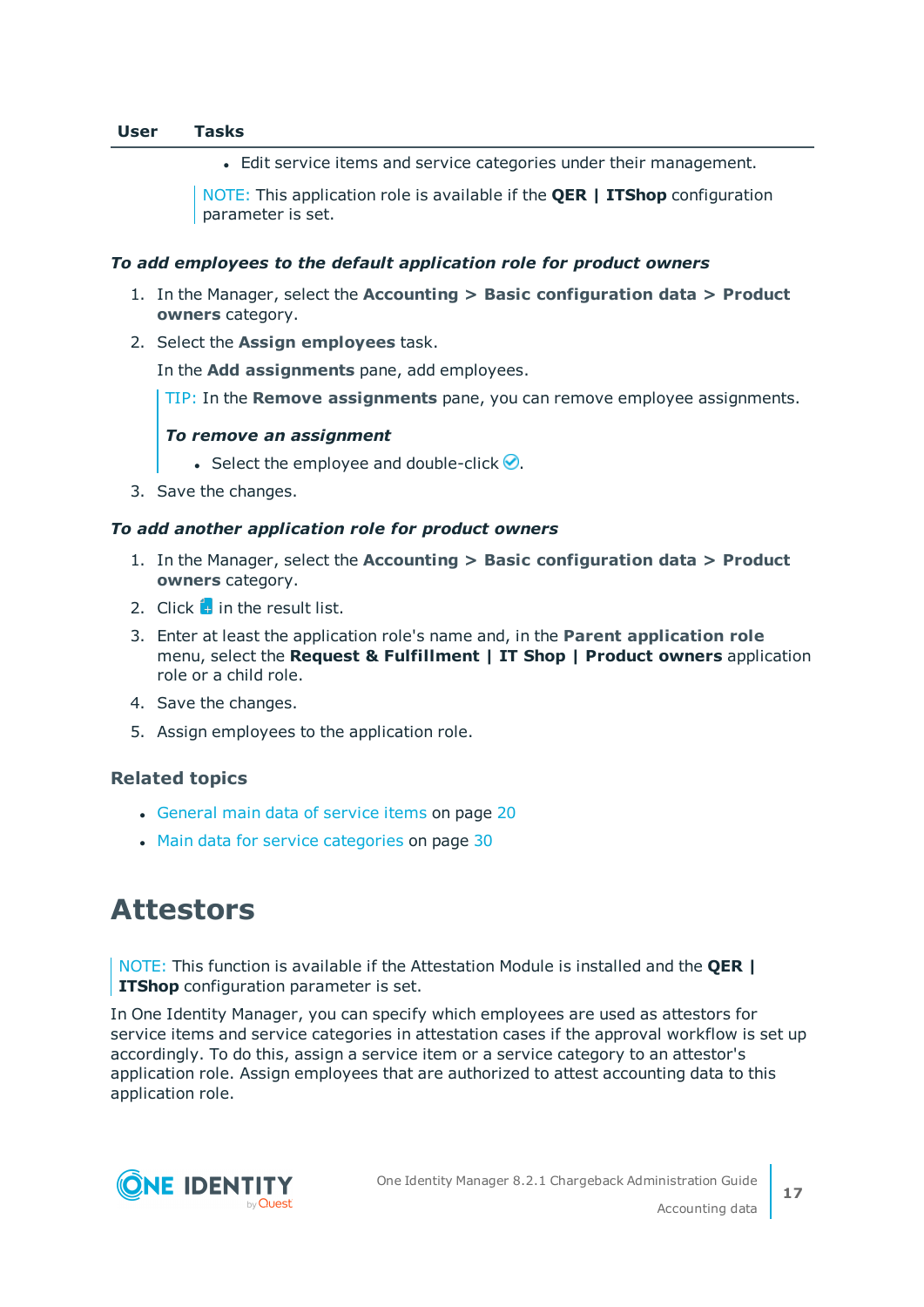For detailed information about attestation, see the *One Identity Manager Attestation Administration Guide*.

A default application role for attestors is available in One Identity Manager. You may create other application roles as required. For detailed information about application roles, see the *One Identity Manager Authorization and Authentication Guide*.

#### **Table 6: Default application roles for attestors**

| User                     | Tasks                                                                                                                                          |
|--------------------------|------------------------------------------------------------------------------------------------------------------------------------------------|
| Attestors<br>for IT Shop | Attestors must be assigned to the Request & Fulfillment   IT Shop  <br><b>Attestors</b> application role.                                      |
|                          | Users with this application role:                                                                                                              |
|                          | • Attest correct assignment of company resource to IT Shop structures<br>for which they are responsible.                                       |
|                          | • Attest objects that have service items assigned to them.                                                                                     |
|                          | . Can view main data for these IT Shop structures but not edit them.                                                                           |
|                          | NOTE: This application role is available if the Attestation Module is<br>installed and the <b>QER   ITShop</b> configuration parameter is set. |
|                          | To add employees to default application roles for attestors                                                                                    |
|                          | 1. In the Manager, select the Accounting $>$ Basic configuration data $>$                                                                      |

**Attestors** category. 2. Select the **Assign employees** task.

In the **Add assignments** pane, add employees.

TIP: In the **Remove assignments** pane, you can remove employee assignments.

#### *To remove an assignment*

- Select the employee and double-click  $\bigcirc$ .
- 3. Save the changes.

#### *To add another application role for attestors*

- 1. In the Manager, select the **Accounting > Basic configuration data > Attestors** category.
- 2. Click  $\mathbf{r}$  in the result list.
- 3. Enter at least the application role's name and, in the **Parent application role** menu, select the **Request & Fulfillment | IT Shop | Attestor** application role or a child role.
- 4. Save the changes.
- 5. Assign employees to the application role.

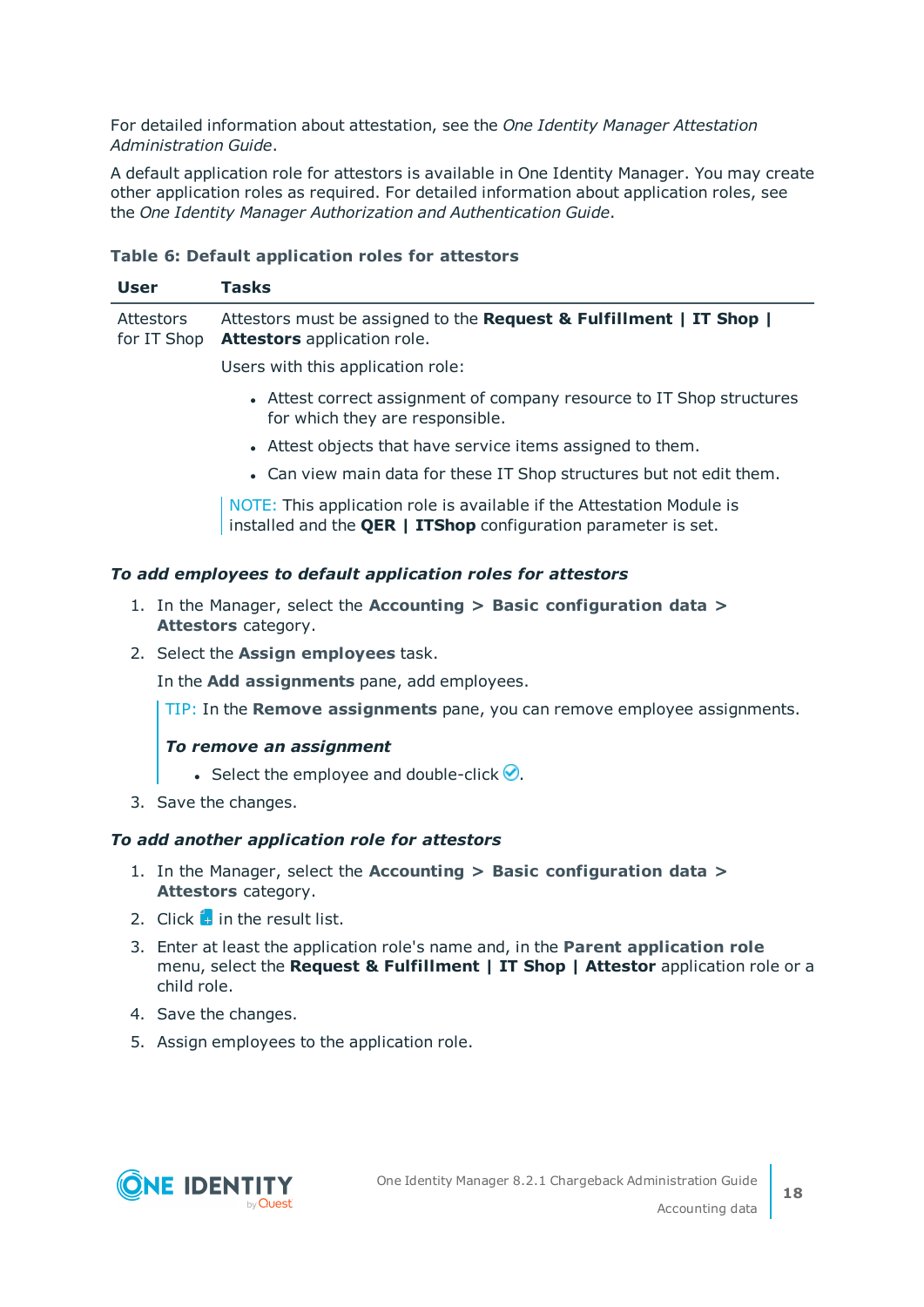#### **Related topics**

- [General](#page-19-0) main data of service items on page 20
- Main data for service [categories](#page-29-0) on page 30

# <span id="page-18-0"></span>**Entering and editing service items**

In order to invoice company resources internally, a service item must be assigned to them. The price information is entered in the service item. Add a service item for every company resource to be invoiced. You can group individual service items into service categories.

#### *To create or edit service categories*

- 1. In the Manager, select the **Accounting > Service items** category.
- 2. In the result list, select the product's service item and select the **Change main data** task.

 $-$  OR  $-$ 

 $Click \frac{1}{4}$  in the result list.

- 3. Enter the service item's main data.
- 4. Save the changes.

#### **Related topics**

- [General](#page-19-0) main data of service items on page 20
- Pricing for [service](#page-21-0) items on page 22
- [Extended](#page-22-0) main data for service items on page 23
- [Default](#page-22-1) service items on page 23
- Defining [hierarchy](#page-22-2) for service items on page 23
- Editing product [dependencies](#page-23-0) for requests on page 24
- . Assigning service items to [departments,](#page-24-0) cost centers and locations on page 25
- [Assigning](#page-24-1) service items to business roles on page 25
- Assigning [functional](#page-25-0) areas to service items on page 26
- Assigning extended [properties](#page-25-1) to service items on page 26
- [Displaying](#page-26-0) websites for service items on page 27
- [Changing](#page-26-1) products for service items on page 27
- Adding tags and [assigning](#page-27-0) them to service items on page 28
- Assigning [object-dependent](#page-27-1) references to service items on page 28
- [Displaying](#page-28-0) the service items overview on page 29

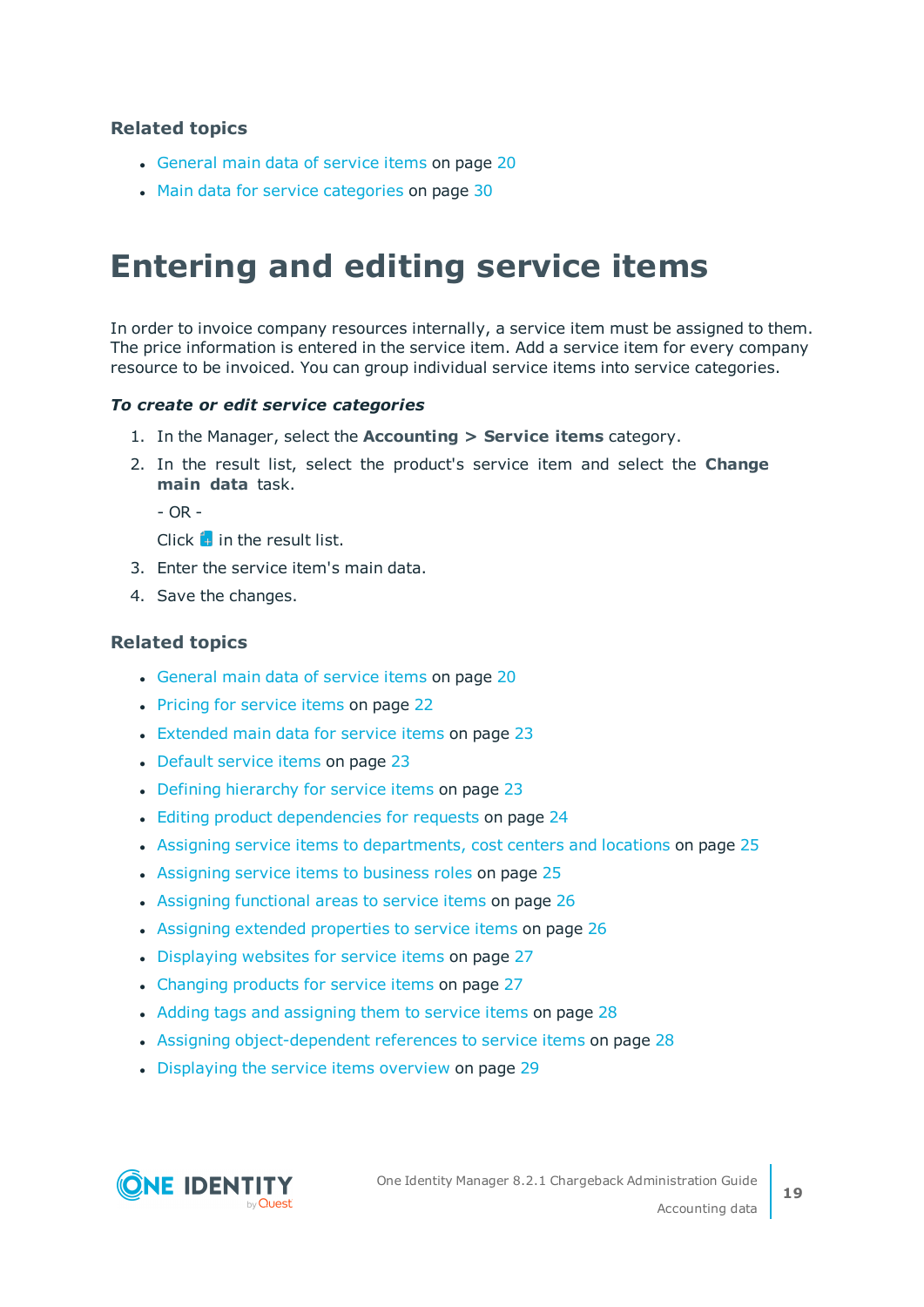# <span id="page-19-0"></span>**General main data of service items**

Enter the following data on the **General** tab. If you add a new service item, you must fill out the required fields.

| <b>Main data</b>                                                 | <b>Meaning</b>                                                                                                                       |
|------------------------------------------------------------------|--------------------------------------------------------------------------------------------------------------------------------------|
| Service item                                                     | Service item name.                                                                                                                   |
| Special service<br>item                                          | If a product is used for a specific purpose, for example, for product<br>collection, then mark it as a special service item.         |
| Service<br>category                                              | Group individual products into a collection of products. Select an<br>existing service category from the list or add a new one.      |
|                                                                  | To create a new service category, click $\mathbf{L}$ . Enter at least one name for<br>the service item.                              |
| Product owners                                                   | Assign a Request & Fulfillment   IT Shop   Product owner applic-<br>ation role.                                                      |
|                                                                  | This property is only available if the <b>QER   ITShop</b> configuration<br>parameter is enabled.                                    |
| <b>Attestors</b>                                                 | Assign a Request & Fulfillment   IT Shop   Attestor application<br>role.                                                             |
|                                                                  | The members of this application role can chosen as attestor in an attest-<br>ation procedure.                                        |
|                                                                  | To create a new application role, click $\frac{1}{x}$ . Enter the application role<br>name and assign a parent application role.     |
|                                                                  | Attestors can only be assigned if the Attestation Module is installed and<br>the <b>QER</b>   ITShop configuration parameter is set. |
| Cost center                                                      | Cost center for booking the service item in the accounts.                                                                            |
| Manufacturer                                                     | Manufacturer data.                                                                                                                   |
| Terms of use                                                     | Terms of use for the product. The product can only be requested if the<br>requester has accepted the terms of use.                   |
|                                                                  | This property is only available if the $QER \mid TTShop$ configuration<br>parameter is enabled.                                      |
| Request<br>number,<br>product code,<br>product code<br>(foreign) | Company-specific service item properties.                                                                                            |
| Activity                                                         | Select a activity from the menu.                                                                                                     |

**Table 7: General main data of a service item**

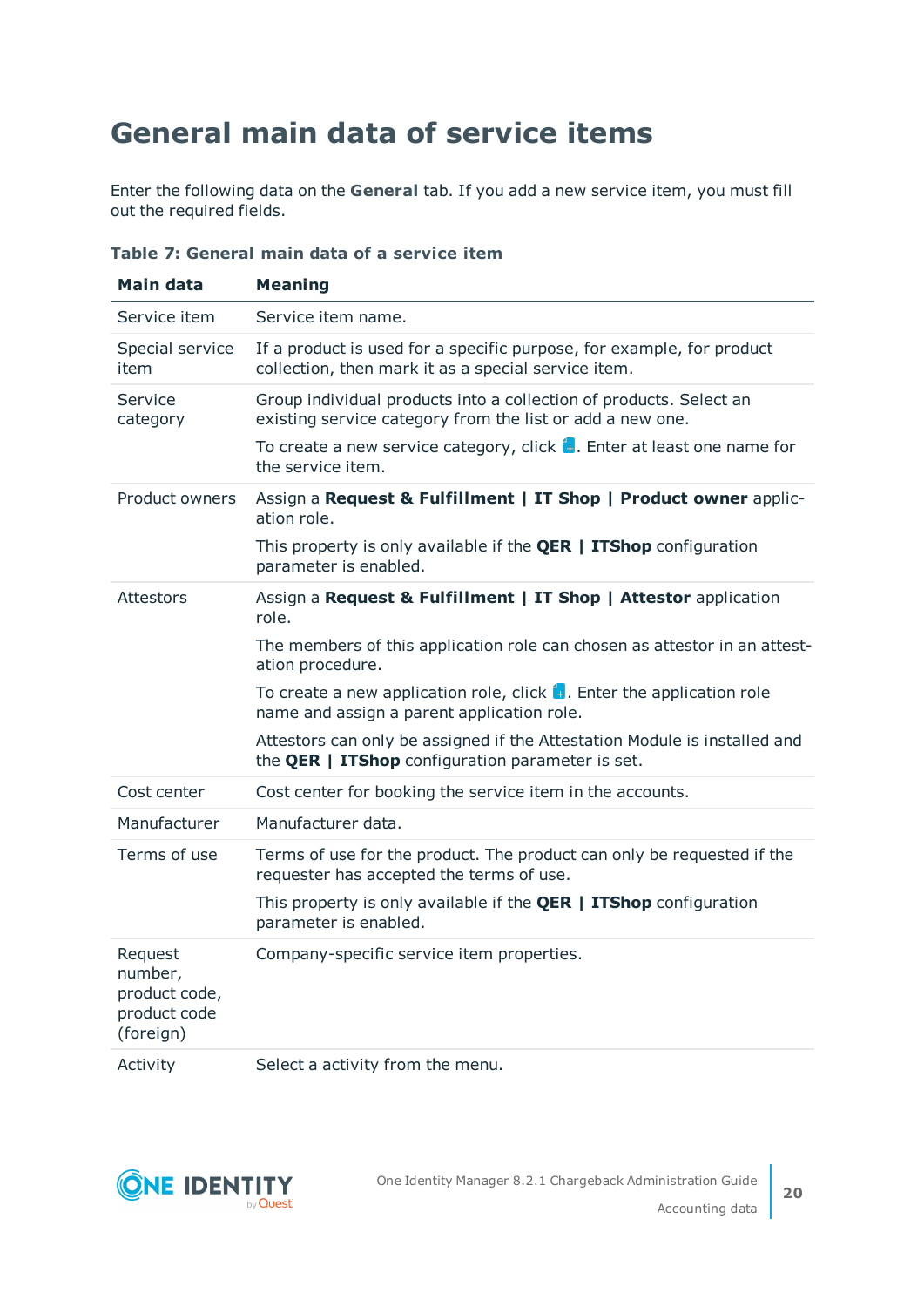| Main data                   | <b>Meaning</b>                                                                                                                                                                                                                                                           |
|-----------------------------|--------------------------------------------------------------------------------------------------------------------------------------------------------------------------------------------------------------------------------------------------------------------------|
| supplied                    |                                                                                                                                                                                                                                                                          |
| Cost type                   | Select a cost type from the menu.                                                                                                                                                                                                                                        |
| <b>Functional area</b>      | Company-specific service item property.                                                                                                                                                                                                                                  |
| Approval<br>policies        | Approval policy used to determine the approver when the service item<br>is requested in the IT Shop.                                                                                                                                                                     |
|                             | This property is only available if the <b>QER   ITShop</b> configuration<br>parameter is enabled.                                                                                                                                                                        |
| Request<br>property         | Select a request property using the additional request parameters that<br>are defined for a request.                                                                                                                                                                     |
|                             | Requests can be given additional information though product-specific<br>request properties such as the specific details of a product, its size, or<br>color. A request property gathers all additional features together that<br>can be given when requesting a product. |
|                             | To create a new request property, click $\frac{1}{2}$ and enter the request<br>property's name. Then define the request parameters.                                                                                                                                      |
|                             | This property is only available if the <b>QER   ITShop</b> configuration<br>parameter is enabled.                                                                                                                                                                        |
| Calculation info            | Enter the calculation mode as accounting information.                                                                                                                                                                                                                    |
| Availability                | Company-specific information about the service item's availability.                                                                                                                                                                                                      |
| Sort order                  | Customer-specific criteria for sorting service items.                                                                                                                                                                                                                    |
| Website                     | Web page with more information about the service item.                                                                                                                                                                                                                   |
|                             | This field allows you to link product descriptions in the internet or<br>intranet to the service item. To open the website, select Visit website<br>in the default web browser.                                                                                          |
| Max. days valid             | Time period for limited assignments through IT Shop.                                                                                                                                                                                                                     |
|                             | This property is only available if the <b>QER   ITShop</b> configuration<br>parameter is enabled.                                                                                                                                                                        |
| Description                 | Text field for additional explanation.                                                                                                                                                                                                                                   |
| Retain service<br>item      | Specifies whether requests belonging to this service item remain intact<br>when a customer or a product relocates.                                                                                                                                                       |
| assignment on<br>relocation | This property is only available if the $QER \mid TTShop$ configuration<br>parameter is enabled.                                                                                                                                                                          |
| Not available               | Specifies whether the service item can still be requested in the IT<br>Shop.                                                                                                                                                                                             |
|                             | This property is only available if the <b>QER   ITShop</b> configuration                                                                                                                                                                                                 |

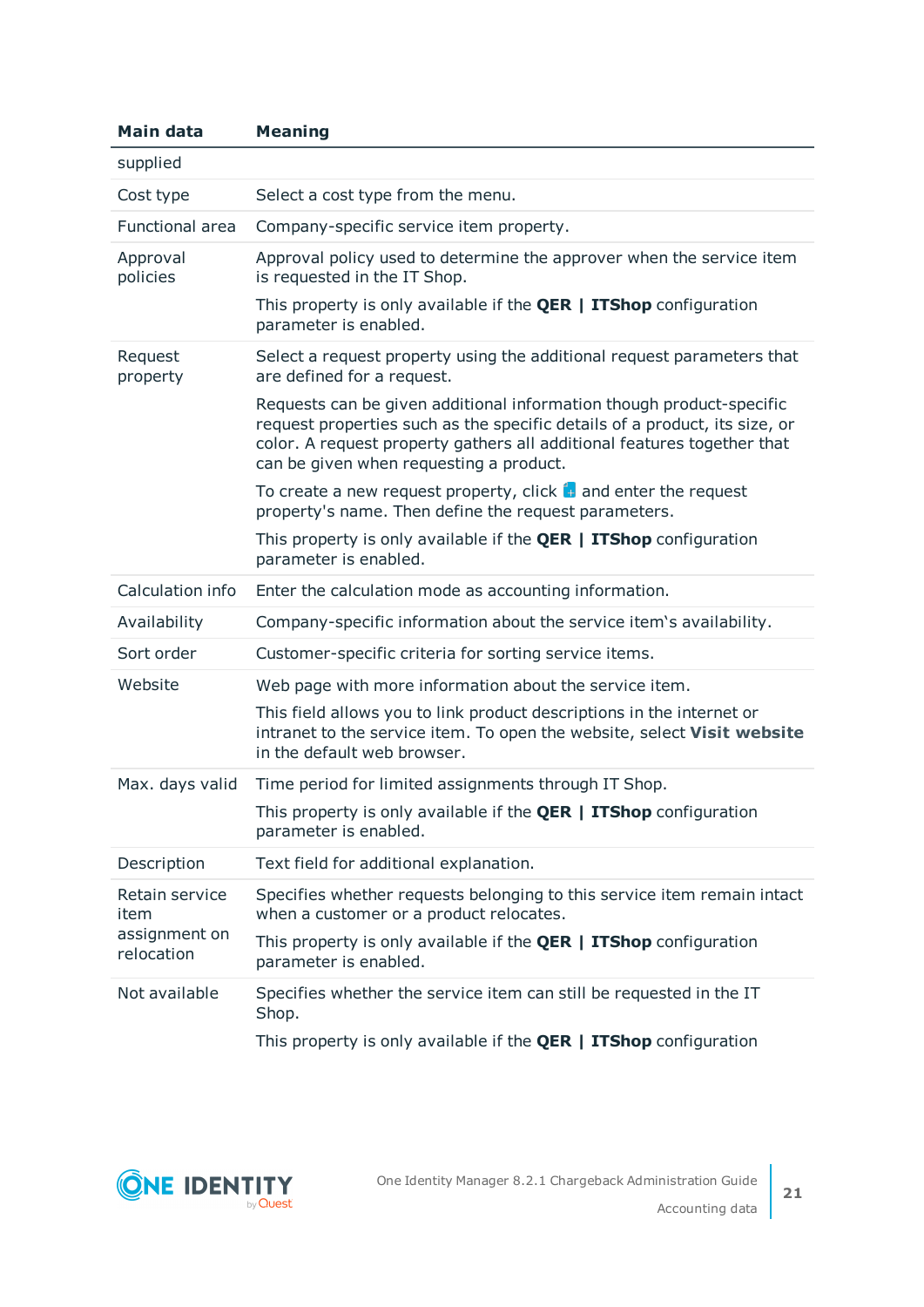| Main data                                     | <b>Meaning</b>                                                                                                                                                                                        |
|-----------------------------------------------|-------------------------------------------------------------------------------------------------------------------------------------------------------------------------------------------------------|
|                                               | parameter is enabled.                                                                                                                                                                                 |
| Request<br>properties must<br>be defined      | Specifies whether additional request properties must be entered separ-<br>ately for each recipient of this product, if the product is requested for<br>different recipients in one request procedure. |
| separately per<br>recipient                   | If this option is not set, the selected request properties apply uniformly<br>to all recipients of the product.                                                                                       |
|                                               | This property is only available if the $QER \mid TTShop$ configuration<br>parameter is enabled.                                                                                                       |
| Approval by<br>multi-factor<br>authentication | The approval of requests with this service item requires multi-factor<br>authentication.                                                                                                              |

#### **Detailed information about this topic**

- Entering and editing service [categories](#page-28-1) on page 29
- [Product](#page-15-0) owners on page 16
- [Attestors](#page-16-0) on page 17
- $\cdot$  [Business](#page-12-2) partners on page 13
- [Activities](#page-11-1) supplied on page 12
- $\cdot$  Cost [types](#page-9-0) on page 10
- [Functional](#page-14-0) areas on page 15

# <span id="page-21-0"></span>**Pricing for service items**

Enter the required pricing information for booking the service item to the accounts on the **Calculation** tab.

|  |  | Table 8: Pricing for a service item |  |
|--|--|-------------------------------------|--|
|  |  |                                     |  |

| <b>Property</b>          | <b>Description</b>                        |  |  |
|--------------------------|-------------------------------------------|--|--|
| Purchase price           | Purchase price.                           |  |  |
| Sales price              | Sales price.                              |  |  |
| Internal price           | Internal transfer price.                  |  |  |
| Rental rate (purchasing) | Purchase price on product rental.         |  |  |
| Rental rate (selling)    | Sales price on product rental             |  |  |
| Rental rate (internal)   | Internal transfer price on product rental |  |  |

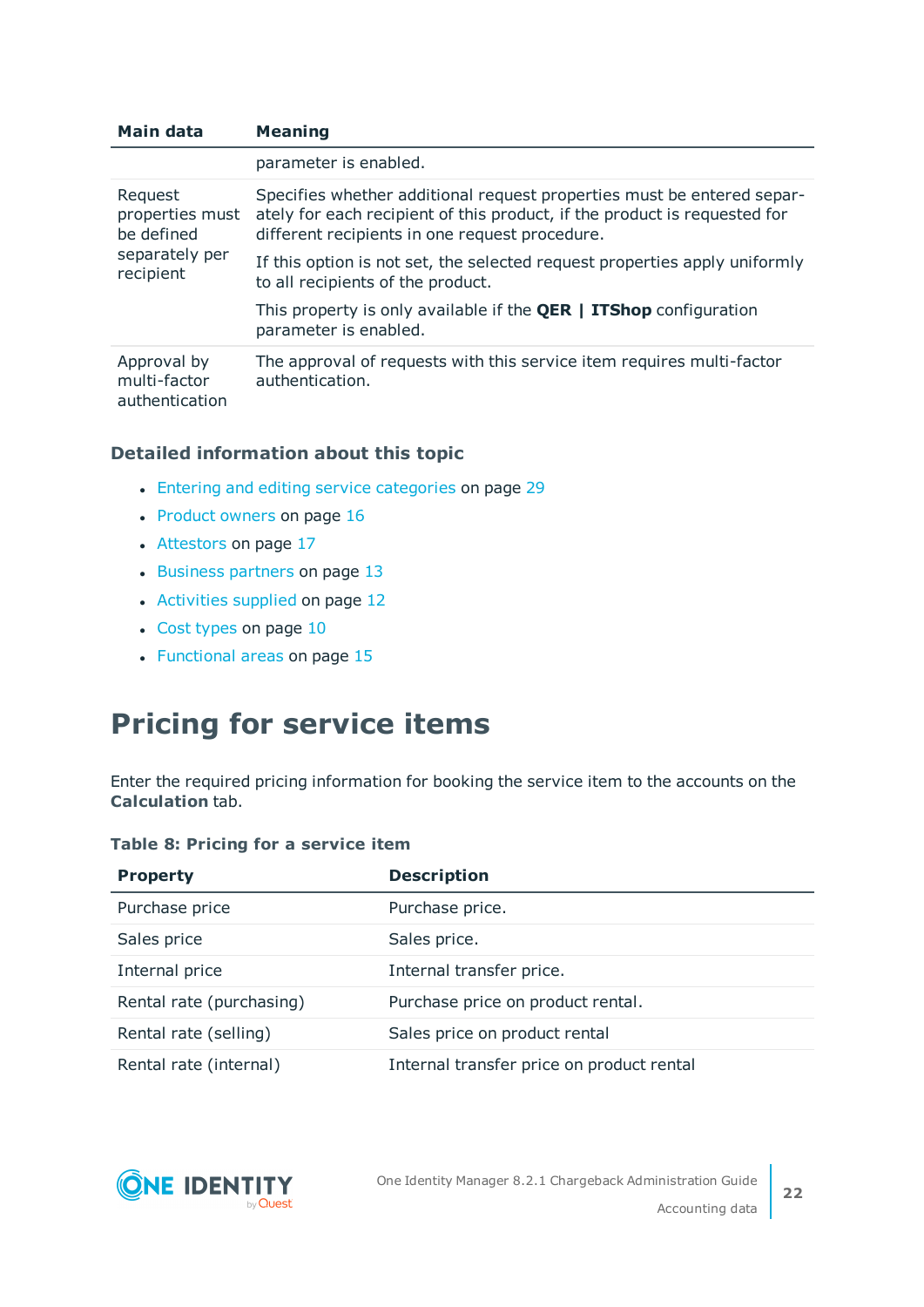| <b>Property</b> | <b>Description</b>               |
|-----------------|----------------------------------|
| Currency        | Currency unit                    |
| Sales tax       | Sale tax to apply in percent (%) |

#### **Related topics**

• Compiling price [information](#page-6-0) on page 7

# <span id="page-22-0"></span>**Extended main data for service items**

On the **Picture** tab, you can import an image of the product into the data base. Select the path where the picture is stored.

On the **User-defined** tab, enter additional company-specific information in the spare fields. Use the Designer to customize display names, formats, and templates for the fields.

### <span id="page-22-1"></span>**Default service items**

One Identity Manager supplies service items by default.

#### *To edit default service items*

<sup>l</sup> In the Manager, select the **Accounting > Service items > Predefined** category.

# <span id="page-22-2"></span>**Defining hierarchy for service items**

You can structure service items hierarchically. To do this, assign a service item below or above another service item.

#### **Example**

The items "cabling", "service infrastructure", "hotline", and "backup system" are agreed upon by seller and purchaser and given prices. The collective products "Service PC", "Service Notebook" and "Service User Accounts" are defined within the company. These comprise the single items listed above. The prices for the collective products can be taken from the prices for the single items assuming a corresponding processes have been implemented for this.

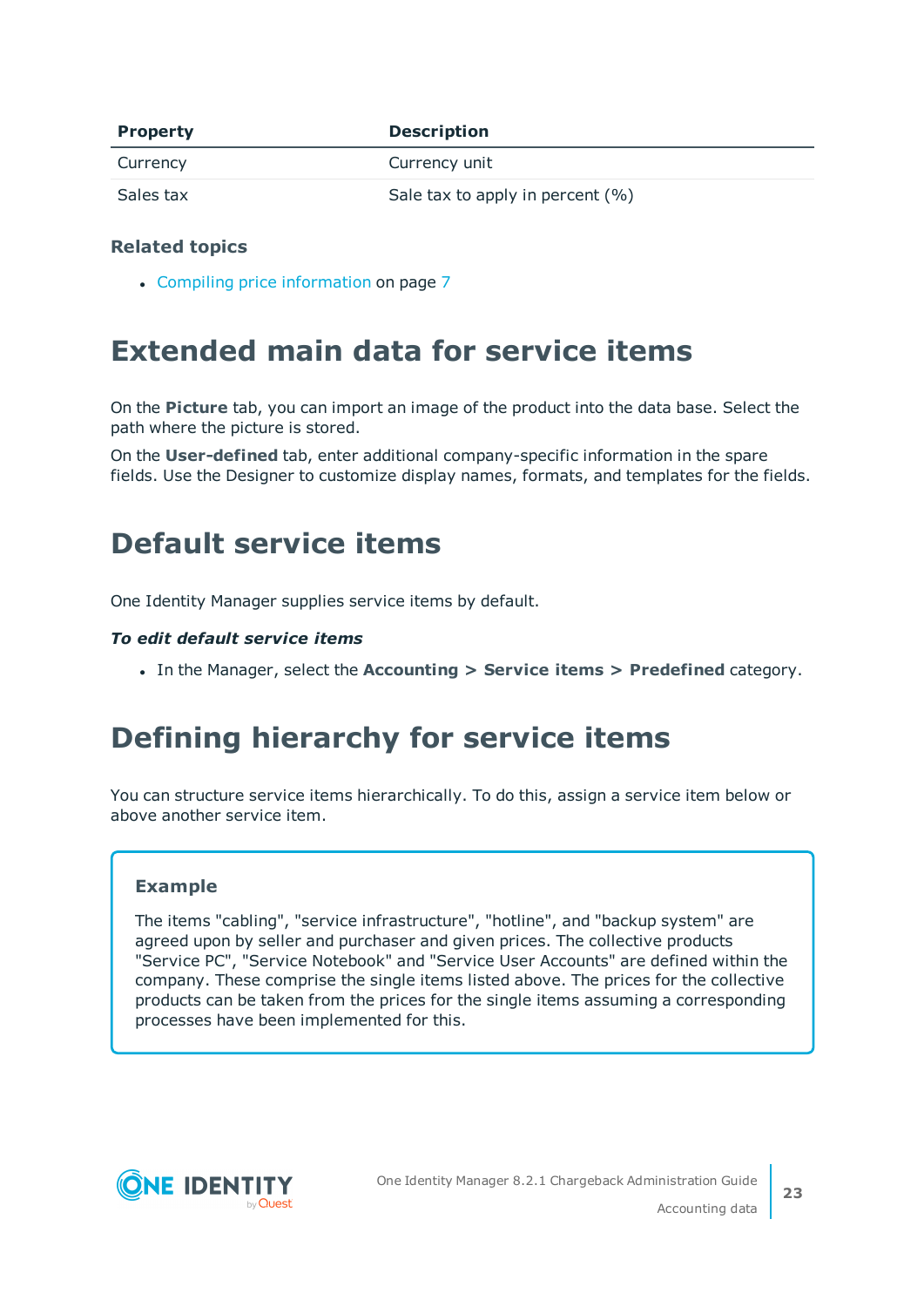| <b>Collective Item</b> | <b>Single Item</b>     |
|------------------------|------------------------|
| Service PC             | cabling                |
|                        | service infrastructure |
|                        | backup system          |
|                        | hotline                |
| Service notebook       | cabling                |
|                        | service infrastructure |
|                        | hotline                |
| Service user accounts  | hotline                |

#### *To structure service items hierarchically*

- 1. In the Manager, select the **Accounting > Service items** category.
- 2. In the result list, select a service item in the result list and run the task **Edit service item hierarchy**.
- 3. Select the **Child service items** tab.

In the **Add assignments** pane, assign child service items.

TIP: In the **Remove assignments** pane, you can remove service item assignments.

#### *To remove an assignment*

- **Select the service item and double-click .**
- 4. Select the **Parent service items** tab.

In the **Add assignments** pane, assign parent service items.

TIP: In the **Remove assignments** pane, you can remove service item assignments.

#### *To remove an assignment*

- **Select the service item and double-click .**
- <span id="page-23-0"></span>5. Save the changes.

### **Editing product dependencies for requests**

Dependencies between products are taken into account by IT Shop requests. This task is only available if the **QER | ITShop** configuration parameter is set. For more information,

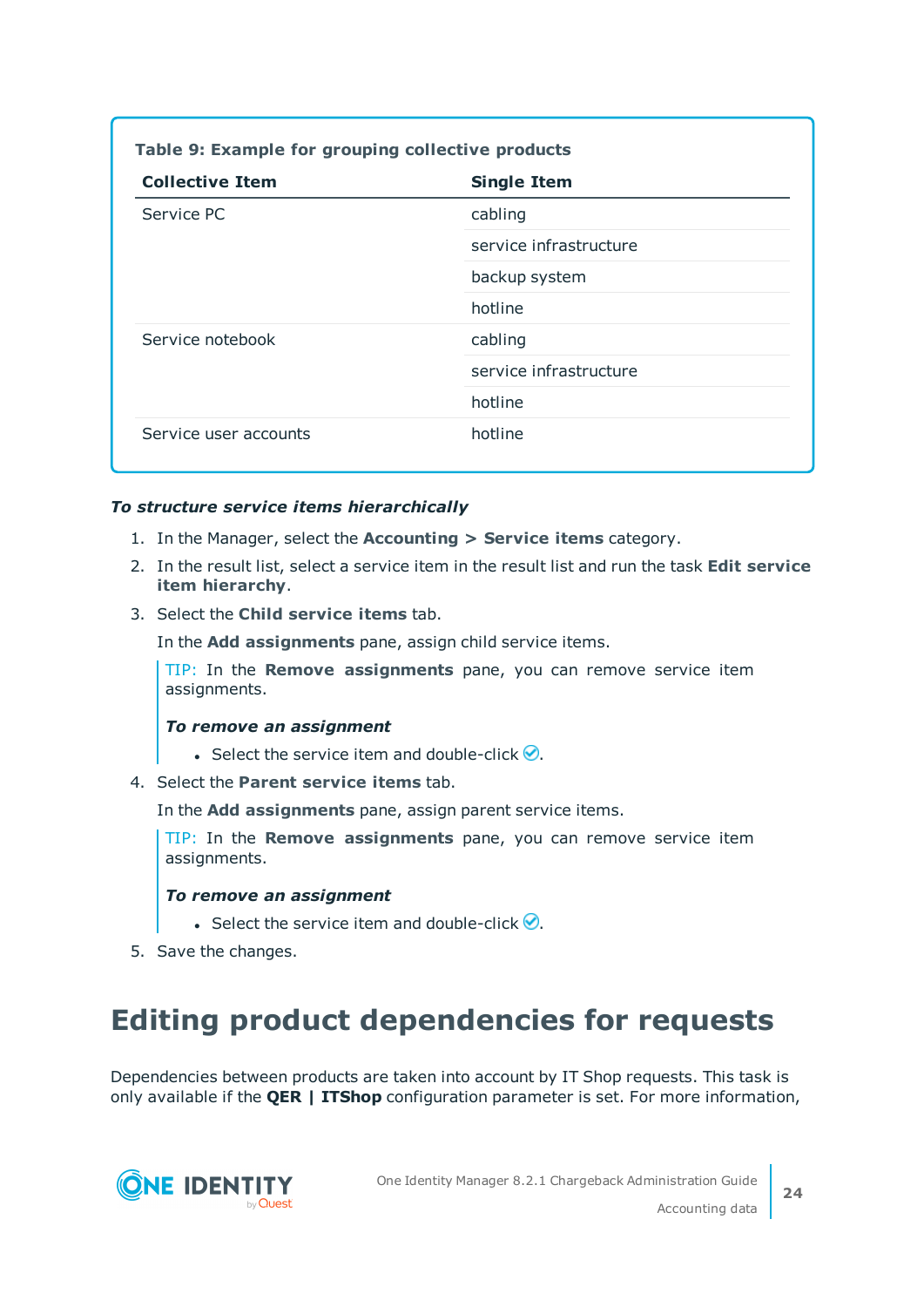<span id="page-24-0"></span>see the *One Identity Manager IT Shop Administration Guide*.

# **Assigning service items to departments, cost centers and locations**

You can issue separate invoices according to the different company structures. To do this assign the service items to departments, cost centers, and locations.

#### *To assign a service item to departments, cost centers, and locations*

- 1. In the Manager, select the **Accounting > Service items** category.
- 2. Select the service item in the result list.
- 3. Select the **Assign organizations** task.
	- In the **Add assignments** pane, assign the organizations:
		- **.** On the **Departments** tab, assign departments.
		- **.** On the **Locations** tab, assign locations.
		- **.** On the **Cost centers** tab, assign cost centers.

TIP: In the **Remove assignments** pane, you can remove assigned organizations.

#### *To remove an assignment*

- **Select the organization and double-click**  $\bigcirc$ **.**
- <span id="page-24-1"></span>4. Save the changes.

# **Assigning service items to business roles**

NOTE: This function is only available if the Business Roles Module is installed.

You can issue separate invoices according to the different company structures. Assign service items to business roles to do this.

#### *To assign service items to business roles*

- 1. In the Manager, select the **Accounting > Service items** category.
- 2. Select the service item in the result list.
- 3. Select the **Assign business roles** task.

In the **Add assignments** pane, select the role class and assign business roles.

TIP: In the **Remove assignments** pane, you can remove assigned business roles.

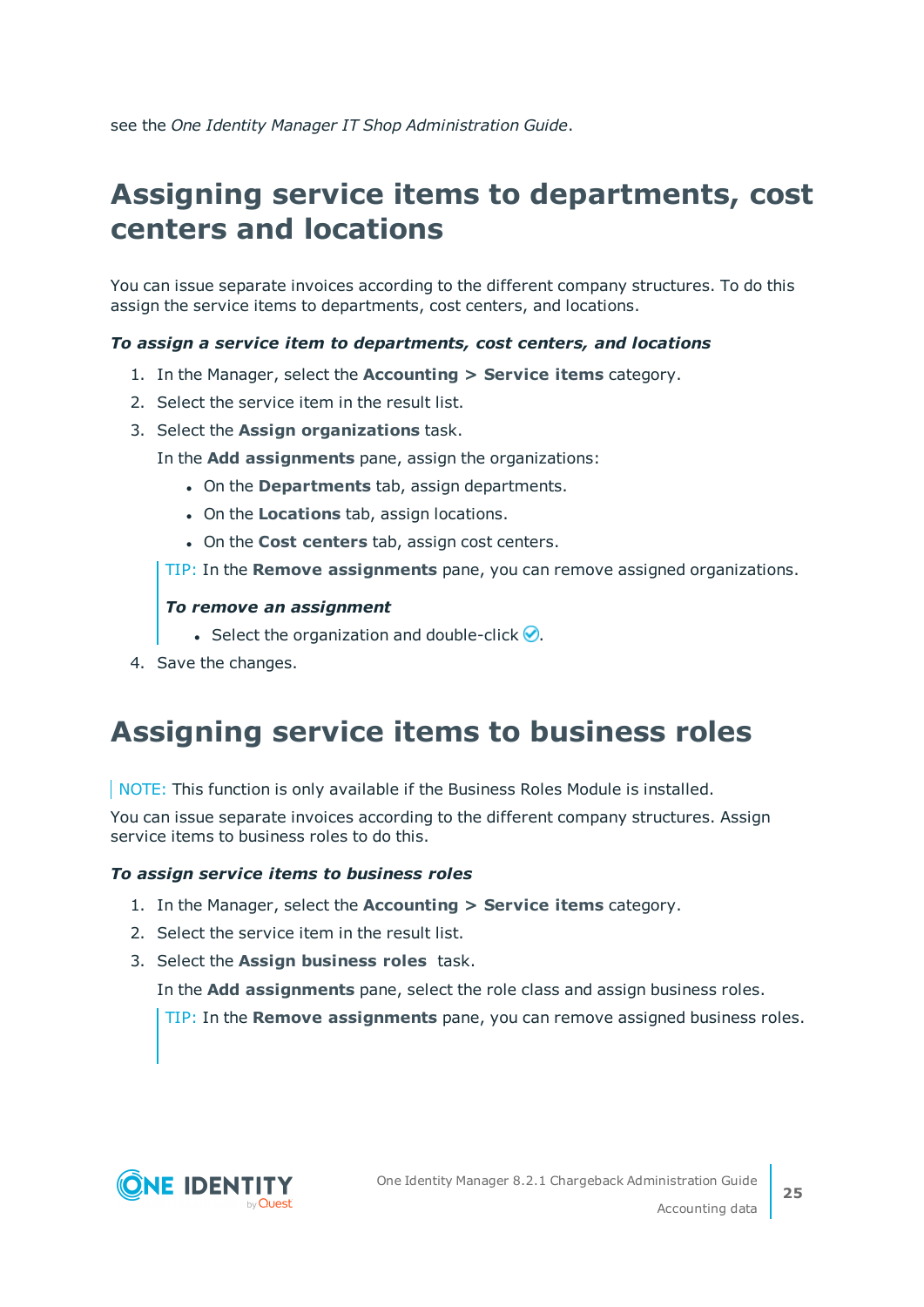#### *To remove an assignment*

- **Select the business role and double-click**  $\odot$ **.**
- <span id="page-25-0"></span>4. Save the changes.

# **Assigning functional areas to service items**

You can use One Identity Manager to assess the risk of assignments. The assessments can be evaluated separately by functional area. To do this, service items must be assigned to functional areas. For detailed information, see the *One Identity Manager Risk Assessment Administration Guide*.

#### *To assign functional areas to a service item*

- 1. In the Manager, select the **Accounting > Service items** category.
- 2. Select the service item in the result list.
- 3. Select the **Assign functional areas** task.

Assign the functional areas in **Add assignments**.

TIP: In the **Remove assignments** pane, you can remove functional area assignments.

#### *To remove an assignment*

- **Select the functional area and double-click**  $\odot$ **.**
- <span id="page-25-1"></span>4. Save the changes.

# **Assigning extended properties to service items**

Extended properties are meta objects, such as operating codes, cost codes, or cost accounting areas that cannot be mapped directly in One Identity Manager.

#### *To assign extended properties to a service item*

- 1. In the Manager, select the **Accounting > Service items** category.
- 2. Select the service item in the result list.
- 3. Select the **Assign extended properties** task.

In the **Add assignments** pane, assign extended properties.

TIP: In the **Remove assignments** pane, you can remove assigned extended properties.



**26**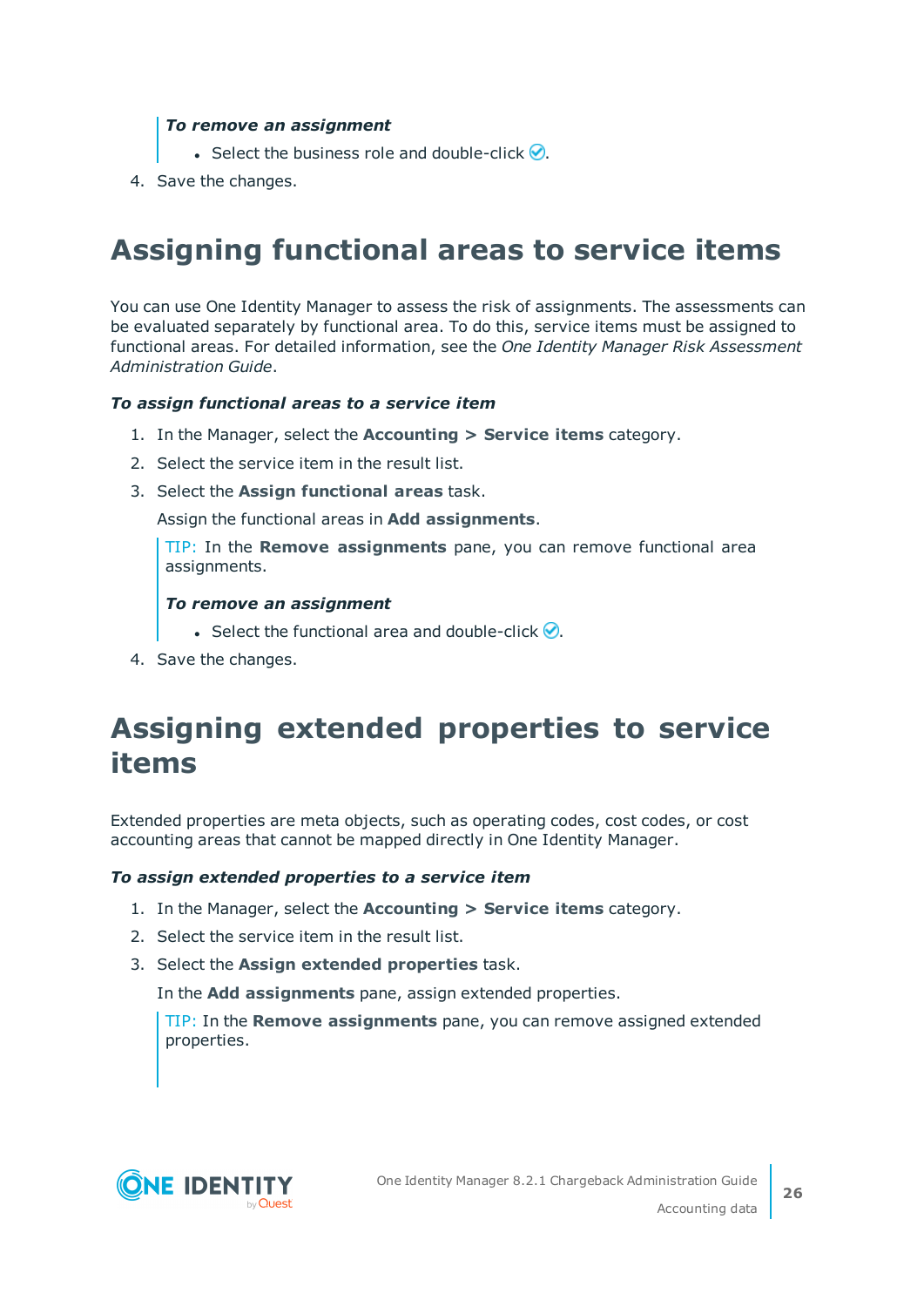#### *To remove an assignment*

- **Select the extended property and double-click**  $\odot$ **.**
- <span id="page-26-0"></span>4. Save the changes.

# **Displaying websites for service items**

You can link product descriptions in internet or intranet with the service item. For this, you enter the URL of a website in **Website** on the main data form.

#### *To open the website in a standard browser*

- 1. In the Manager, select the **Accounting > Service items** category.
- 2. Select the service item in the result list.
- 3. Select the **Visit website** task.

#### **Related topics**

• [General](#page-19-0) main data of service items on page 20

# <span id="page-26-1"></span>**Changing products for service items**

NOTE: This task is only available if the **QER | ITShop** configuration parameter is set.

A product can be replaced by another product at a specified time. All employees who have requested this product are notified by an email telling them to request a replacement product.

#### *To replace a product with another one*

- 1. In the Manager, select the **Accounting > Service items** category.
- 2. Select the product's service item to replace in the result list.
- 3. Select the **Change product** task.
- 4. Enter the following data:
	- **Expiry date**: Date on which the product is replaced by a different product.
	- **. Alternative product**: Service item that can be requested instead.
- 5. Click **OK**.

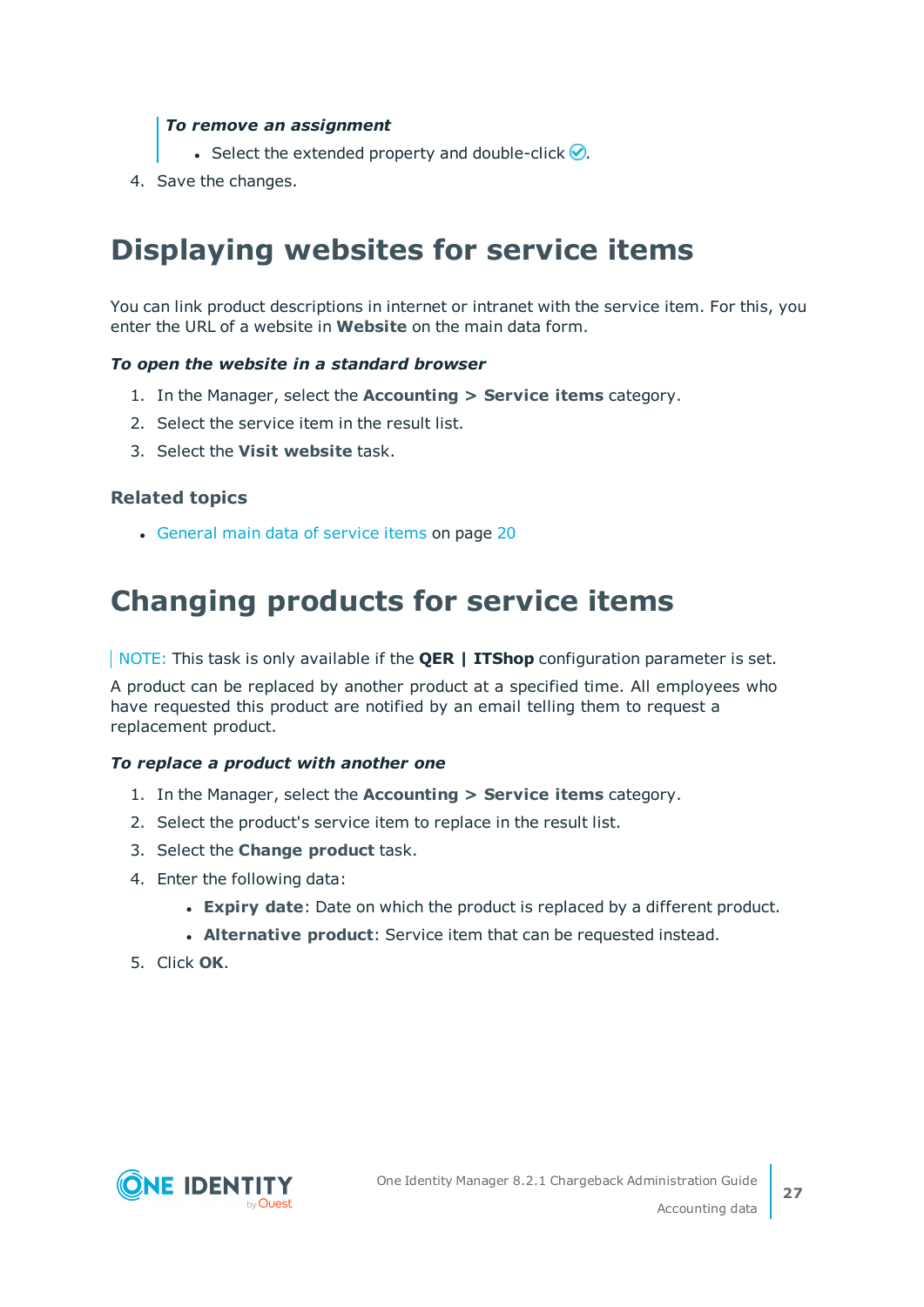# <span id="page-27-0"></span>**Adding tags and assigning them to service items**

NOTE: This task is only available if the **QER | ITShop** configuration parameter is set. Use this task to assign tags to service items and to add new tags.

#### *To add and assign a tag to a service item*

- 1. In the Manager, select the **Accounting > Service items** category.
- 2. Select the service item in the result list.
- 3. Select the **Assign tag** task.
- 4. Select the **Create tag** task.
- 5. Enter the tag and a description for it.
- 6. Save the changes.

The new tag is shown on the assignment form.

- 7. Double-click on the tag to assign it to the selected service item.
- 8. Save the changes.

#### *To assign a tag to a service item*

- 1. In the Manager, select the **Accounting > Service items** category.
- 2. Select the service item in the result list.
- 3. Select the **Assign tag** task.

In the **Add assignments** pane, assign the tag.

TIP: In the **Remove assignments** pane, you can remove tag assignments.

#### *To remove an assignment*

- **Select the tag and double-click**  $\odot$ **.**
- <span id="page-27-1"></span>4. Save the changes.

### **Assigning object-dependent references to service items**

NOTE: This task is only available if the **QER | ITShop** configuration parameter is set.

Object dependent references can be assigned to service items. Use object-dependent references to configure your Web Portal with the Web Designer. All object-dependent references whose type references the AccProduct table can be assigned. For more information about this, see the *One Identity Manager Web Designer Reference Guide*.

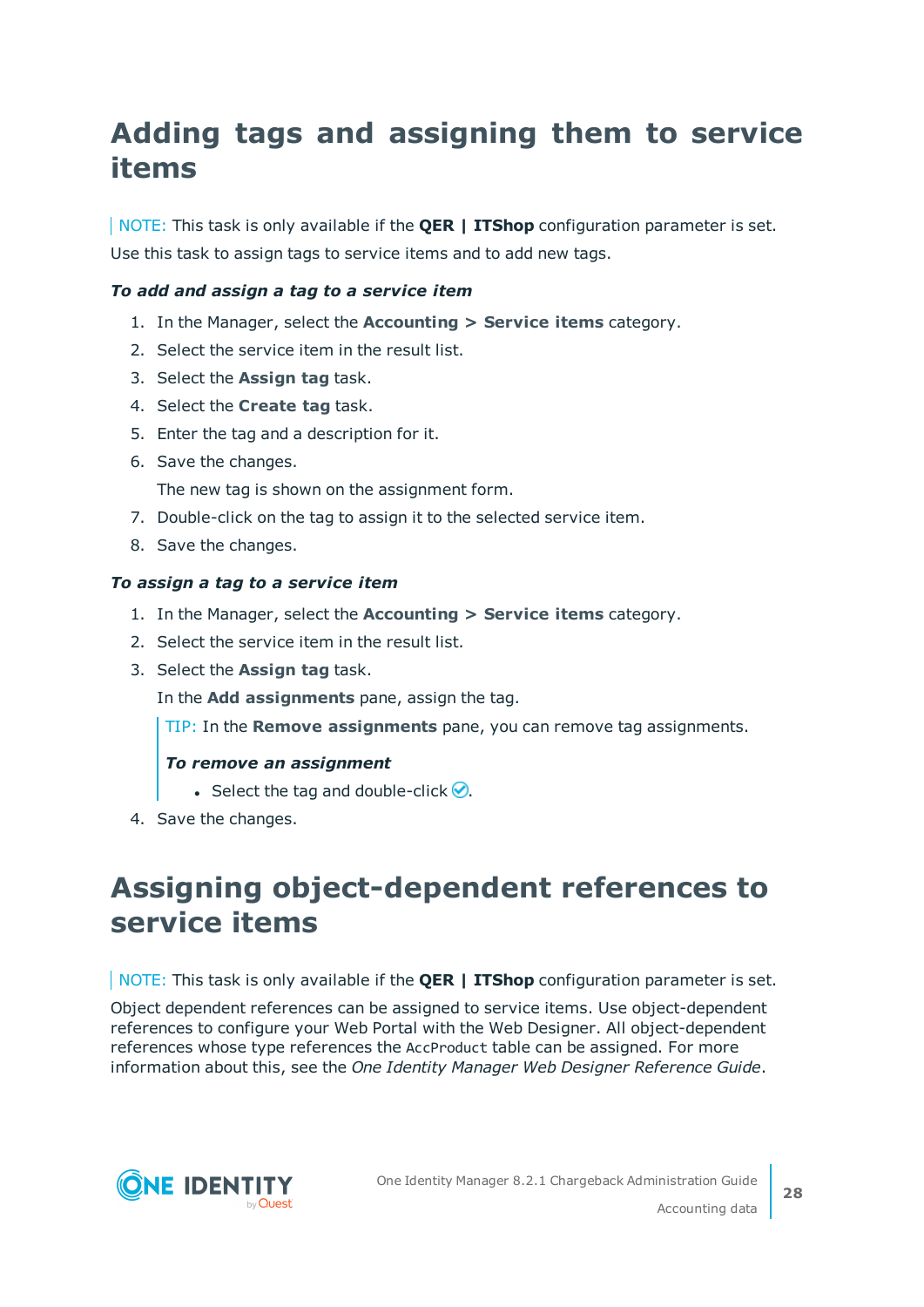#### *To assign object-dependent references to a service item*

- 1. In the Manager, select the **Accounting > Service items** category.
- 2. Select the service item in the result list.
- 3. Select the **Assign object-dependent references** task.

In the **Add assignments** pane, assign object-dependent references.

TIP: In the **Remove assignments** pane, you can remove object-dependent reference assignments.

#### *To remove an assignment*

- Select the object-dependent reference and double-click  $\bigcirc$ .
- <span id="page-28-0"></span>4. Save the changes.

### **Displaying the service items overview**

#### *To obtain an overview of a service item*

- 1. In the Manager, select the **Accounting > Service items** category.
- 2. Select the service item in the result list.
- <span id="page-28-1"></span>3. Select the **Service item overview** task.

# **Entering and editing service categories**

You can group individual service items into service categories to create a service catalog. Price information required or service category cost types and services types can be mapped to individual products using customized templates.

#### *To edit service categories*

- 1. In the Manager, select the **Accounting > Service catalog** category.
- 2. In the result list, select the service category and run the **Change main data** task.
- 3. Edit the service category's main data.
- 4. Save the changes.

#### **Related topics**

- Main data for service [categories](#page-29-0) on page 30
- Default service [categories](#page-31-0) on page 32
- Assigning service items to service [categories](#page-31-1) on page 32

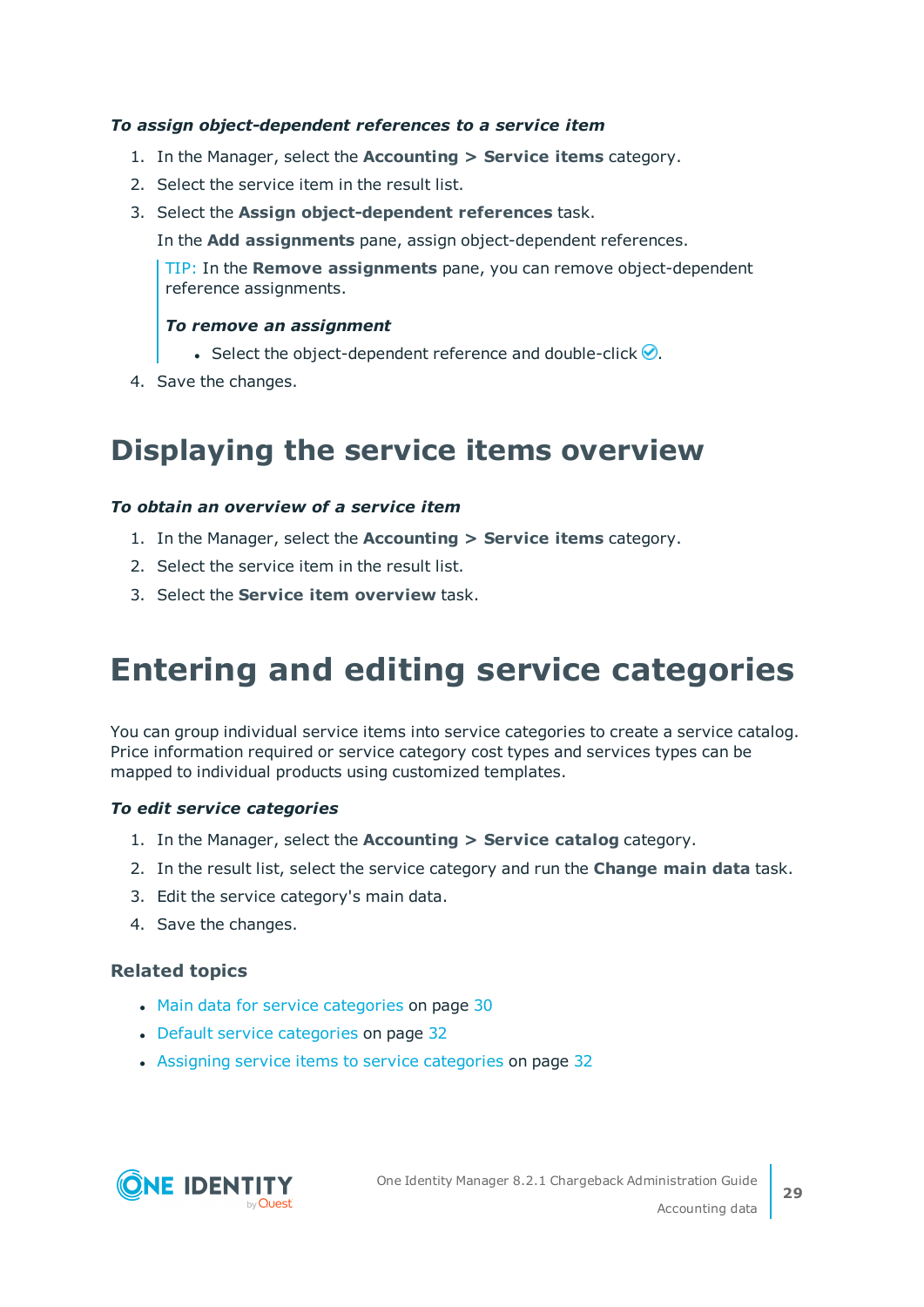- Assigning [object-dependent](#page-31-2) references to a service category on page 32
- [Displaying](#page-32-0) the service category overview on page 33

# <span id="page-29-0"></span>**Main data for service categories**

Enter the following main data of a service category. If you add a new service category, you must fill out the required fields.

| Main data                      | <b>Meaning</b>                                                                                                                  |
|--------------------------------|---------------------------------------------------------------------------------------------------------------------------------|
| Service<br>category            | The service item's name.                                                                                                        |
| Special<br>service<br>category | Specifies whether the service category has a special purpose.                                                                   |
| Parent<br>service<br>category  | If you want to have service categories in a hierarchical structure, select a<br>parent service category from the list.          |
| Product<br>owners              | Assign a Request & Fulfillment   IT Shop   Product owner applic-<br>ation role.                                                 |
|                                | This property is only available if the $QER \mid TTShop$ configuration<br>parameter is enabled.                                 |
| <b>Attestors</b>               | Assign a Request & Fulfillment   IT Shop   Attestor application role.                                                           |
|                                | The members of this application role can chosen as attestor in an attest-<br>ation procedure.                                   |
|                                | To create a new application role, click $\mathbf{L}$ . Enter the application role name<br>and assign a parent application role. |
|                                | Attestors can only be assigned if the <b>QER   ITShop</b> configuration<br>parameter is enabled.                                |
|                                | For more information, see the One Identity Manager Attestation Admin-<br>istration Guide.                                       |
| Activity<br>supplied           | Select a activity supplied from the menu.                                                                                       |
| Cost type                      | Select a cost type from the menu.                                                                                               |
| Approval<br>policies           | Approval policies used to determine the approver when the service item<br>is requested from a service category in the IT Shop.  |
|                                | This property is only available if the $QER \mid ITShop$ configuration<br>parameter is enabled.                                 |

**Table 10: General main data of a service category**

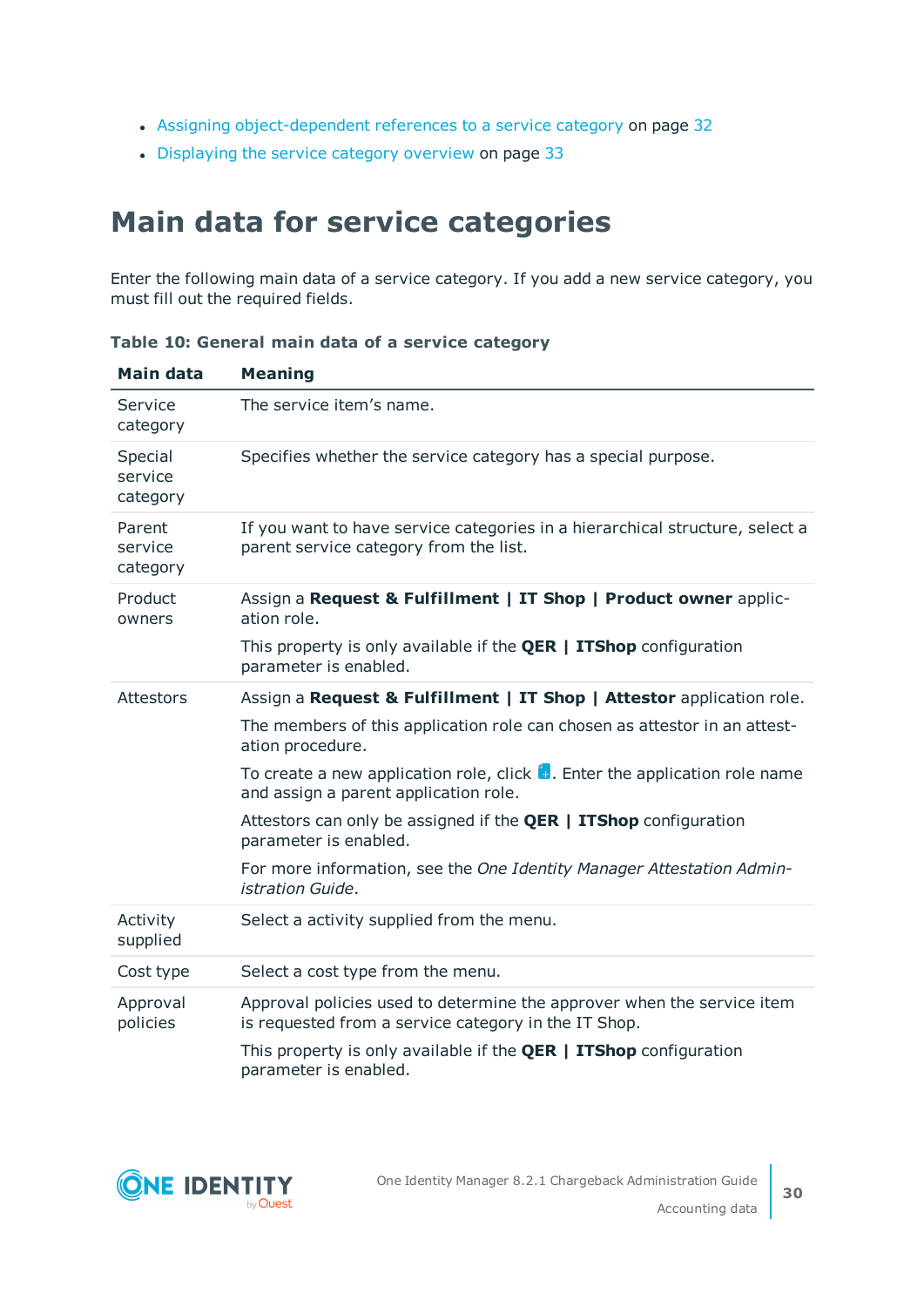| Main data                                                         | <b>Meaning</b>                                                                                                                                                                                                                                                           |
|-------------------------------------------------------------------|--------------------------------------------------------------------------------------------------------------------------------------------------------------------------------------------------------------------------------------------------------------------------|
| Request<br>property                                               | Select a request property using the additional request parameters that<br>are defined for a request.                                                                                                                                                                     |
|                                                                   | Requests can be given additional information though product-specific<br>request properties such as the specific details of a product, its size, or<br>color. A request property gathers all additional features together that can<br>be given when requesting a product. |
|                                                                   | To create a new request property, click $\frac{1}{1}$ and enter the request<br>property's name. Then define the request parameters.                                                                                                                                      |
|                                                                   | This property is only available if the $QER \mid TTShop$ configuration<br>parameter is enabled.                                                                                                                                                                          |
| Purchase<br>price, sales<br>price, internal<br>price,<br>currency | Enter the required price information for the service category accounting.                                                                                                                                                                                                |
| Sort order                                                        | Customer specific criteria for sorting assigned service items.                                                                                                                                                                                                           |
| Description                                                       | Text field for additional explanation.                                                                                                                                                                                                                                   |
| Full name                                                         | Full name of the service category.                                                                                                                                                                                                                                       |
| <b>Remarks</b>                                                    | Text field for additional explanation.                                                                                                                                                                                                                                   |
| Picture                                                           | Picture for this service category. Select the path where the picture is<br>stored.                                                                                                                                                                                       |
| Spare field<br>no. $01$ - spare                                   | Additional company-specific information. Use the Designer to customize<br>display names, formats, and templates for the input fields.                                                                                                                                    |

field no. 10

#### **Detailed information about this topic**

- [Product](#page-15-0) owners on page 16
- [Attestors](#page-16-0) on page 17
- [Activities](#page-11-1) supplied on page 12
- Cost [types](#page-9-0) on page 10

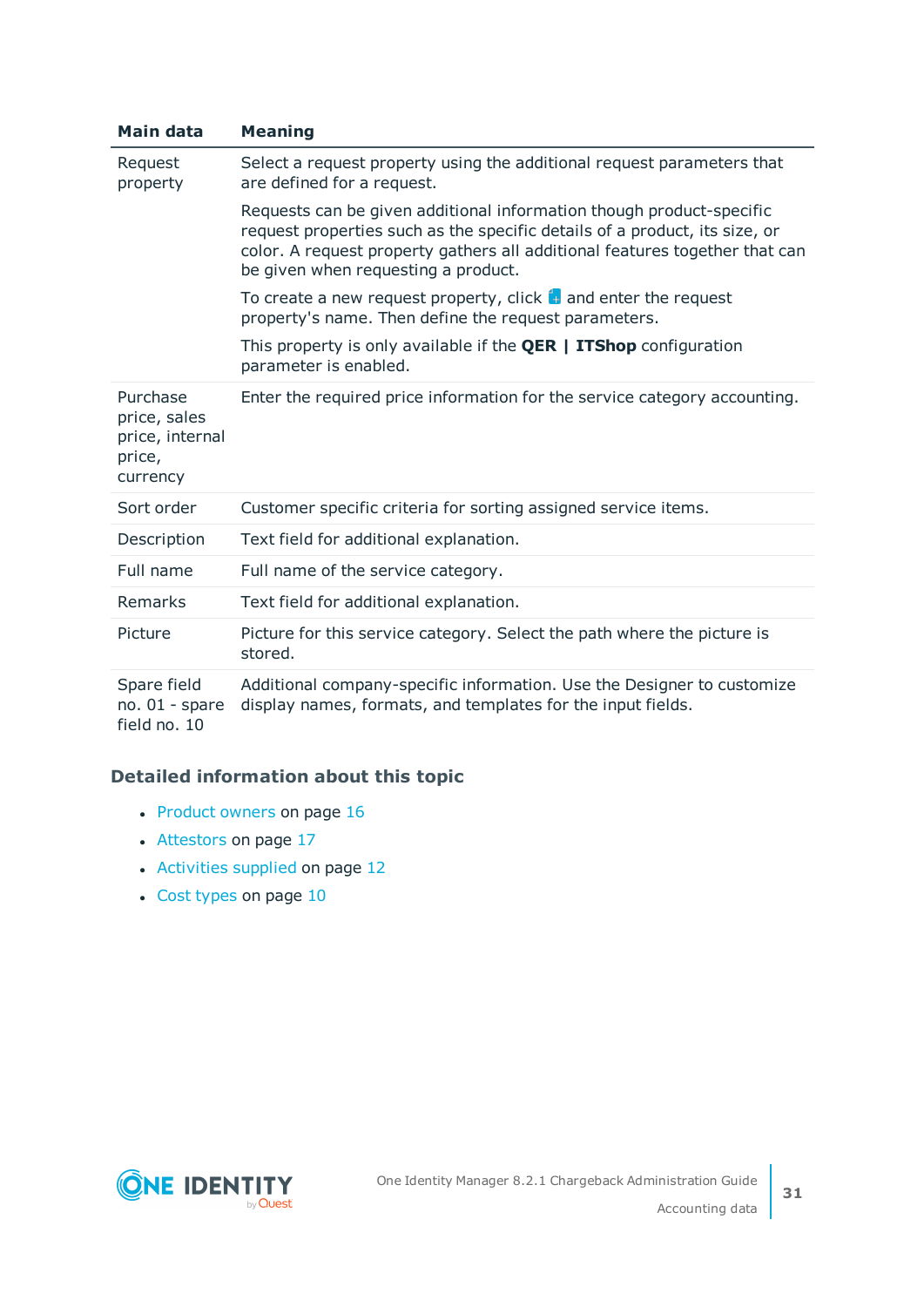# <span id="page-31-0"></span>**Default service categories**

One Identity Manager supplies service categories by default. These service categories make up the default service items in the service catalog.

#### *To edit default service categories*

<sup>l</sup> In the Manager, select the **Accounting > Service catalog** category.

# <span id="page-31-1"></span>**Assigning service items to service categories**

Use this task to assign any number of service items to a service category.

#### *To assign service items to a service category*

- 1. In the Manager, select the **Accounting > Service catalog** category.
- 2. Select the service category in the result list.
- 3. Select the **Assign service items** task.

In the **Add assignments** pane, assign service items.

TIP: In the **Remove assignments** pane, you can remove service item assignments.

#### *To remove an assignment*

- **Select the service item and double-click .**
- <span id="page-31-2"></span>4. Save the changes.

# **Assigning object-dependent references to a service category**

NOTE: This task is only available if the **QER | ITShop** configuration parameter is set.

Object-dependent references can be assigned to service categories. Use object-dependent references to configure your Web Portal with the Web Designer. All object-dependent references whose type references the AccProductGroup table can be assigned. For more information about this, see the *One Identity Manager Web Designer Reference Guide*.

#### *To assign object-dependent references to a service category*

- 1. In the Manager, select the **Accounting > Service catalog** category.
- 2. Select the service category in the result list.
- 3. Select the **Assign object-dependent references** task.

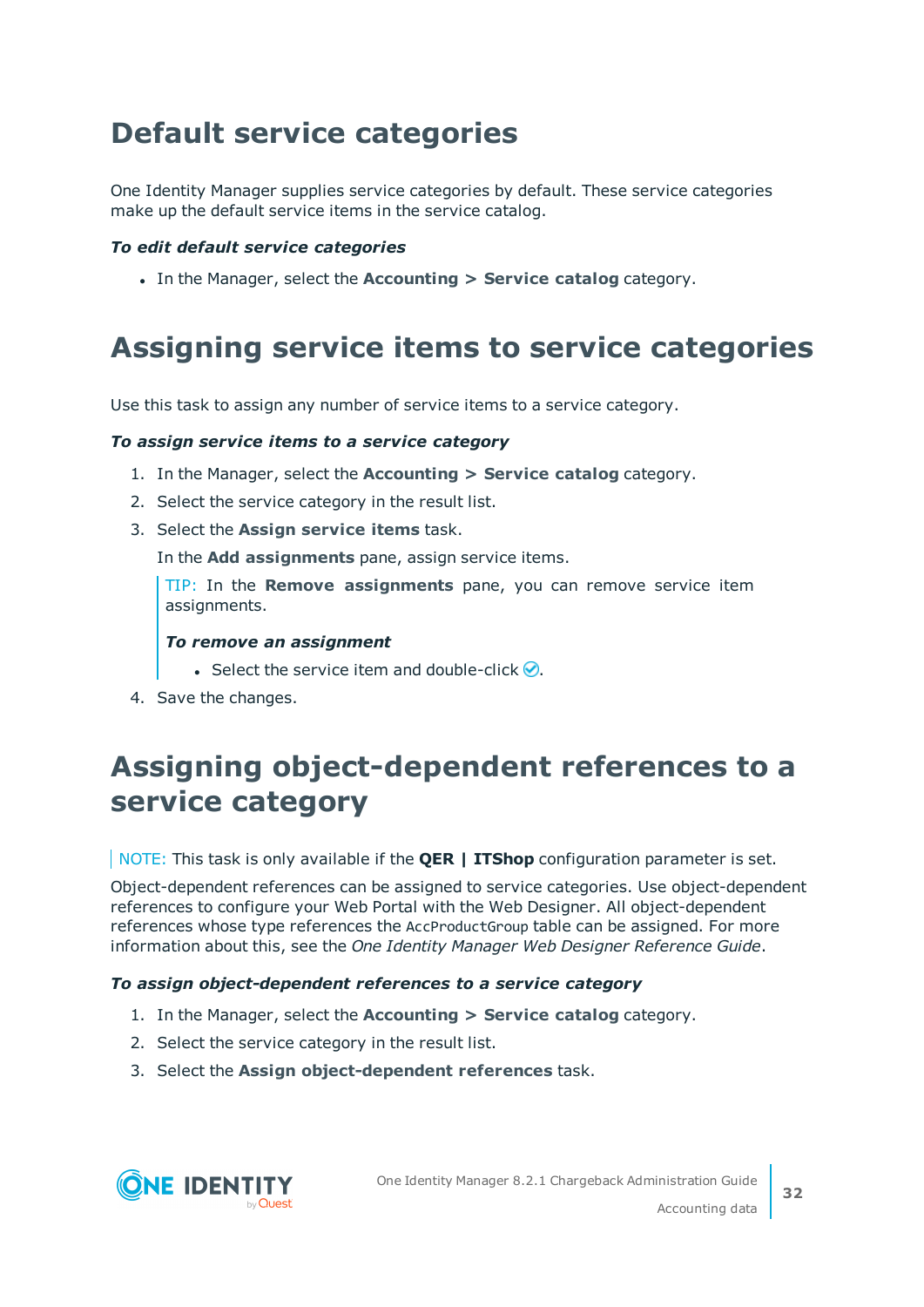In the **Add assignments** pane, assign object-dependent references.

TIP: In the **Remove assignments** pane, you can remove assigned objectdependent references.

#### *To remove an assignment*

- Select the object-dependent reference and double-click  $\bigcirc$ .
- <span id="page-32-0"></span>4. Save the changes.

### **Displaying the service category overview**

#### *To obtain an overview of a service category*

- 1. In the Manager, select the **Accounting > Service catalog** category.
- 2. Select the service category in the result list.
- <span id="page-32-1"></span>3. Select the **Service category overview** task.

# **Vouchers and voucher items**

Vouchers are overviews of bookable IT services. Each of the services are added as voucher items in a voucher. For example, software assigned to an employee or scheduled measurement of mailbox sizes can be consolidated in one voucher item. It is also possible to include data from external data sources for making vouchers. Vouchers are initially merely entered in One Identity Manager because accounting methods and the bookable amounts vary between companies. One action which is independent of this and can be customized is grouping and evaluation of receipts or other vouchers.

You can group voucher items automatically using One Identity Manager. To do this, One Identity Manager Service offers a process component, which you can use to collect and process vouchers and voucher items. One Identity Manager also offers the option to link report generation into the accounting procedure.

#### *To make vouchers for bookable IT services*

- 1. Create vouchers in the Manager.
- 2. Define processes that group the voucher items together. You can input voucher items automatically or manually.

#### **Related topics**

- Entering and editing [vouchers](#page-33-0) on page 34
- Entering voucher items [automatically](#page-36-1) on page 37

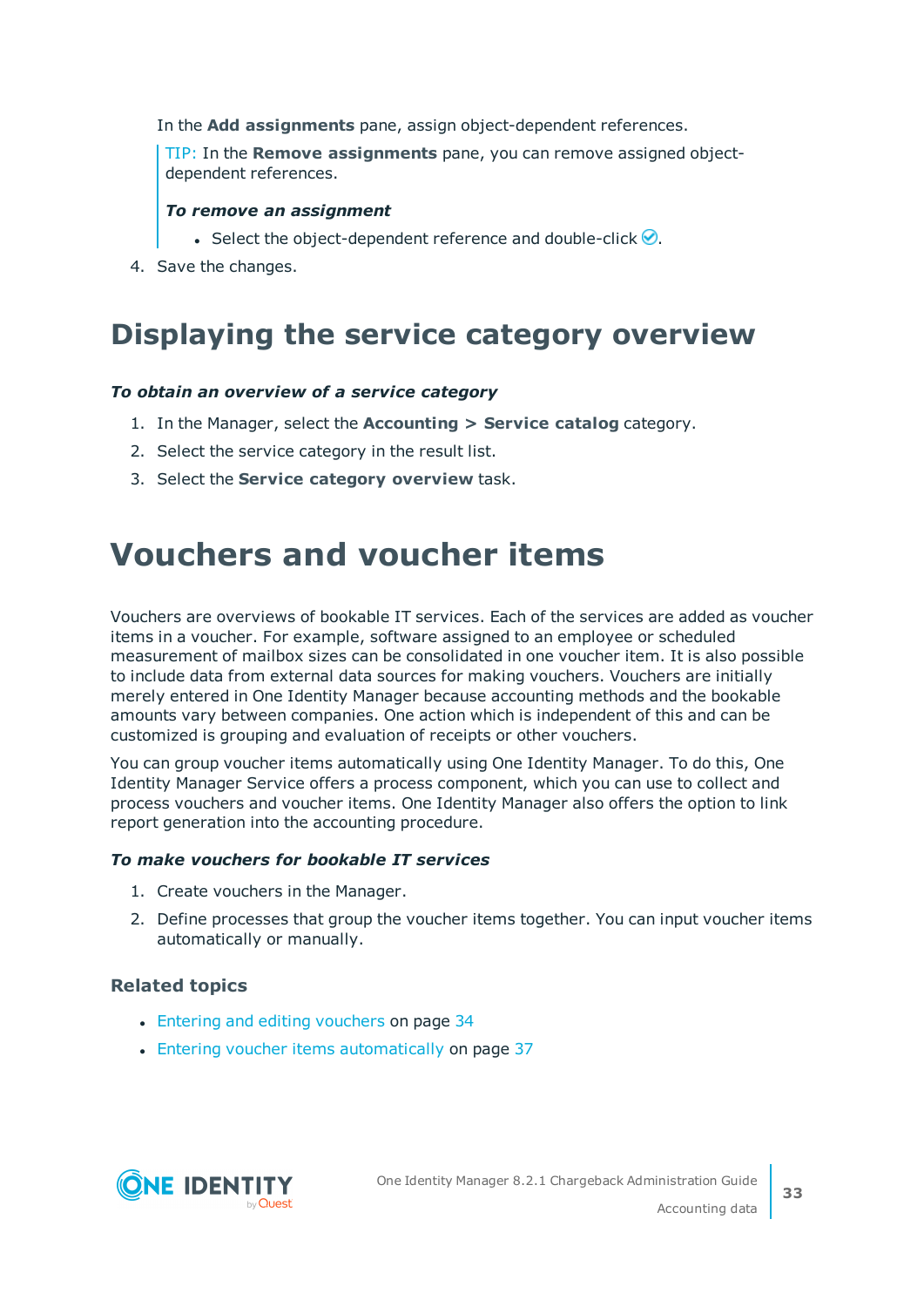- Starting [accounting](#page-39-0) runs for vouchers on page 40
- Entering and editing voucher items [manually](#page-39-1) on page 40

# <span id="page-33-0"></span>**Entering and editing vouchers**

#### *To edit or create a voucher*

- 1. In the Manager, select the **Accounting > Vouchers** category.
- 2. In the result list, select the voucher and run the **Change main data** task. - OR -

Click  $\mathbf{f}$  in the result list.

- 3. Edit the voucher's main data.
- 4. Save the changes.

#### **Related topics**

- General main data for [vouchers](#page-33-1) on page 34
- Invoice [recipients](#page-34-0) for receipts on page 35
- Custom main data of [vouchers](#page-34-1) on page 35
- [Assigning](#page-35-0) vouchers to devices on page 36
- [Recalculating](#page-35-1) vouchers on page 36
- $\cdot$  [Reactivating](#page-35-2) vouchers on page 36
- [Displaying](#page-36-0) the voucher overview on page 37

### <span id="page-33-1"></span>**General main data for vouchers**

Enter the following properties on the **General** tab:

#### **Table 11: General main data of vouchers**

| <b>Property</b>              | <b>Description</b>                                                    |
|------------------------------|-----------------------------------------------------------------------|
| Voucher number               | Number or ID of the voucher.                                          |
| Voucher date                 | Data of the voucher.                                                  |
| voucher type                 | Select a voucher type from the menu.                                  |
| Voucher number<br>(external) | Customer or supplier's voucher number if the voucher was<br>imported. |
| Contract                     | Supplier's contract reference number.                                 |

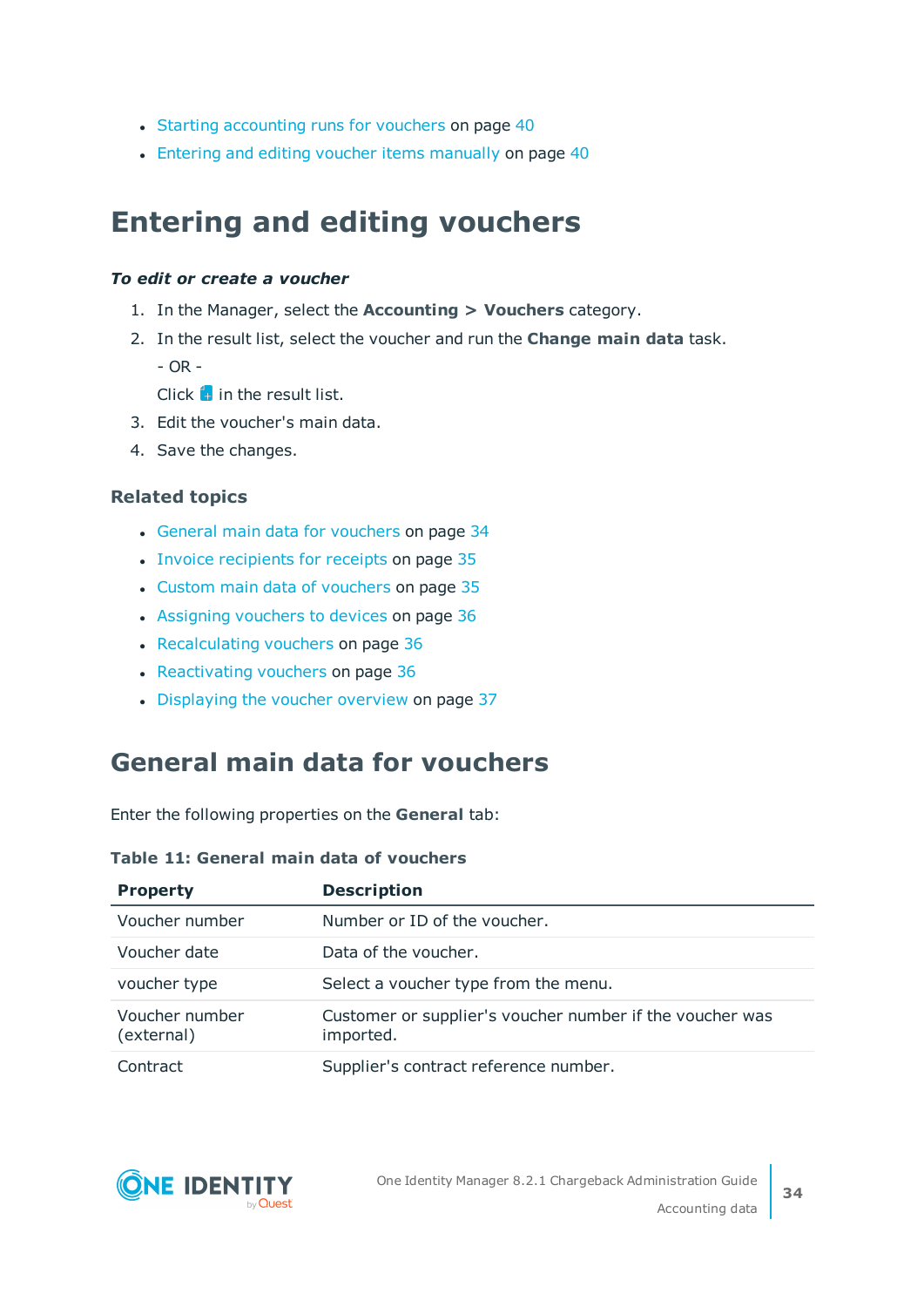| <b>Property</b> | <b>Description</b>                                       |
|-----------------|----------------------------------------------------------|
| Purchase price  | Purchase price.                                          |
| Sales price     | Sales price.                                             |
| Internal price  | Internal transfer price.                                 |
| Currency        | Currency unit                                            |
| Comment         | Text field for additional explanation.                   |
| <b>Booked</b>   | Specifies whether the voucher has been processed or not. |

#### **Related topics**

- $\cdot$  [Voucher](#page-7-0) types on page 8
- $\cdot$  [Reactivating](#page-35-2) vouchers on page 36

### <span id="page-34-0"></span>**Invoice recipients for receipts**

Enter the address data for the invoice recipient on the **Invoice recipient** tab.

**Table 12: Voucher's invoice recipient data**

| <b>Property</b>        | <b>Description</b>                      |  |  |
|------------------------|-----------------------------------------|--|--|
| Name                   | Invoice recipient.                      |  |  |
| Surname prefix         | Addition to recipients name.            |  |  |
| <b>Street</b>          | Street or road.                         |  |  |
| Zip code               | Zip code.                               |  |  |
| City                   | City.                                   |  |  |
| Desired delivery date. | Target date for delivery.               |  |  |
| Received on            | Date on which the voucher was received. |  |  |
| Date approved          | Date on which the voucher was approved. |  |  |

### <span id="page-34-1"></span>**Custom main data of vouchers**

Additional company-specific information. Use the Designer to customize display names, formats, and templates for the input fields.

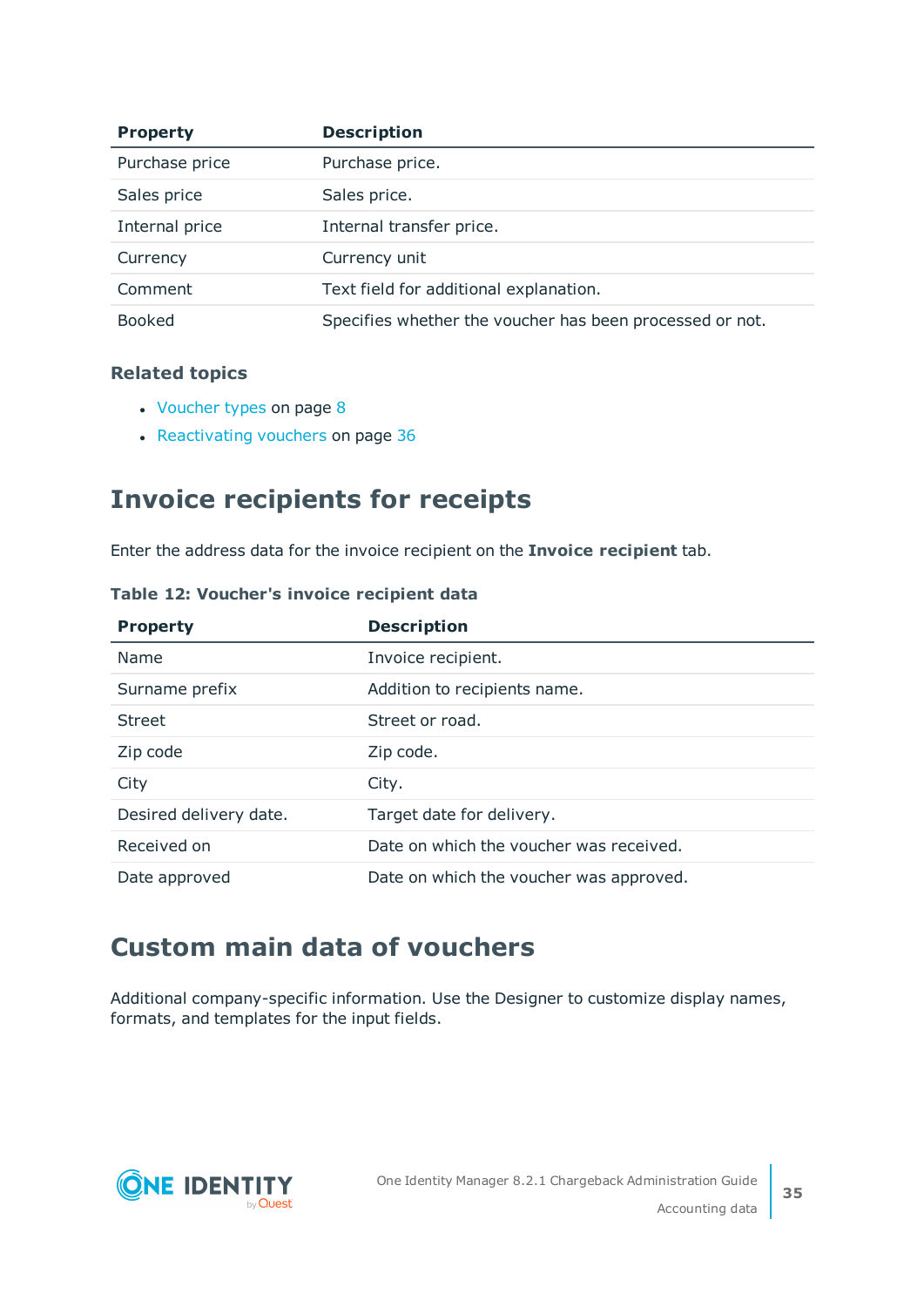### <span id="page-35-0"></span>**Assigning vouchers to devices**

Use this task to assigned different devices items to a voucher.

#### *To assign a device to a voucher*

- 1. In the Manager, select the **Accounting > Vouchers** category.
- 2. Select the voucher in the result list.
- 3. Select the **Assign devices** task.
- 4. In the **Add assignments** pane, assign the devices.

TIP: In the **Remove assignments** pane, you can remove the device assignments.

#### *To remove an assignment*

- **Select the device and double-click**  $\odot$ .
- <span id="page-35-1"></span>5. Save the changes.

### **Recalculating vouchers**

The invoice date and price information provide further information about an invoice voucher. Prices are determined from the item prices of the active voucher items using the **Recalculate** task.

#### *To recalculate a voucher*

- 1. In the Manager, select the **Accounting > Vouchers** category.
- 2. Select the voucher in the result list.
- 3. Select the **Recalculation** task.
- 4. Save the changes.

#### **Related topics**

• Pricing for [voucher](#page-41-0) items on page 42

### <span id="page-35-2"></span>**Reactivating vouchers**

If a voucher has already been processed, set the **Booked** option. This voucher can no longer be processed.

#### *To reactivate a voucher for processing*

- 1. In the Manager, select the **Accounting > Vouchers** category.
- 2. Select the voucher in the result list.

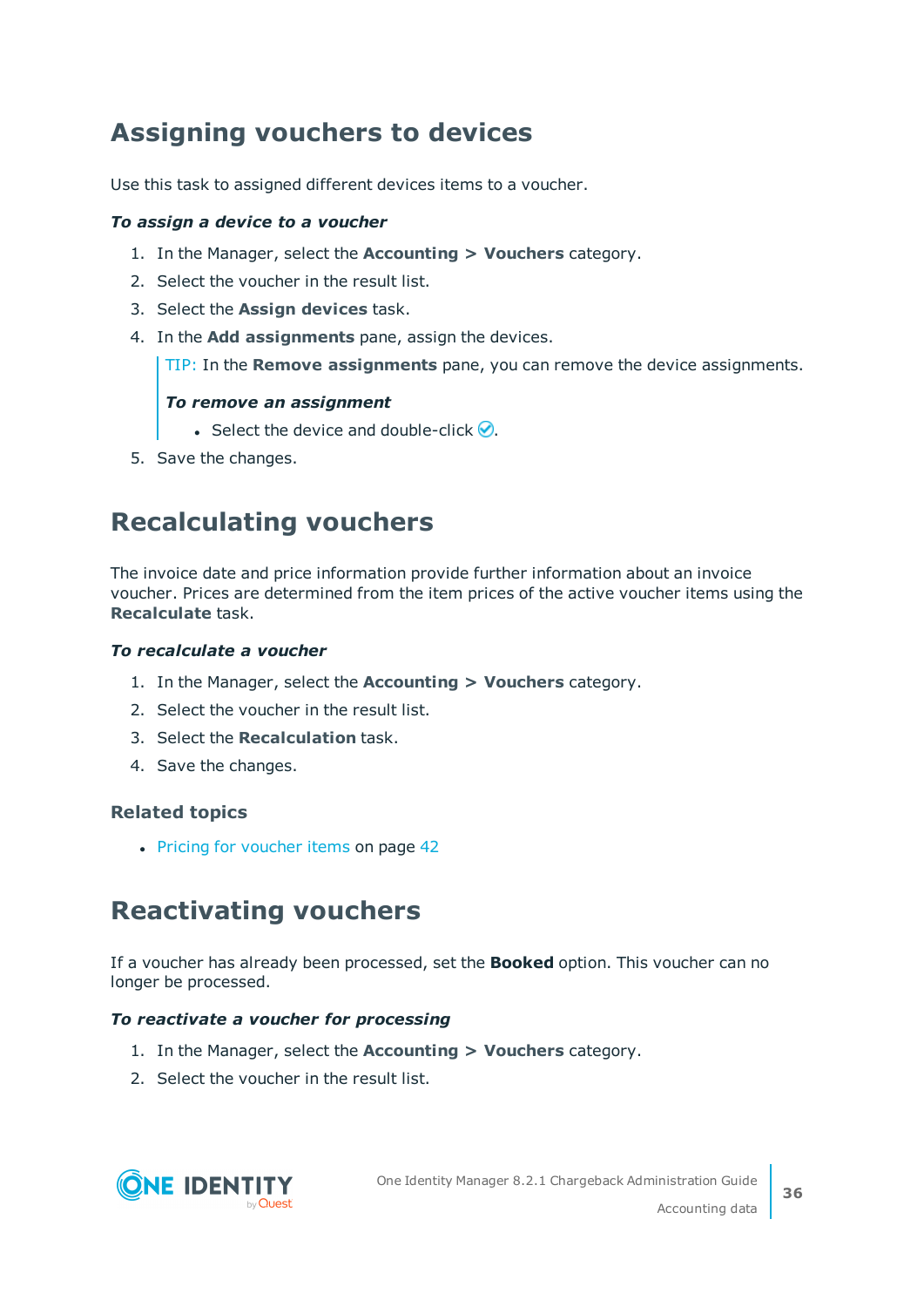- 3. Select the **Recalculate** task.
- 4. Save the changes.

#### **Related topics**

• General main data for [vouchers](#page-33-1) on page 34

### <span id="page-36-0"></span>**Displaying the voucher overview**

#### *To obtain an overview of a voucher*

**Configuration Meaning**

- 1. In the Manager, select the **Accounting > Vouchers** category.
- 2. Select the voucher in the result list.
- <span id="page-36-1"></span>3. Select the **Voucher status overview** task.

### **Entering voucher items automatically**

| parameter                                    |                                                                                                                                                                                                                                                                                                                                                                               |
|----------------------------------------------|-------------------------------------------------------------------------------------------------------------------------------------------------------------------------------------------------------------------------------------------------------------------------------------------------------------------------------------------------------------------------------|
| Accounting  <br>SimpleCollector              | Preprocessor relevant configuration parameter for controlling database<br>model components, for automatically making vouchers for accounting.<br>If the parameter is set, vouchers can be made automatically. Changes<br>to this parameter require the database to be recompiled.                                                                                             |
|                                              | If you disable the configuration parameter at a later date, model<br>components and scripts that are not longer required, are disabled. SQL<br>procedures and triggers are still carried out. For more information<br>about the behavior of preprocessor relevant configuration parameters<br>and conditional compiling, see the One Identity Manager Configuration<br>Guide. |
| Accounting  <br>SimpleCollector<br>ReportDir | Specifies the path of the report repository.                                                                                                                                                                                                                                                                                                                                  |

**Table 13: Configuration parameter for automatically entering voucher items**

Enter separate voucher items into a voucher. One voucher item corresponds to a bookable IT service. For example, software assigned to an employee or scheduled measurement of mailbox sizes can be consolidated in one voucher item. It is also possible to include data from external data sources for making vouchers. However, the methods used for this differ from company to company and, therefore, you should implement them to suit yours.

For the automatic creation of voucher items, you can use the collector functions of the One Identity Manager Service provided with the process component



**37**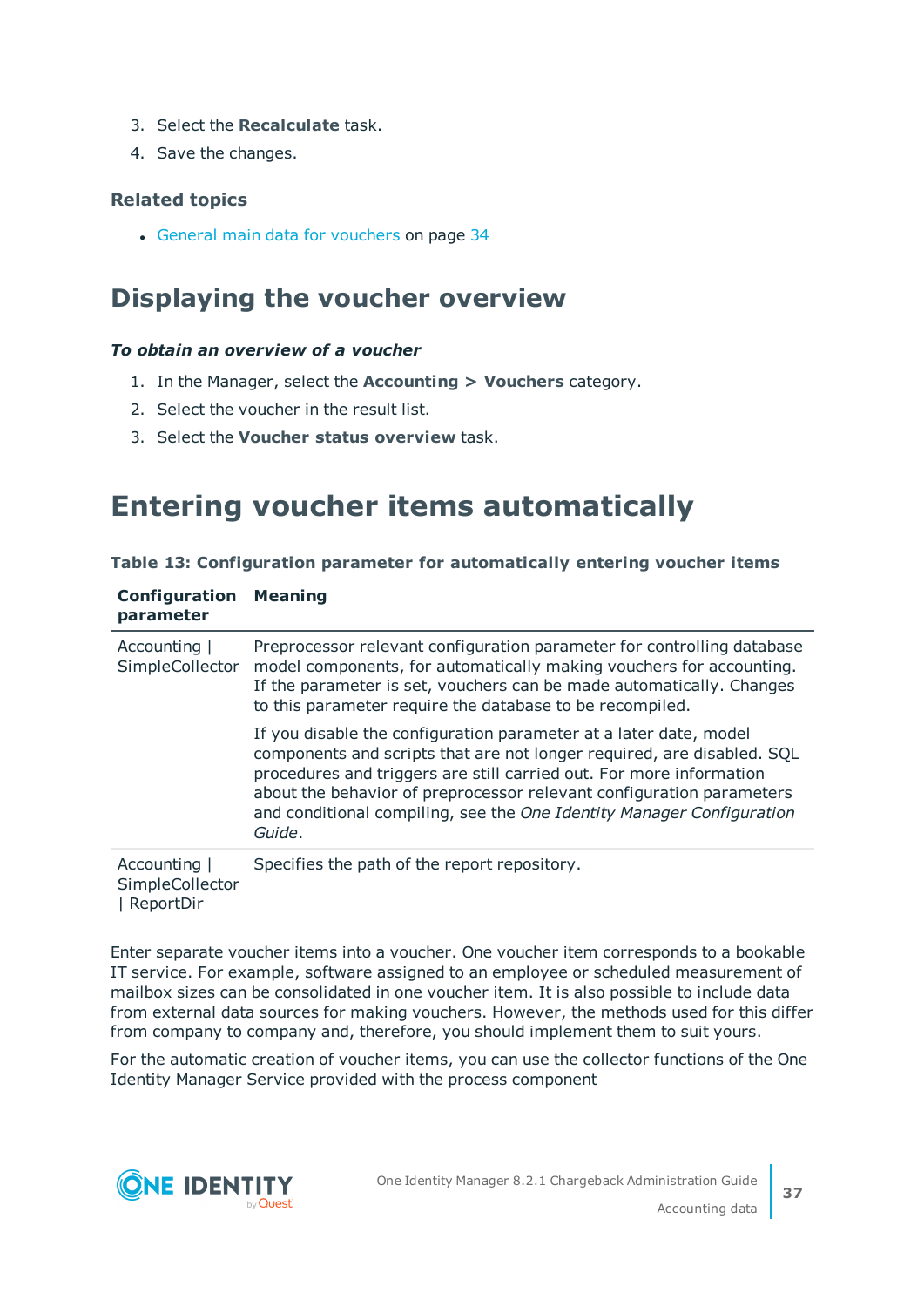VI.JobService.JobComponents.InvoiceComponent. Using One Identity Manager reporting functionality, you can group vouchers in the form of an invoice and send then by email.

To simplify dealings with data imports and collection and if necessary to extend it, you can manage the accounting run using the **Start accounting run** task. All available events and the current processing status of a voucher are displayed on the form. For [more](#page-39-0) [information,](#page-39-0) see Starting accounting runs for vouchers on page 40.

You must customize the events to you want to run. For more [information,](#page-8-1) see Accounting runs on [page](#page-8-1) 9.

The One Identity Manager default system contains examples of simple data collectors for voucher with the voucher type **Receipt** that can be controlled through the form. Use this to collect the data you want in the database, a new voucher item is created for each data set and linked to the voucher for which the event was triggered. There is also an example of how to generate an accounting report which can then be sent by email. Processes for the base object Invoice are defined for the events supplied. If you start and event from the form, it starts running the corresponding process.

The data collectors are defined as view definition extensions (ViewAddon) to the ACNVCollect table. You can use these data collectors as template for creating custom extensions.

| <b>Event</b>             | <b>Description</b>                                                                                                                                                                       | <b>Item</b>    |
|--------------------------|------------------------------------------------------------------------------------------------------------------------------------------------------------------------------------------|----------------|
| <b>COLPERSONHASAPP</b>   | Collects accounting relevant information for all software<br>applications assigned to employees and which have a<br>service item.                                                        | $\mathbf{0}$   |
| <b>COLWORKDESKHASAPP</b> | Collects accounting relevant information for all software<br>applications assigned to workdesks and which have a<br>service item.                                                        | 1              |
| COLHARDWARE              | Collects accounting relevant information of each device<br>with workdesk and a device model with a service item.                                                                         | $\mathcal{P}$  |
| COLADSACCOUNT            | Collects accounting relevant information for all Active<br>Directory user accounts that are connected with an<br>employee and managed with account definitions.                          | 3              |
| COLEX2KMAILBOX           | Collects accounting relevant information for all Microsoft<br>Exchange mailboxes that are connected with an<br>employee and managed with account definitions.                            | $\overline{4}$ |
| <b>COLADSHOMESIZE</b>    | Collects accounting relevant information about the size<br>of Active Directory user account homes. The price must<br>be given in MB in the service item. The view must be<br>customized. | 5              |
| COLEX2KMAILSIZE          | Collects accounting relevant information about the size<br>of Microsoft Exchange mailboxes. The price must be<br>given in MB in the service item. The view must be                       | 6              |

#### **Table 14: Data collector in the default system**

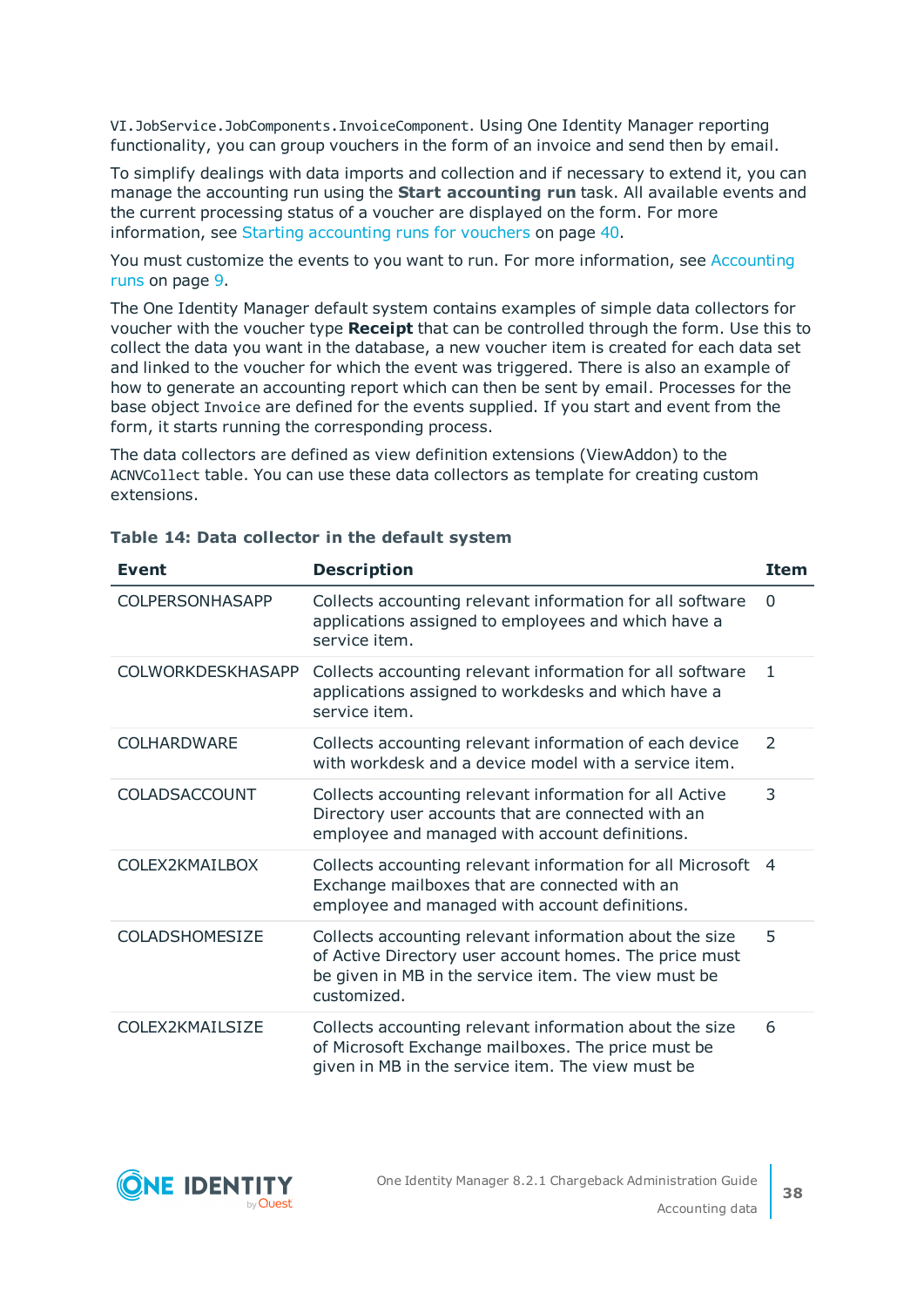| Event                                             | <b>Description</b>                  | Item |
|---------------------------------------------------|-------------------------------------|------|
|                                                   | customized.                         |      |
| GENERATE<br><b>PROFITCENTER</b><br><b>REPORTS</b> | Generates reports for cost centers. |      |

The processing state is stored in the Invoice table in the CollectorState column. At the same time, one character of this status string represents the current processing state of an event. The string's index is defined through the sort order of the associated event. The characters have the following meaning:

| <b>Character Name</b> |               | <b>Description</b>                                                                    |
|-----------------------|---------------|---------------------------------------------------------------------------------------|
| <b>Blank</b><br>space |               | New/unknown Processing has not started. Initial state.                                |
|                       | Started       | This state is set by the form in order to immediately return a<br>result to the user. |
| R                     | Running       | This state is set by the process to signal that the import/-<br>collector is running. |
|                       | Complete      | The process was ended successfully.                                                   |
|                       | <b>Frrors</b> | The process ended in failure.                                                         |

#### **Table 15: Permitted status and meaning**

To set a status in the processes, you can use the ACN\_PSetCollectorState SQL procedure. This procedure expects the following parameters:

#### **Table 16: ACN\_PSetCollectorState procedure parameters**

| <b>Parameters</b> | <b>Meaning</b>             |  |  |
|-------------------|----------------------------|--|--|
| uid invoice       | Unique name of the voucher |  |  |
| eventname         | Event name                 |  |  |
| state             | <b>Status</b>              |  |  |

#### **Calling example:**

exec ACN PSetCollectorState '<UID Invoice>', 'COLPERSONHASAPP', 'E'

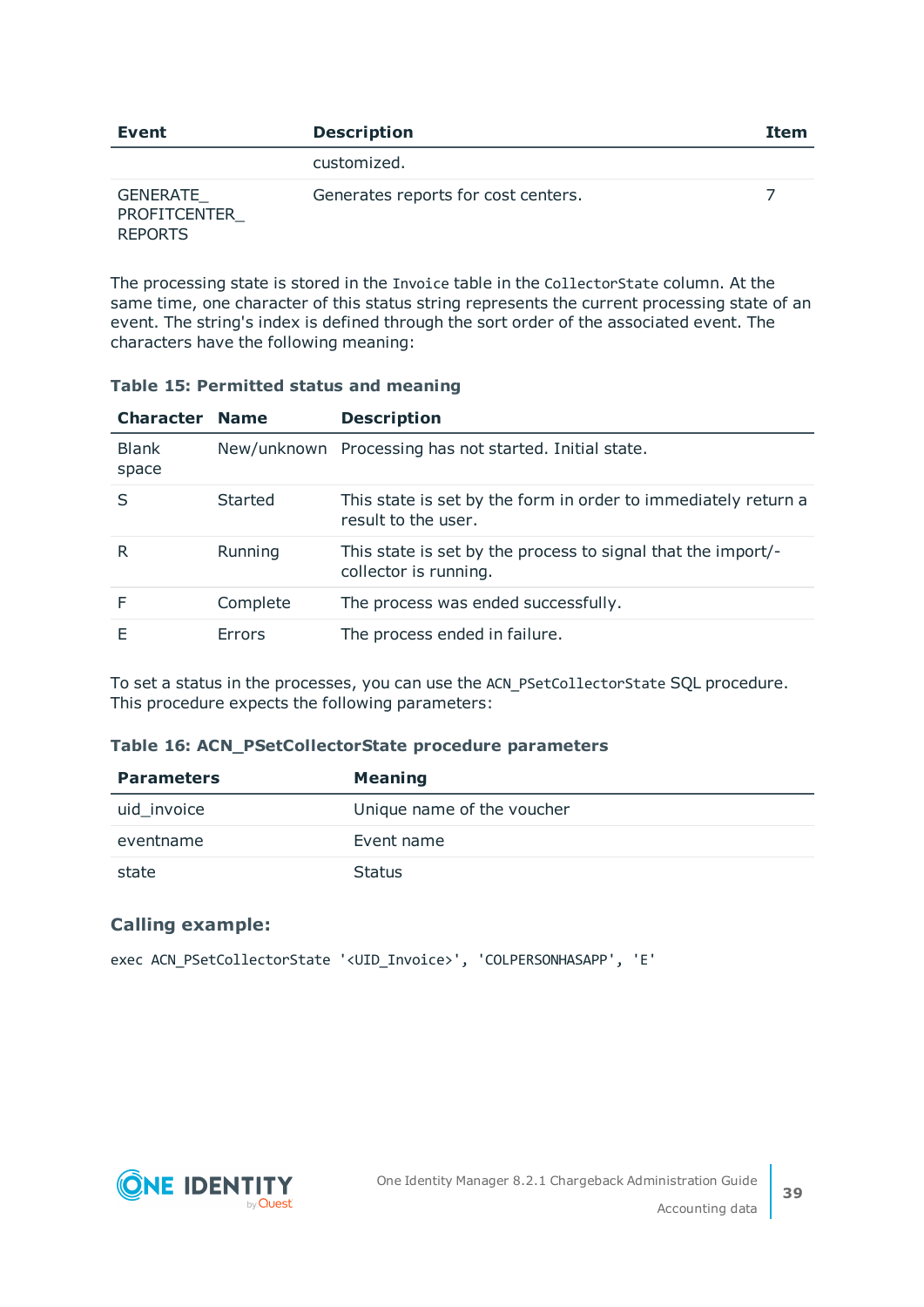# <span id="page-39-0"></span>**Starting accounting runs for vouchers**

Use this task to start accounting for a voucher. All available events and the current processing status of a voucher are displayed on the form. You must customize the events to you want to run.

#### *To start an accounting run*

- 1. In the Manager, select the **Accounting > Vouchers** category.
- 2. Select the voucher in the result list.
- 3. Select the **Start accounting run** task.

On the form, start each data collector by using the **Start** button.

Update the status of data collectors on the form with the **Refresh** button.

4. Save the changes.

#### **Related topics**

- $\cdot$  [Accounting](#page-8-1) runs on page 9
- Entering voucher items [automatically](#page-36-1) on page 37

# <span id="page-39-1"></span>**Entering and editing voucher items manually**

Voucher items cannot only be automatically entered but you can also enter and handle them manually in the Manager. However, you should only do this if marginal modifications required.

#### *To enter or edit voucher items manually*

- 1. In the Manager, select the **Accounting > Items** category.
- 2. In the result list, select the voucher item and run the **Change main data** task.
	- $-$  OR  $-$

 $Click$  in the result list.

- 3. Enter the voucher item's main data.
- 4. Save the changes.

#### **Related topics**

- Entering voucher items [automatically](#page-36-1) on page 37
- $\cdot$  General main data for [voucher](#page-40-0) items on page 41
- Pricing for [voucher](#page-41-0) items on page 42
- [Miscellaneous](#page-42-0) main data of voucher items on page 43

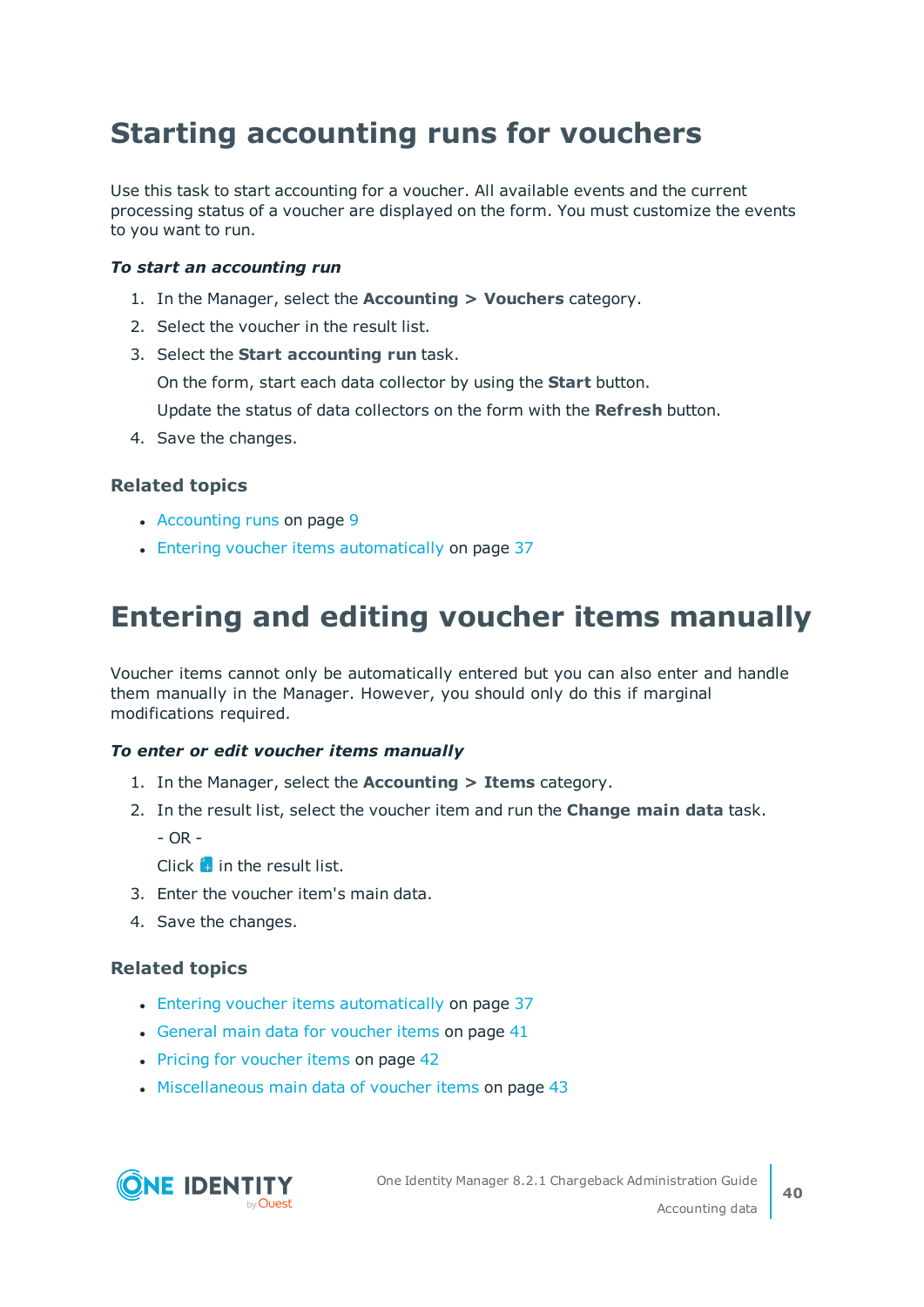- Custom main data of [voucher](#page-42-1) items on page 43
- [Reactivating](#page-43-0) voucher items on page 44
- [Displaying](#page-43-1) the voucher items overview on page 44

### <span id="page-40-0"></span>**General main data for voucher items**

Enter the following properties for the voucher.

**Table 17: General main data of a voucher item**

| <b>Property</b>                | <b>Description</b>                                                                                                                                                 |
|--------------------------------|--------------------------------------------------------------------------------------------------------------------------------------------------------------------|
| Name                           | Display name of the voucher item. In the default installation of One<br>Identity Manager, the name is formed from the service item and the<br>comment.             |
| Voucher                        | Voucher into which the voucher item is added.                                                                                                                      |
| Service item                   | Service item to be invoiced.                                                                                                                                       |
| Description                    | Text field for additional explanation.                                                                                                                             |
| Data source                    | Data source from which the voucher item comes.                                                                                                                     |
| Voucher date                   | Data of the voucher.                                                                                                                                               |
| Delivery item                  | Specifies whether the voucher item is part of a delivery. This means that<br>price entries on the <b>Calculation</b> tab are not mandatory.                        |
|                                | If this option is not set, the Amount and Voucher date are required<br>fields. On the <b>Calculation</b> tab, a price must be entered as a minimum<br>requirement. |
| Delivery date                  | Delivery date for the IT service.                                                                                                                                  |
| Desired<br>delivery date.      | Target date for delivery.                                                                                                                                          |
| Supplier                       | Supplier ID.                                                                                                                                                       |
| Request<br>number              | Request number of the IT service for requesting from a supplier.                                                                                                   |
| Product<br>number<br>(foreign) | External product number.                                                                                                                                           |
| Voucher item<br>(external)     | Item information in imported voucher.                                                                                                                              |
| Voucher item<br>(consolidated) | Voucher item for accumulating this item.                                                                                                                           |

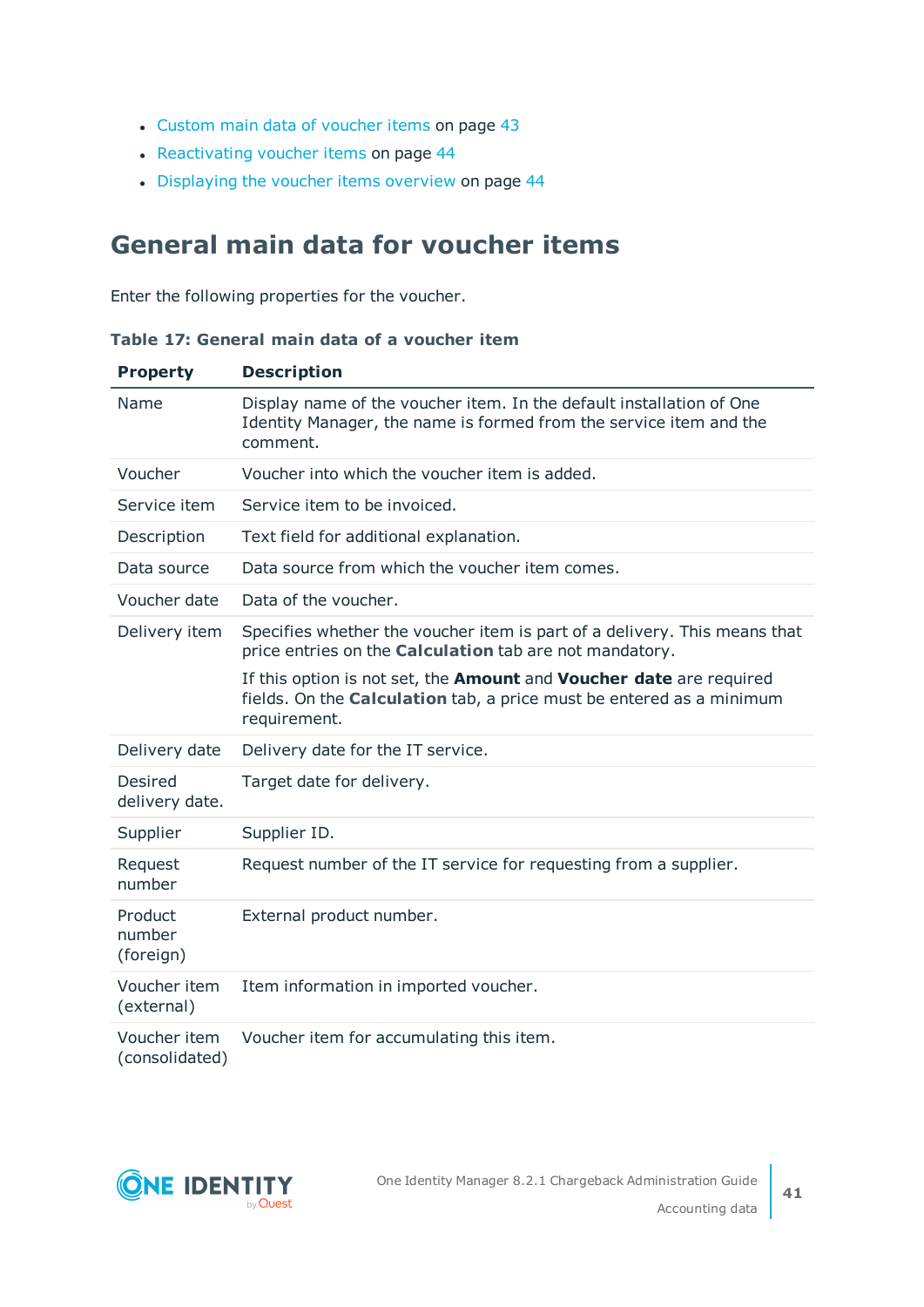| <b>Property</b>    | <b>Description</b>                                                                                                                                                             |
|--------------------|--------------------------------------------------------------------------------------------------------------------------------------------------------------------------------|
| Quantity           | Quantity to book.                                                                                                                                                              |
| Unit of<br>measure | Unit of measure.                                                                                                                                                               |
| Remarks            | Text field for additional explanation.                                                                                                                                         |
| <b>Booked</b>      | Specifies whether the voucher item has already been processed or consol-<br>idate with another item. If this option is set, the voucher position cannot<br>be processed again. |
| Denied             | Specifies whether approval was granted to the voucher item or not.                                                                                                             |

#### **Related topics**

- [Reactivating](#page-43-0) voucher items on page 44
- Pricing for [voucher](#page-41-0) items on page 42

### <span id="page-41-0"></span>**Pricing for voucher items**

Enter the required pricing information for booking the voucher item to the accounts on the **Calculation** tab. At least one price has to be entered as the voucher item value is calculated from the quantity and the price. Specify which available price information is being used to suit your company requirements.

|  |  | Table 18: Pricing for a voucher item |  |
|--|--|--------------------------------------|--|
|  |  |                                      |  |

| <b>Property</b>         | <b>Description</b>                                                                       |
|-------------------------|------------------------------------------------------------------------------------------|
| Unit price (purchasing) | Unit price for purchasing the IT service.                                                |
|                         | Item price (purchasing) Item price calculated from quantity and unit price (purchasing). |
| Unit price (sales)      | Unit price for selling the IT service.                                                   |
| Item price (sales)      | Item price calculated from quantity and unit price (sales).                              |
| Unit price (internal)   | Internal booking price for the IT service.                                               |
| Item price (internal)   | Item price calculated from quantity and unit price (internal).                           |
| Currency                | Currency unit                                                                            |
| Sales tax (%)           | Sale tax to apply in percent.                                                            |

#### **Related topics**

• Compiling price [information](#page-6-0) on page 7

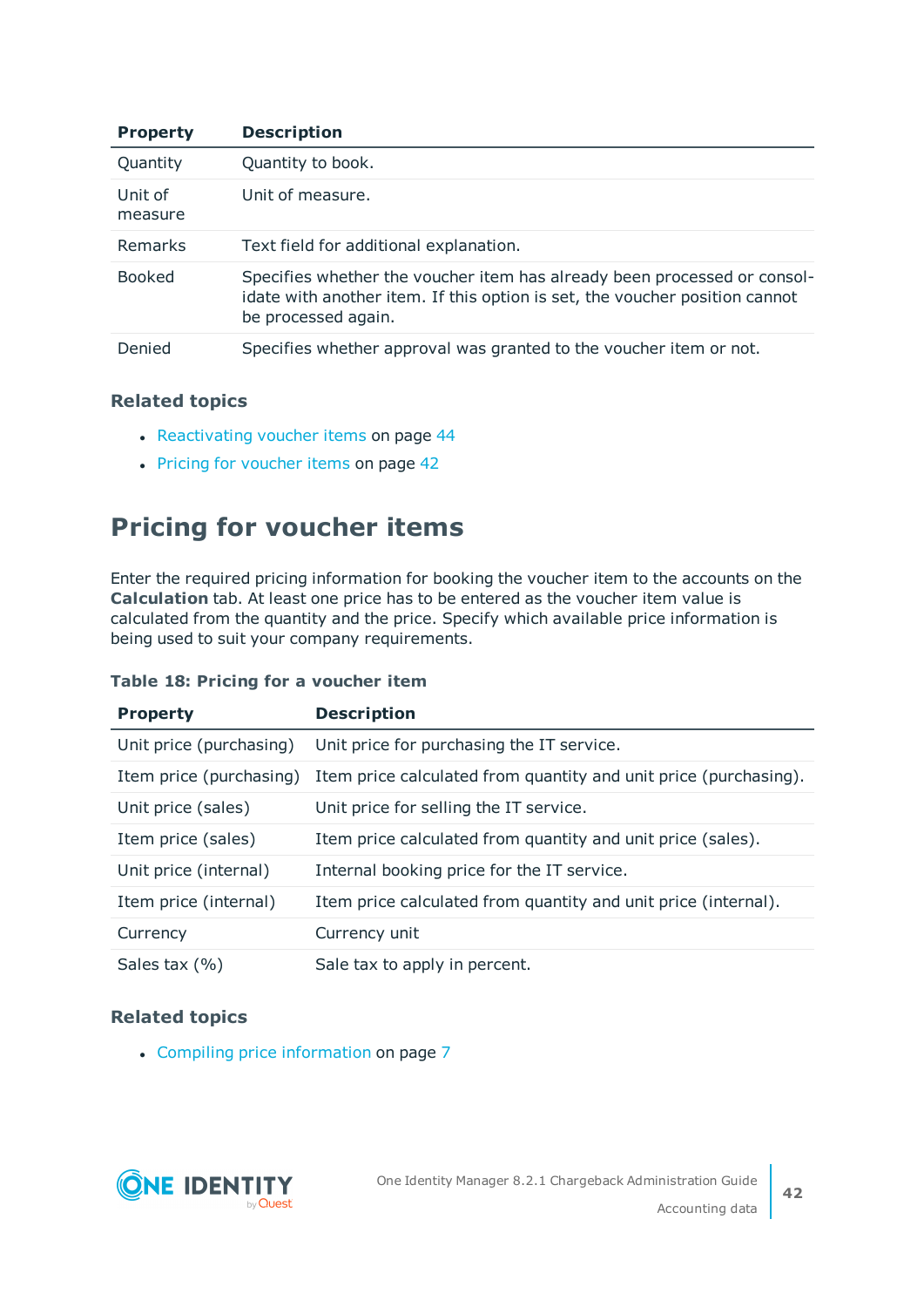### <span id="page-42-0"></span>**Miscellaneous main data of voucher items**

You can enter more information required for booking the voucher item on the **Miscellaneous** tag. The recipient of the IT service must be entered. Then you must enter at least one of the following fields: **Workdesk**, **Device**, **Employee**, **Business role**, **Location**, **Cost center**, **Department**, or **Customer**.

| <b>Property</b>   | <b>Description</b>                          |
|-------------------|---------------------------------------------|
| Activity supplied | Select a activity from the menu.            |
| Cost type         | Select a cost type from the menu.           |
| Workdesk          | Worksdesk that received the IT service.     |
| Device            | Device that received the IT service.        |
| Employee          | Employee that received the IT service.      |
| Business role     | Business role that received the IT service. |
| Location          | Location that received the IT service.      |
| Cost center       | Cost center that received the IT service.   |
| Department        | Department that received the IT service.    |
| Customer          | Partner that received the IT service.       |
| Received on       | Date the IT service bill was received.      |
| Approved on       | Date of final approval.                     |

**Table 19: Miscellaneous main data of a voucher item**

#### **Related topics**

- $\cdot$  [Activities](#page-11-1) supplied on page 12
- $\cdot$  Cost [types](#page-9-0) on page 10

### <span id="page-42-1"></span>**Custom main data of voucher items**

Additional company-specific information. Use the Designer to customize display names, formats, and templates for the input fields.

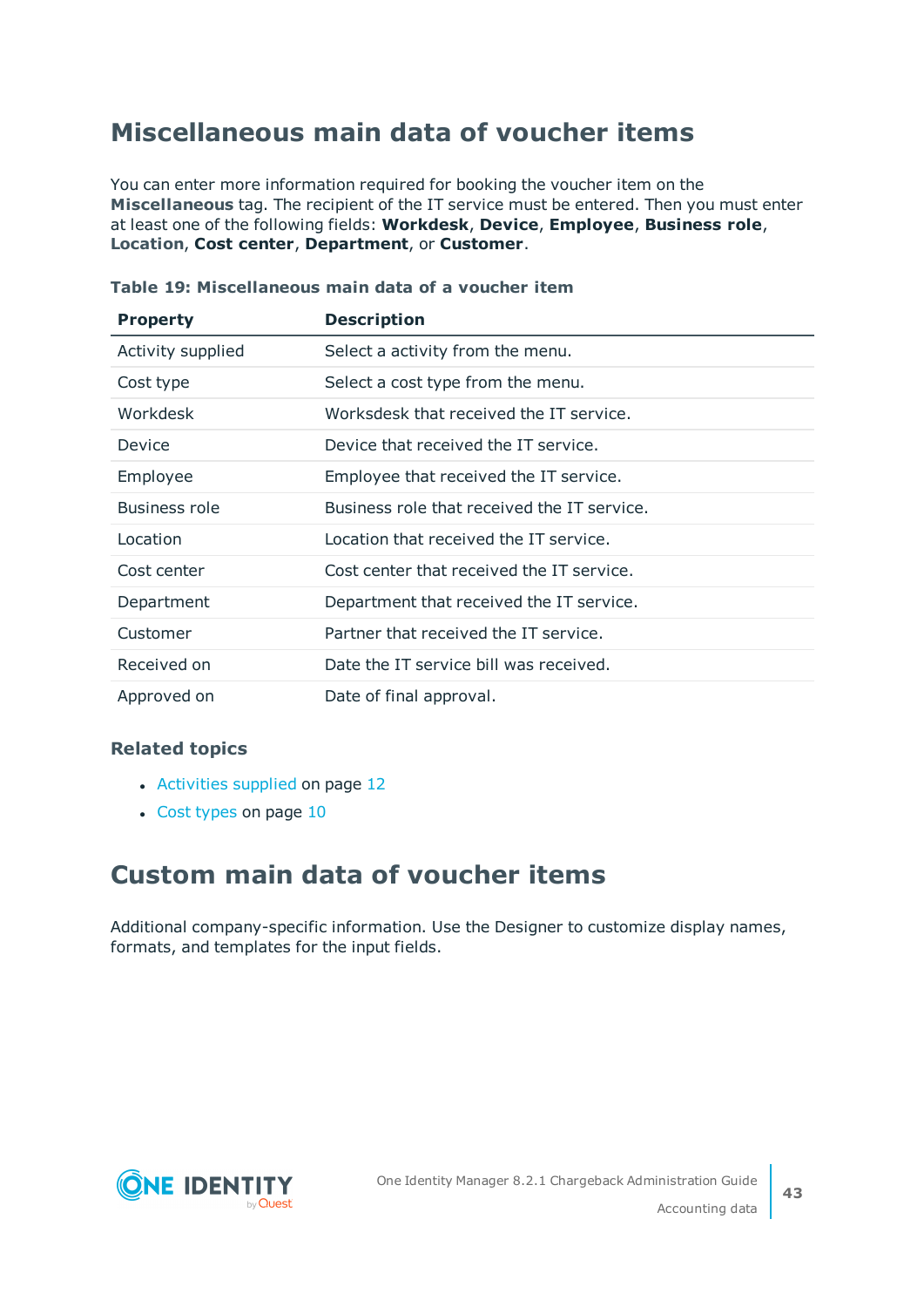### <span id="page-43-0"></span>**Reactivating voucher items**

If a voucher item has already been processed, set the **Booked** option. This voucher can no longer be processed.

#### *To reactivate a voucher item for processing*

- 1. In the Manager, select the **Accounting > Items** category.
- 2. Select the voucher item in the result list.
- 3. Select the **Recalculate** task.
- 4. Save the changes.

#### **Related topics**

• General main data for [voucher](#page-40-0) items on page 41

### <span id="page-43-1"></span>**Displaying the voucher items overview**

#### *To obtain an overview of a voucher item*

- 1. In the Manager, select the **Accounting > Items** category.
- 2. Select the voucher item in the result list.
- 3. Select the **Voucher item overview** task.

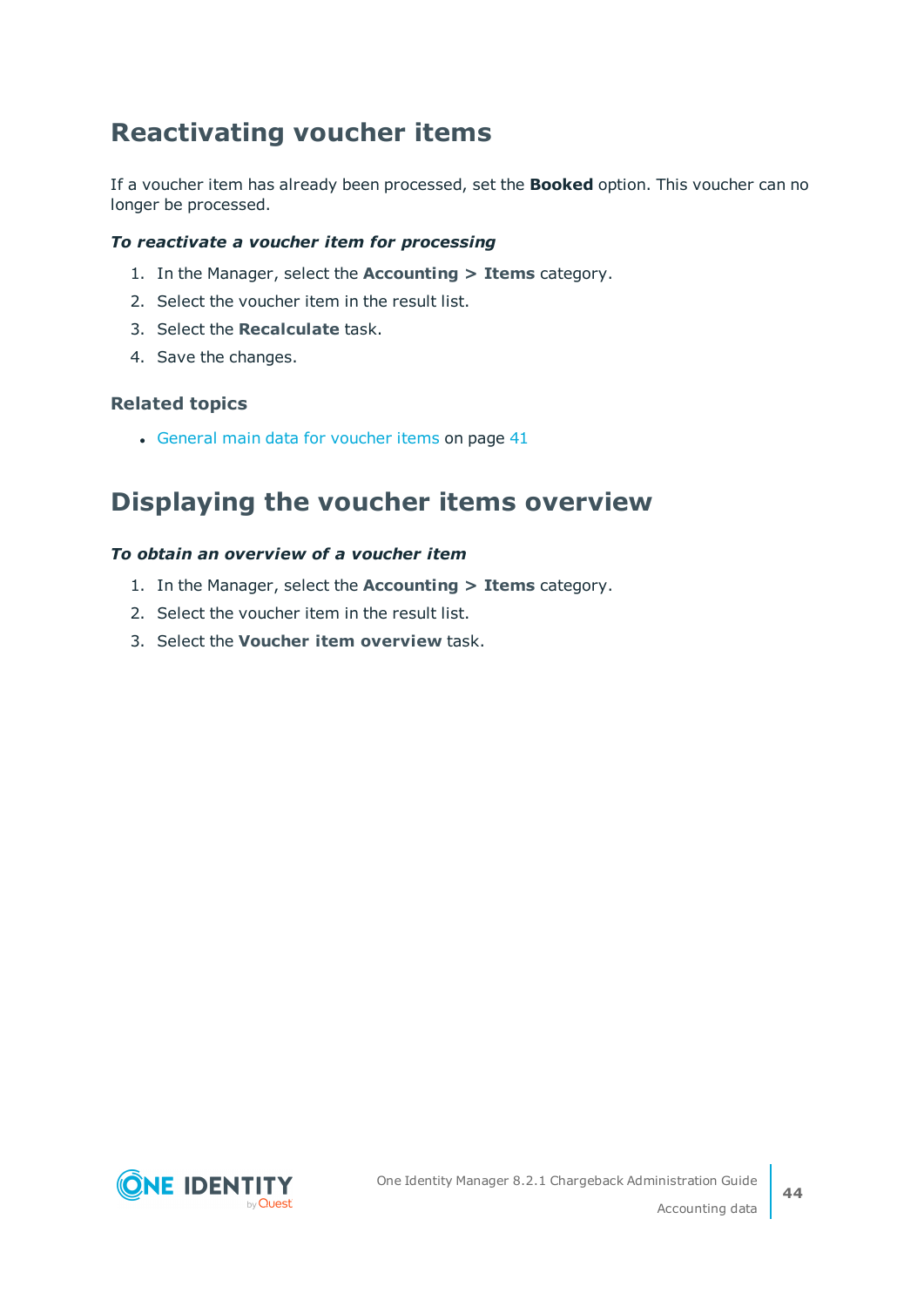<span id="page-44-0"></span>One Identity solutions eliminate the complexities and time-consuming processes often required to govern identities, manage privileged accounts and control access. Our solutions enhance business agility while addressing your IAM challenges with on-premises, cloud and hybrid environments.

# <span id="page-44-1"></span>**Contacting us**

For sales and other inquiries, such as licensing, support, and renewals, visit <https://www.oneidentity.com/company/contact-us.aspx>.

# <span id="page-44-2"></span>**Technical support resources**

Technical support is available to One Identity customers with a valid maintenance contract and customers who have trial versions. You can access the Support Portal at [https://support.oneidentity.com/.](https://support.oneidentity.com/)

The Support Portal provides self-help tools you can use to solve problems quickly and independently, 24 hours a day, 365 days a year. The Support Portal enables you to:

- Submit and manage a Service Request
- View Knowledge Base articles
- Sign up for product notifications
- Download software and technical documentation
- View how-to videos at [www.YouTube.com/OneIdentity](http://www.youtube.com/OneIdentity)
- Engage in community discussions
- Chat with support engineers online
- View services to assist you with your product

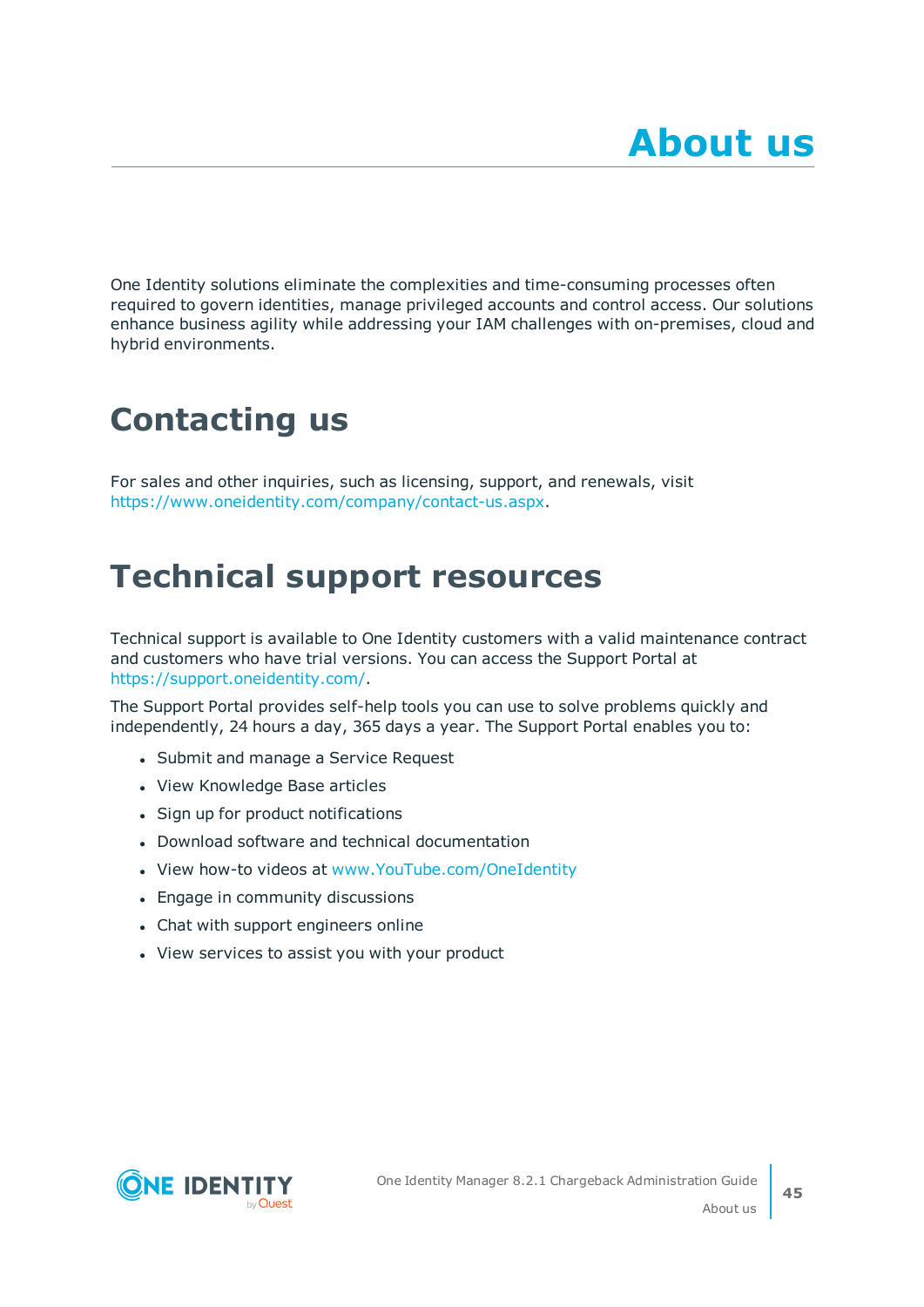# **Index**

### <span id="page-45-0"></span>**A**

accounting data collection [37](#page-36-1) accounting run [9](#page-8-1) activity supplied [7](#page-6-1), [12](#page-11-1) assign service category [13](#page-12-0) assign service item [12](#page-11-2) overview form [13](#page-12-1) administrator [5](#page-4-1) application role administrator [5](#page-4-1) attestors [17](#page-16-0) product owners [5,](#page-4-1) [16](#page-15-0) attestors [7](#page-6-1)

### **B**

business partner [13](#page-12-2) business role assign service item [25](#page-24-1)

### **C**

cost center assign service item [25](#page-24-0) costing type [7](#page-6-1) assign service category [11](#page-10-1) assign service item [11](#page-10-0) create [10](#page-9-0) overview form [12](#page-11-0) currency [22](#page-21-0)

### **D**

data collection [37](#page-36-1) data source [7](#page-6-1), [9](#page-8-0) database view vi\_view\_accColADSAccount [37](#page-36-1) vi\_view\_accColADSHomeSize [37](#page-36-1) vi\_view\_accColEx2kMailbox [37](#page-36-1) vi\_view\_accColEx2kMailSize [37](#page-36-1) vi\_view\_accColHardware [37](#page-36-1) vi\_view\_accColPersonHasApp [37](#page-36-1) vi\_view\_accColWorkdeskHasApp [37](#page-36-1) default service category [32](#page-31-0) default service item [23](#page-22-1) department assign service item [25](#page-24-0)

### **E**

extended property assign service item [26](#page-25-1)

### **F**

functional area [15](#page-14-0) assign service item [26](#page-25-0)

### **I**

invoice recipient [35](#page-34-0)

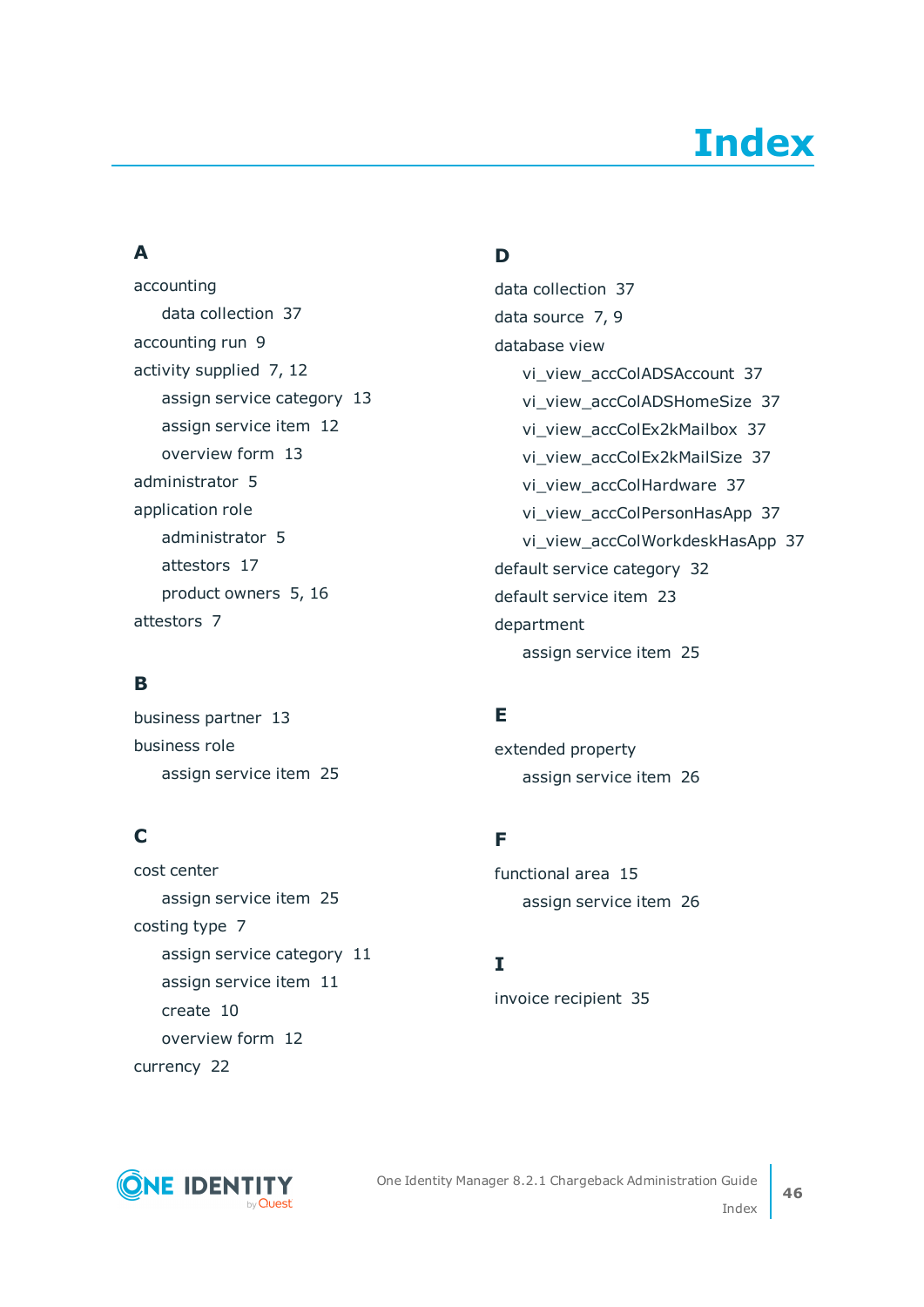### **L**

location assign service item [25](#page-24-0)

### **M**

manufacturer [13](#page-12-2)

### **P**

price [22](#page-21-0) compose [7](#page-6-0) procedure VI\_Accounting\_Set CollectorState [37](#page-36-1) product replace [27](#page-26-1) product owners [5,](#page-4-1) [7](#page-6-1)

### **R**

risk assessment functional area [15](#page-14-0)

### **S**

service catalog [23](#page-22-1), [29](#page-28-1), [32](#page-31-0) service category assign service item [32](#page-31-1) log [29](#page-28-1) object dependent xref [32](#page-31-2) overview form [33](#page-32-0) process information [30](#page-29-0) service item approval policies [20](#page-19-0) assign business role [25](#page-24-1) assign cost center [25](#page-24-0)

assign department [25](#page-24-0) assign extended properties [26](#page-25-1) assign function area [26](#page-25-0) assign location [25](#page-24-0) assign tag [28](#page-27-0) assign to service category [32](#page-31-1) attestors [20](#page-19-0) cost center [20](#page-19-0) image [23](#page-22-0) log [19](#page-18-0) manufacturer [20](#page-19-0) multi-request [20](#page-19-0) object dependent xref [28](#page-27-1) open site [27](#page-26-0) overview form [29](#page-28-0) parent [23](#page-22-2) product description [27](#page-26-0) product owners [20](#page-19-0) relocate [20](#page-19-0) replace [27](#page-26-1) request property [20](#page-19-0) subordinate [23](#page-22-2) validity [20](#page-19-0)

### **T**

tag assign service item [28](#page-27-0) create [28](#page-27-0)

### **V**

voucher calculate price [36](#page-35-1) invoice recipient [35](#page-34-0) log [34](#page-33-0)



One Identity Manager 8.2.1 Chargeback Administration Guide Index